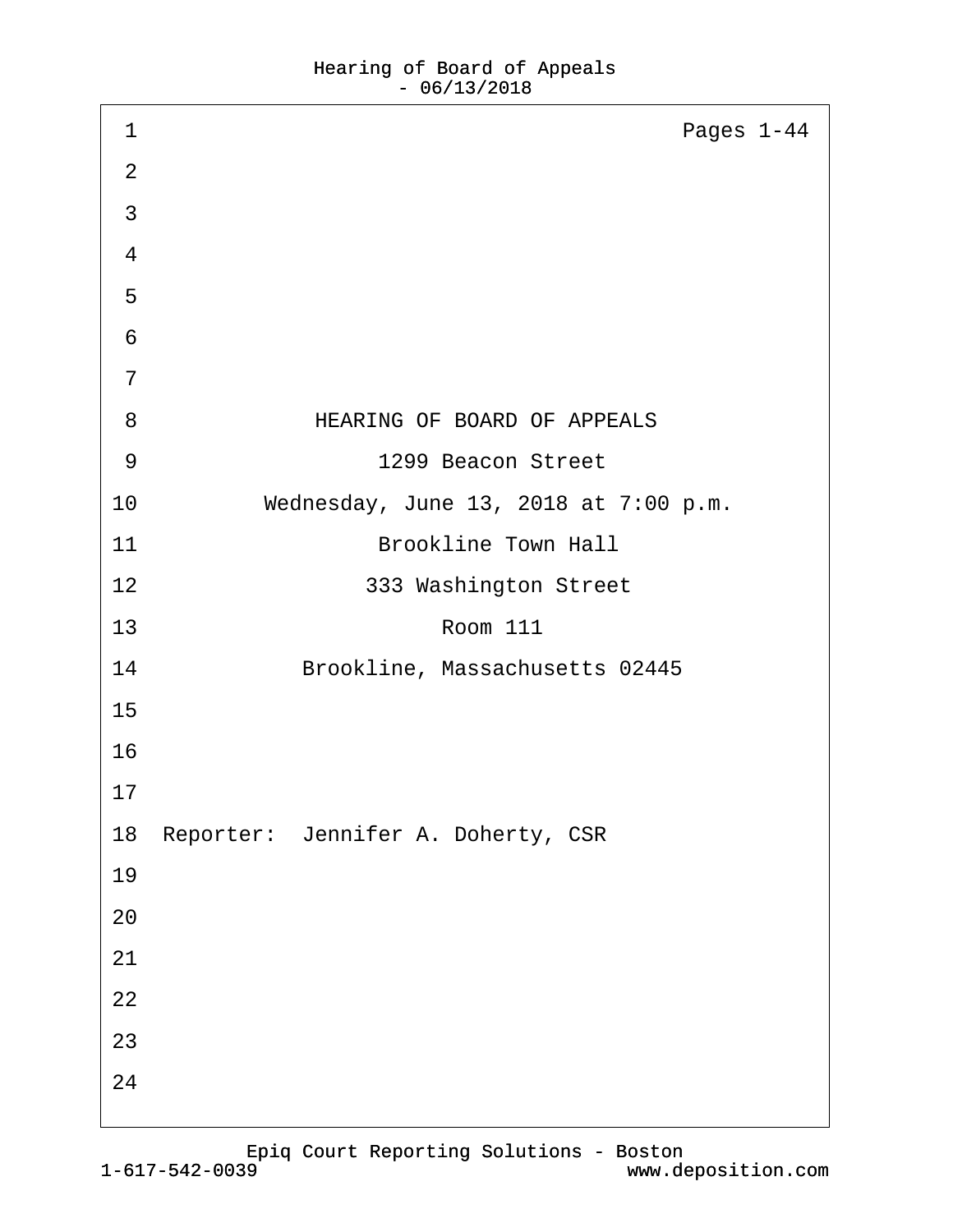| <b>APPEARANCES:</b><br>1             |
|--------------------------------------|
| $\overline{2}$                       |
| 3 Jesse Geller, Chairman             |
| 4 Kate Poverman, Board Member        |
| 5 Randolph Meicklejohn, Board Member |
| 6 Johanna Schneider, Board Member    |
| $\overline{7}$                       |
| 8 Maria Morelli, Planner             |
| 9 Ashley Clark                       |
| 10 Alison Steifeld                   |
| 11 Geoff Engler, 40B Consultant      |
| 12 Raj Dhanda                        |
| 13                                   |
| 14                                   |
| 15                                   |
| 16                                   |
| 17                                   |
| 18                                   |
| 19                                   |
| 20                                   |
| 21                                   |
| 22                                   |
| 23                                   |
| 24                                   |
|                                      |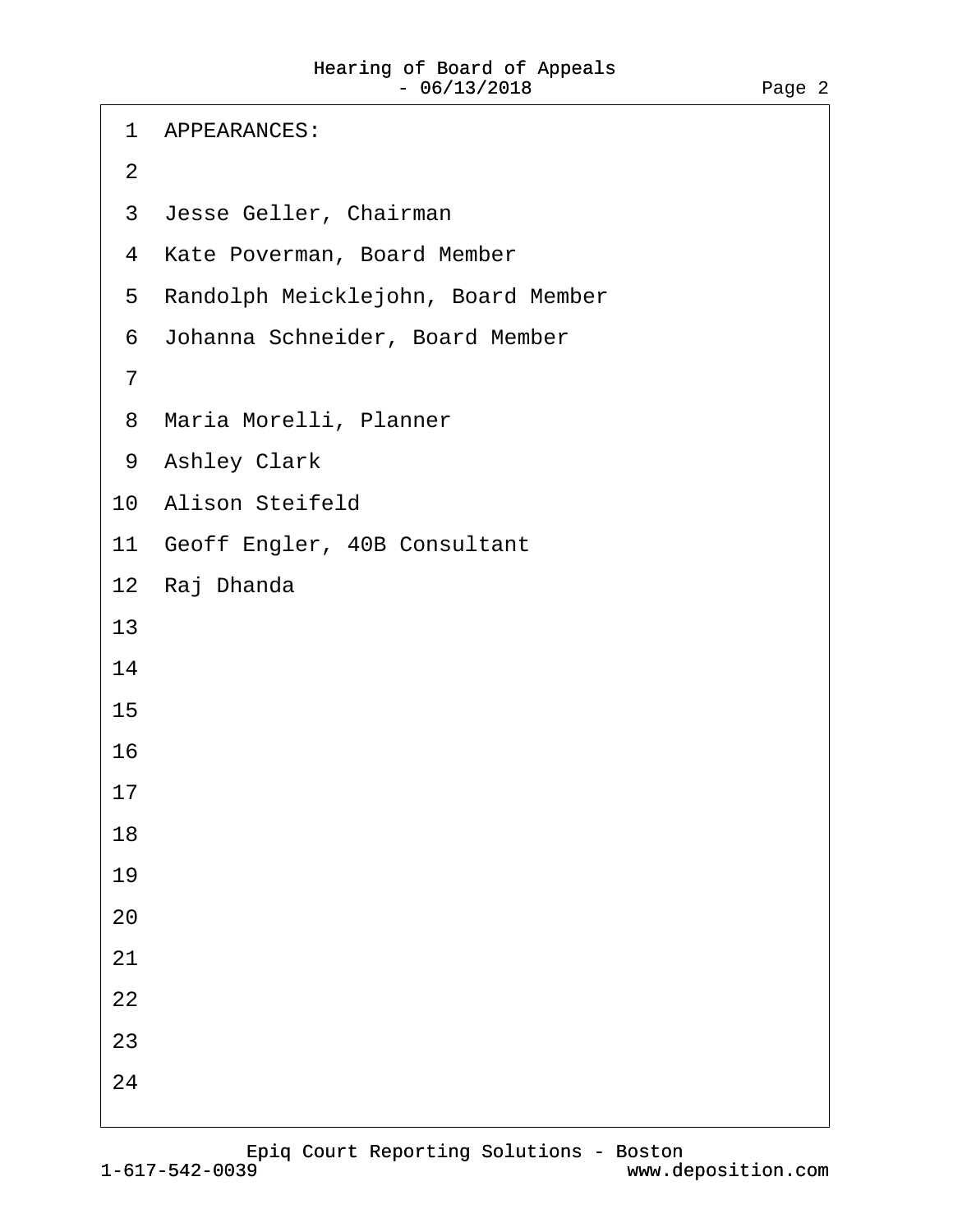<span id="page-2-0"></span>1 PROCEEDINGS 2 **CHAIRMAN GELLER: Good evening,** 3 everyone. We are reconvening our hearing for a ·4· comprehensive permit involving a property at 1299 5 Beacon Street. And as you recall, we held a site ·6· visit on May 30, and our last actual hearing was May ·7· 9. ·8· · · · · · · · ·Tonight's hearing will be dedicated ·9· to, as usual, we'll get an update from staff.· We 10 will then open up the floor to get testimony from 11 the public. I want to lay a few ground rules. 12 Tonight's hearing we're not being photographed; 13 however, there is a stenographic record and is 14 there --15 **· · · · · · MS. MORELLI:** We don't have a 16 recording tonight. 17 **CHAIRMAN GELLER: That is the public** 18 record. As we noted before, the copies of what is 19· being transcribed are available approximately two 20· weeks after the hearing.· You will be able to find 21 that information on the Town's website, Planning 22 Department, so you'll be able to get copies of this 23 transcript as well was the transcripts from all 24 prior hearings.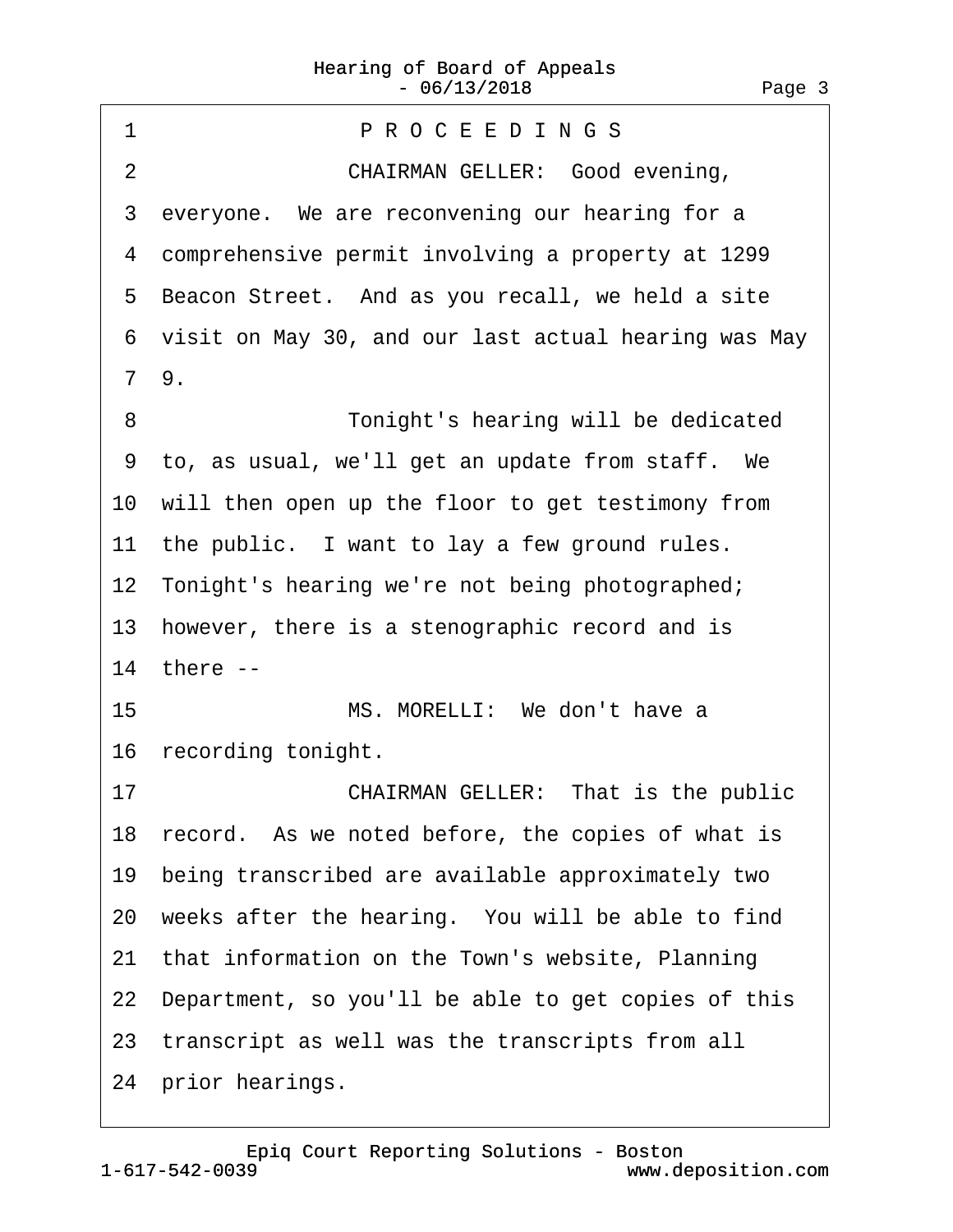<span id="page-3-0"></span>1 **If you do want to offer testimony,** 2 start by giving us your name, give us your address. ·3· I would ask that you listen carefully to what your 4 predecessors offer in testimony. It will make for a 5 very long evening if people just repeat the same 6 information. We certainly want to hear it if you ·7· would agree with information that somebody before 8 you gave us. You can certainly point accusingly at 9 them and say, I disagree with them. Happy to hear 10· it. 11 **Other administrative details?** 12 Anything? No? No? Did I miss anything? 13 MS. MORELLI: I just want to note, 14· I'm Maria Morelli, senior planner at the Planning 15· Department.· I'm working on this project with my 16 colleague, Ashley Clark, who is the planner in our 17 department as well, and Alison Steinfeld, planning 18 director, is with us tonight. 19· · · · · · · · ·Just a few administrative details. 20 The website is under construction during this time. 21· You can consult it and you'll see all plans and 22 documents related to this case. However, anything 23 that we upload will be lost when there is a 24 conversion made in mid-July. Therefore, we're going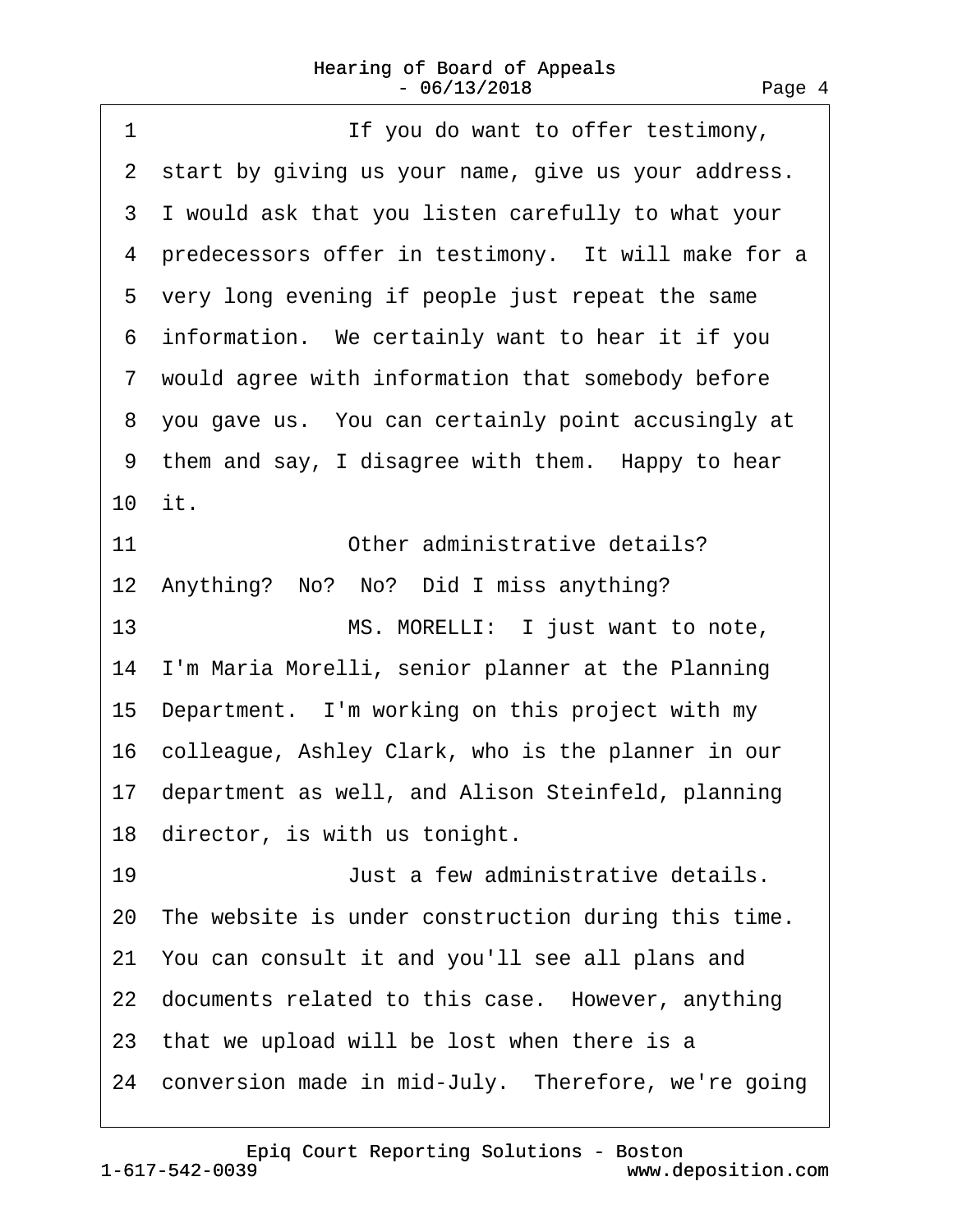<span id="page-4-0"></span>

| 1 to refrain from posting letters and plans that we     |
|---------------------------------------------------------|
| 2 received during this five to six-week period.         |
| 3<br>I do have some of your e-mail                      |
| 4 addresses. If there is anything that you want,        |
| 5 please e-mail me, and I will make sure that you       |
| 6 receive it promptly via e-mail. In mid-July,          |
| 7 anything that we receive during this five to          |
| 8 six-week period will promptly be updated.             |
| 9<br>Please note any correspondence that                |
| 10 you send to the ZBA through our staff always         |
| 11 immediately gets forwarded to the ZBA peer reviewers |
| 12 and we maintain a record of it. So that's just one   |
| 13 detail.                                              |
| 14<br>If you want to send comments to the               |
| 15 ZBA, it's very helpful to send them in advance and   |
| 16 in writing. You can send them to me, the Planning    |
| 17 Department. If you need my contact information,      |
| 18 it's on our website or you can just talk to me after |
| 19 the hearing.                                         |
| 20<br>We will be continuing this hearing on             |
| 21 July 11, and before I lose track of this, at our     |
| 22 last hearing we had scheduled two hearings in July   |
| 23 for peer review and the first being July 11, the     |
| 24 second, July 18. I understand Mr. Geller will not    |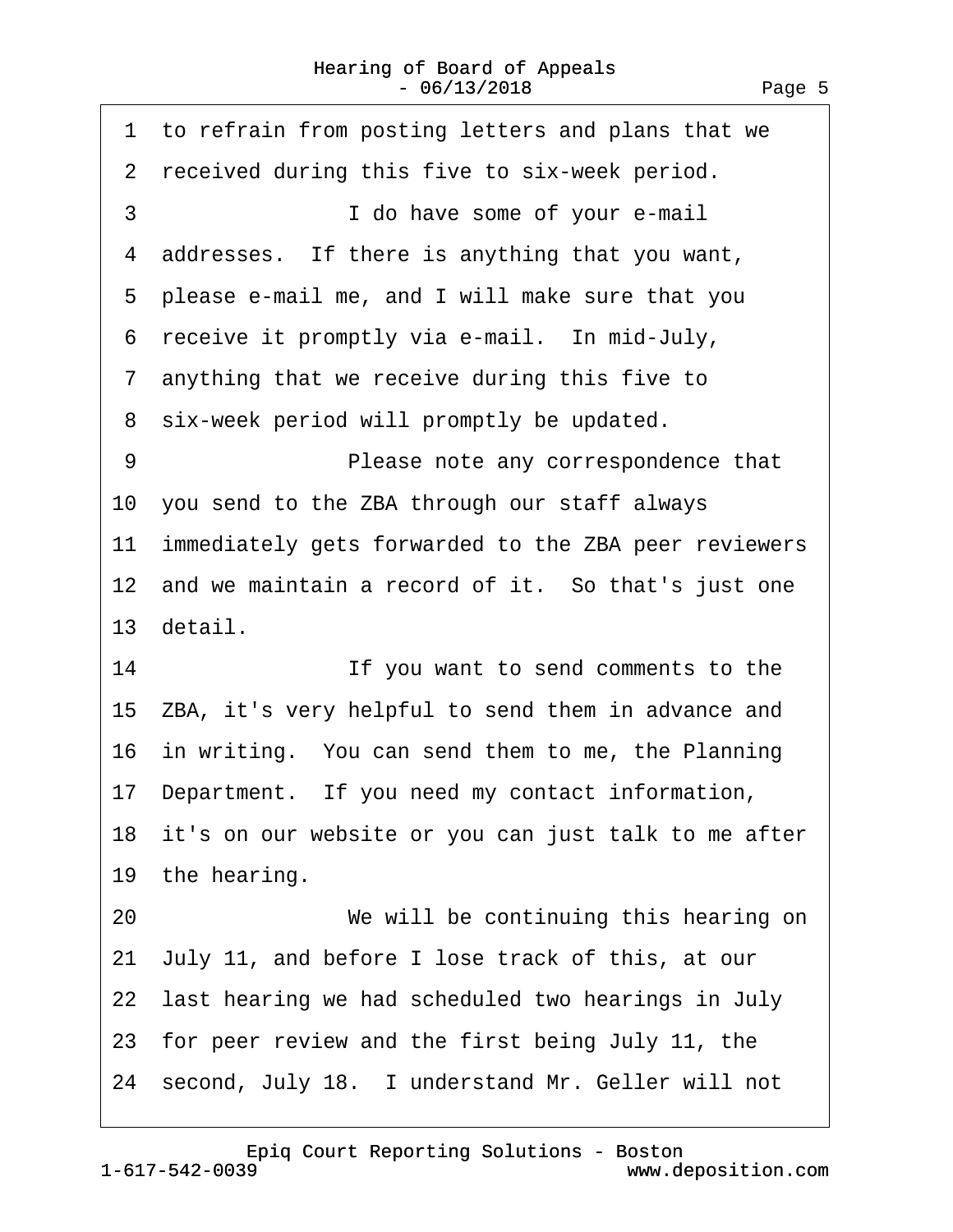<span id="page-5-0"></span>

| be available on the 18th, so I would like to confirm<br>1 |
|-----------------------------------------------------------|
| 2 that we can have that second hearing in July on the     |
| 3 25th.                                                   |
| 4<br>MS. SCHNEIDER: I'm not available.                    |
| 5<br>MS. MORELLI: So I think the 25th is                  |
| 6 a Wednesday. That following week, Johanna, or is it     |
| 7 that entire week you're not available?                  |
| MS. SCHNEIDER: It's Tuesday through<br>8                  |
| 9 Thursday that week.                                     |
| 10<br>MS. MORELLI: Would July 23 --                       |
| 11<br>MS. SCHNEIDER: I'm sorry, no.                       |
| 12<br>MS. MORELLI: Anything the following                 |
| 13 week?                                                  |
| 14<br>MS. POVERMAN: I'm out of town for                   |
| 15 two weeks.                                             |
| 16<br>MS. MORELLI: So what we could do is                 |
| 17 we could think about having -- we could try to have    |
| 18 a really, really long hearing on the 11th? That's a    |
| 19 possibility rather than postponing peer review like    |
| 20 a whole month and a half.                              |
| 21<br>CHAIRMAN GELLER: You got something                  |
| 22 else?                                                  |
| MS. MORELLI: I'm sorry? July we can<br>23                 |
| 24 have all peer review, traffic, parking along with      |
|                                                           |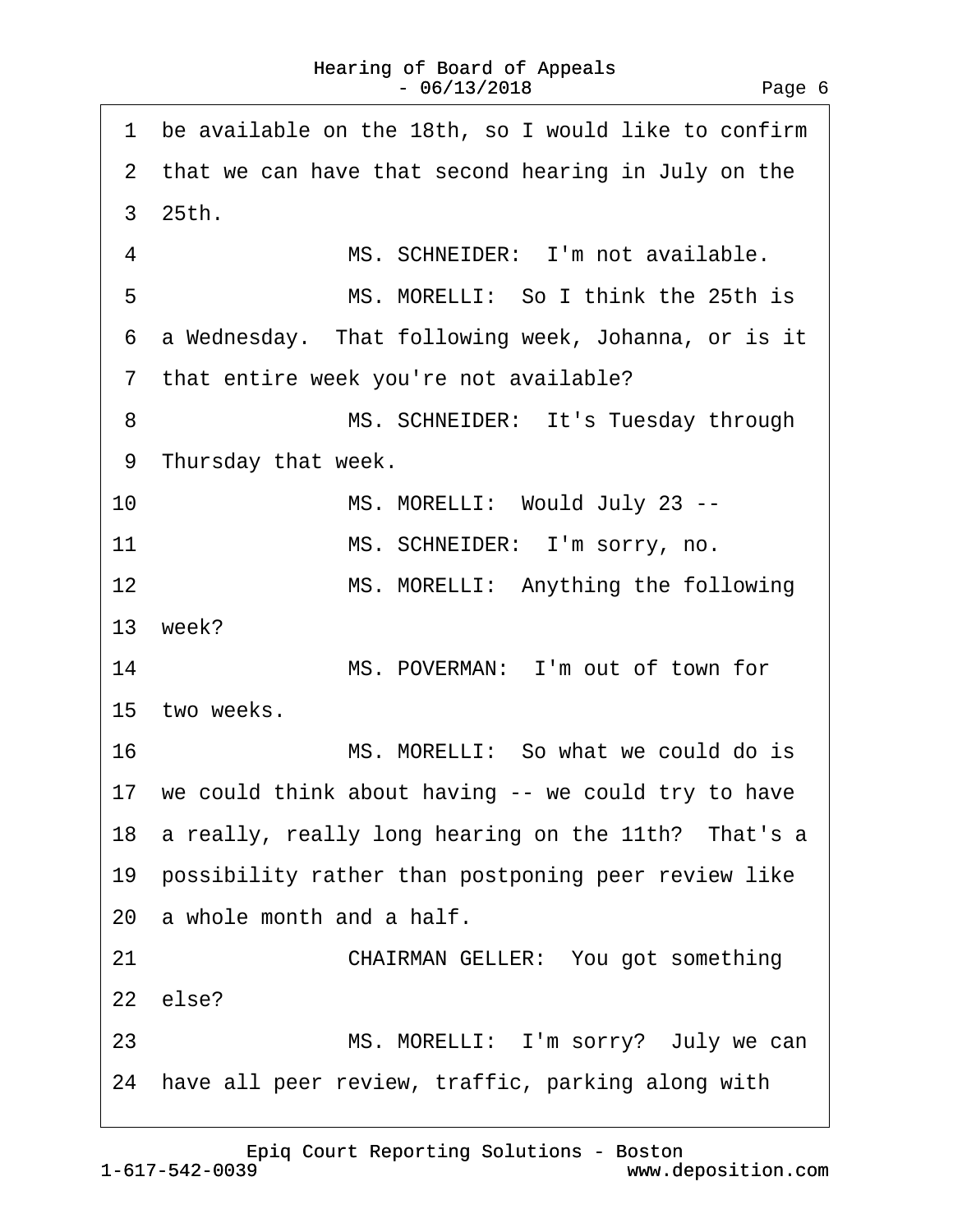<span id="page-6-0"></span>

| 1 design. Is that something that you're willing to do   |
|---------------------------------------------------------|
| 2 on July 11? Okay. So we are not going to have two     |
| 3 hearings in July, we will have one, and that will     |
| 4 consist of staff presentation, traffic, parking, and  |
| 5 site building design peer review on July 11.          |
| 6<br>The last time we met on May 9 we                   |
| 7 talked about application completeness which is part   |
| 8 of procedures here, and the application is            |
| 9 considered complete per the requirements of the       |
| 10 state and local regulations; however, I did list     |
| 11 areas where we do need additional info regarding     |
| 12 those categories of required materials and detail or |
| 13 clarity, and there were additional things that were  |
| 14 not part of the requirements that I also did ask     |
| 15 for, and the project team has been very willing to   |
| 16 provide it.                                          |
| What I've received, I received site<br>17               |
| 18 sections with additional dimensional detail, an      |
| 19 Atlas map which I did ask for with a proposed site   |
| 20 plan, overlay, and distances between structures,     |
| 21 shadow studies, and a 3D model. What I'm still       |
| 22 waiting for is the site plan of existing conditions  |
| 23 prepared by a surveyor; elevations with more         |
| 24 details; the height of the -- calculated, and the 3D |
|                                                         |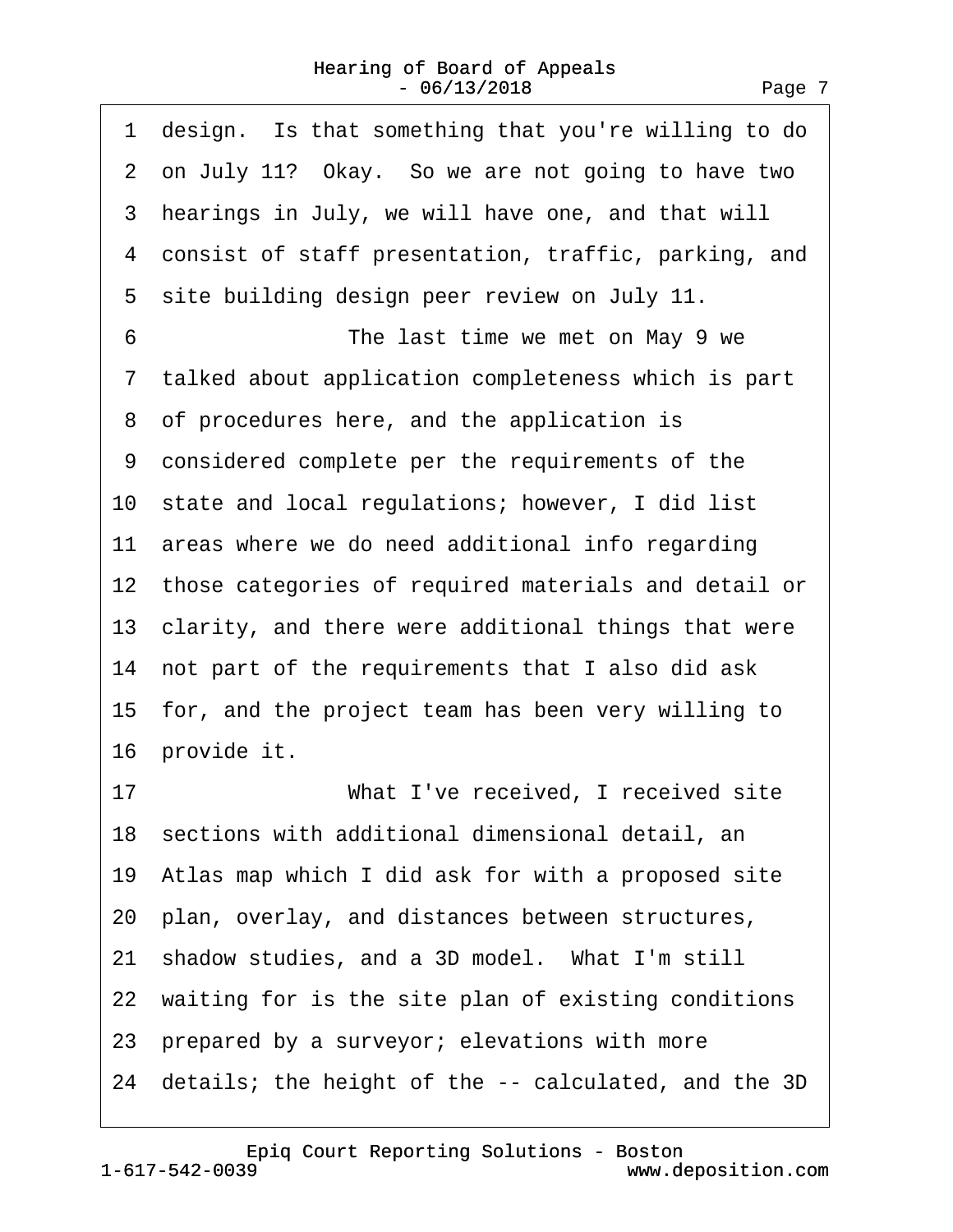<span id="page-7-0"></span>

| 1              | model update with facade details.                      |
|----------------|--------------------------------------------------------|
| $\overline{2}$ | At the site visit we did want a site                   |
|                | 3 plan with existing conditions and even though we     |
|                | 4 were disappointed we didn't have it, it turned out   |
|                | 5 to be a boon because we did discuss -- the           |
|                | 6 Commissioner did discuss the need for the abutting   |
|                | 7 properties; that's Trader Joe's, parcel -- Doctor    |
|                | 8 Heinberg's parcel and the post office parcel that    |
|                | 9 they be represented on the site plan and the project |
|                | 10 team and the applicant are willing to provide that. |
|                | 11 We just need to add a little more time. We should   |
|                | 12 be getting that at the end of June, and that works  |
|                | 13 out well with our hearing schedule.                 |
| 14             | THE STENOGRAPHER: Could you keep                       |
|                | 15 your voice up?                                      |
| 16             | MR. MEICKLEJOHN: I was asking which                    |
|                | 17 commissioner she said. It's the building            |
|                | 18 commissioner.                                       |
| 19             | MS. MORELLI: That is really the                        |
|                | 20 report on application completeness. If you have any |
|                | 21 further questions, I'm glad to answer them.         |
| 22             | <b>CHAIRMAN GELLER: Any questions?</b>                 |
| 23             | MS. SCHNEIDER: No.                                     |
| 24             | MS. POVERMAN: No.                                      |
|                |                                                        |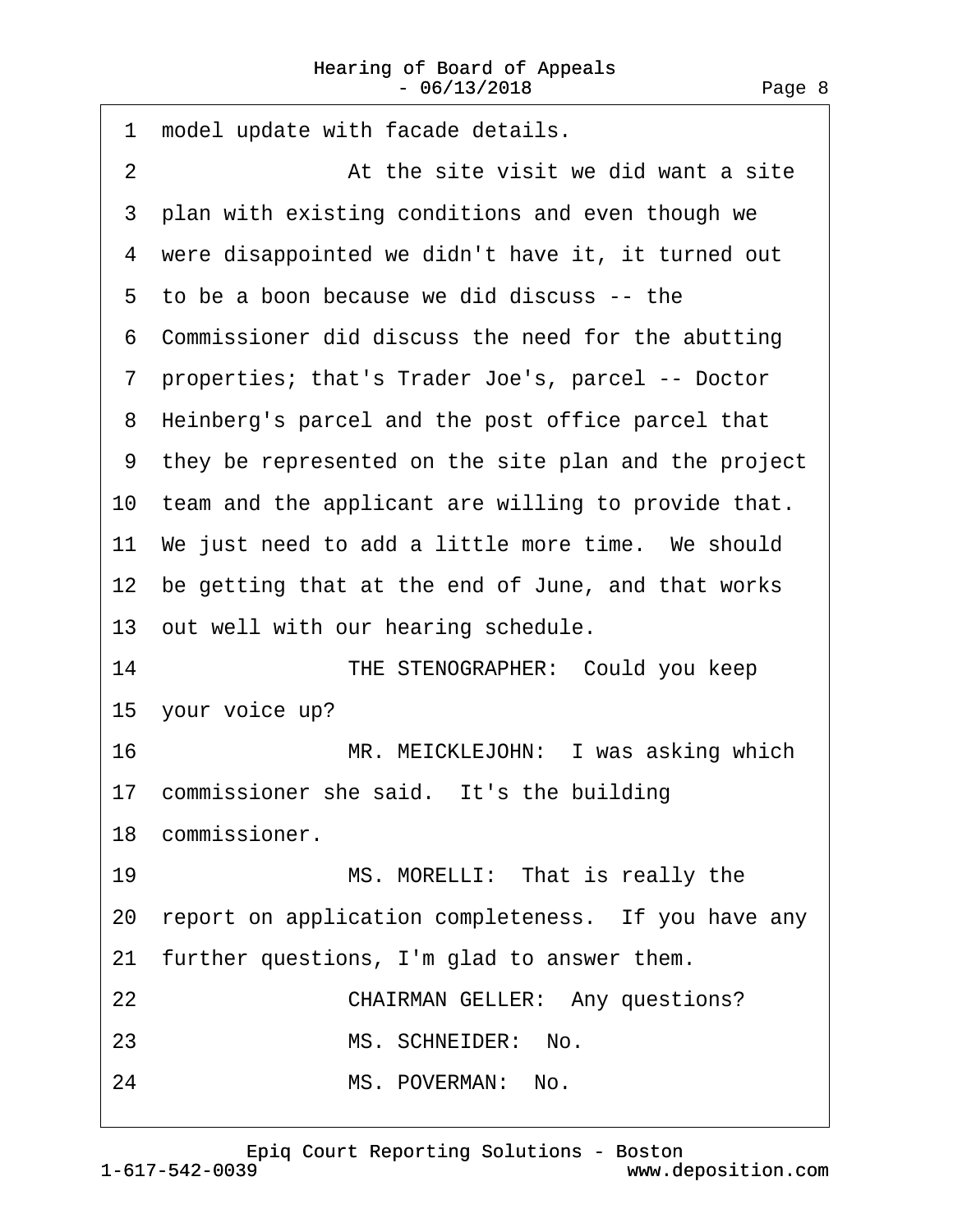<span id="page-8-0"></span>

| MS. MORELLI: One thing we might want<br>1              |
|--------------------------------------------------------|
| 2 to anticipate regarding peer reviews. They are       |
| 3 technical, and it would be helpful to maybe focus    |
| 4 comments that are technical in nature even though    |
| 5 that would just help, I think, use the peer          |
| 6 reviewer's time of those hearings, if you want to    |
| 7 say more about that, Mr. Geller.                     |
| MS. POVERMAN: I don't understand<br>8                  |
| 9 what you mean.                                       |
| 10<br>MS. MORELLI: When we have the peer               |
| 11 review in July, it is helpful if there are any      |
| 12 questions from the public if they're focused on     |
| 13 technical questions for the peer reviewers.         |
| 14<br>CHAIRMAN GELLER: Yes. Yes. So the                |
| 15 peer review that we are doing will be traffic,      |
| 16 parking, and design, and those peer review reports, |
| 17 one, predicated on a review of what is the          |
| 18 developer's proposal and, frankly, their experts    |
| 19 have generated.                                     |
| 20<br>So for instance, in the case of                  |
| 21 parking, our peer reviewer reviews their traffic    |
| 22 report, and the peer reviewer's response is a       |
| 23 technical response. Did they look at the right      |
| 24 intersection? Have they used the correct            |
|                                                        |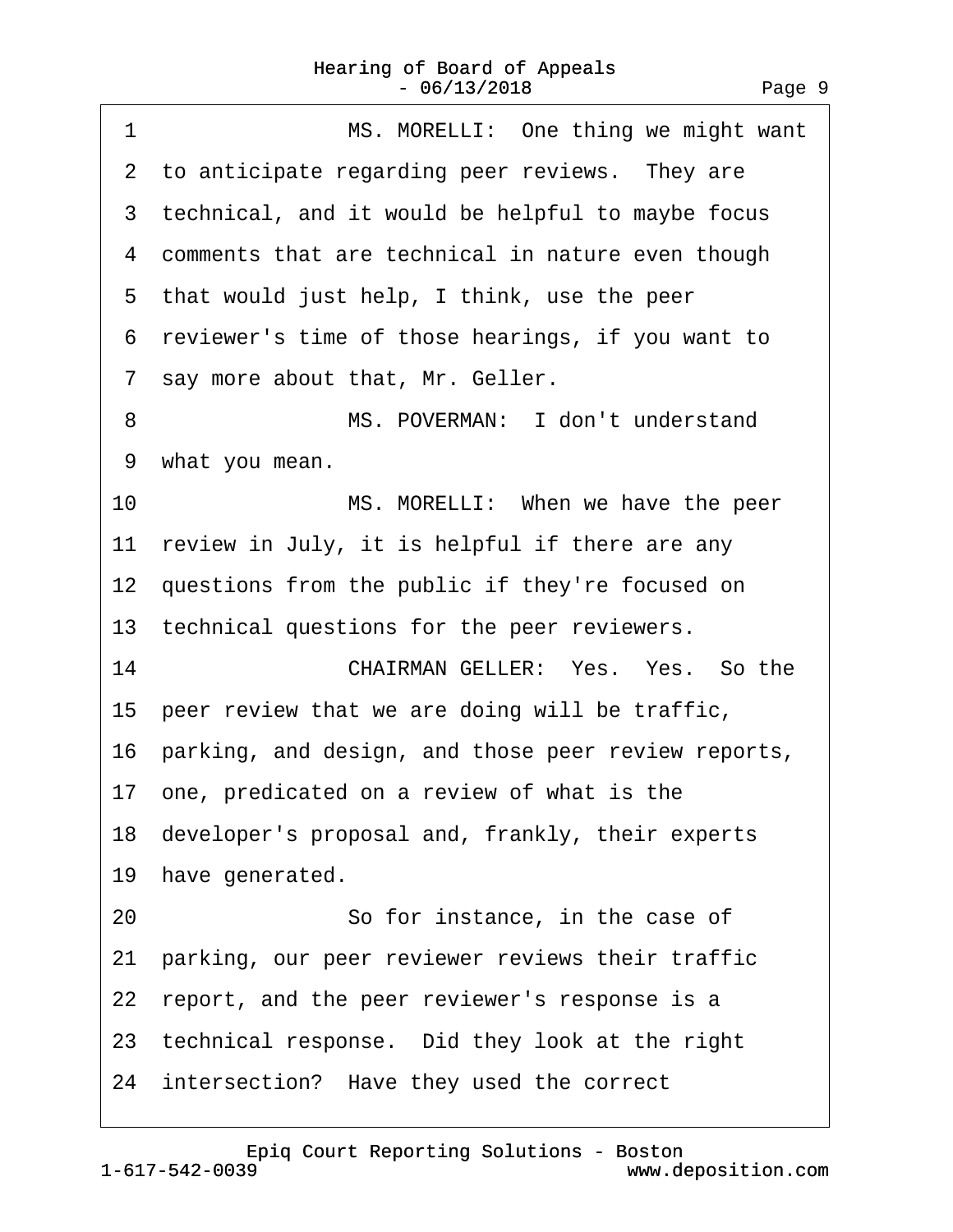<span id="page-9-0"></span>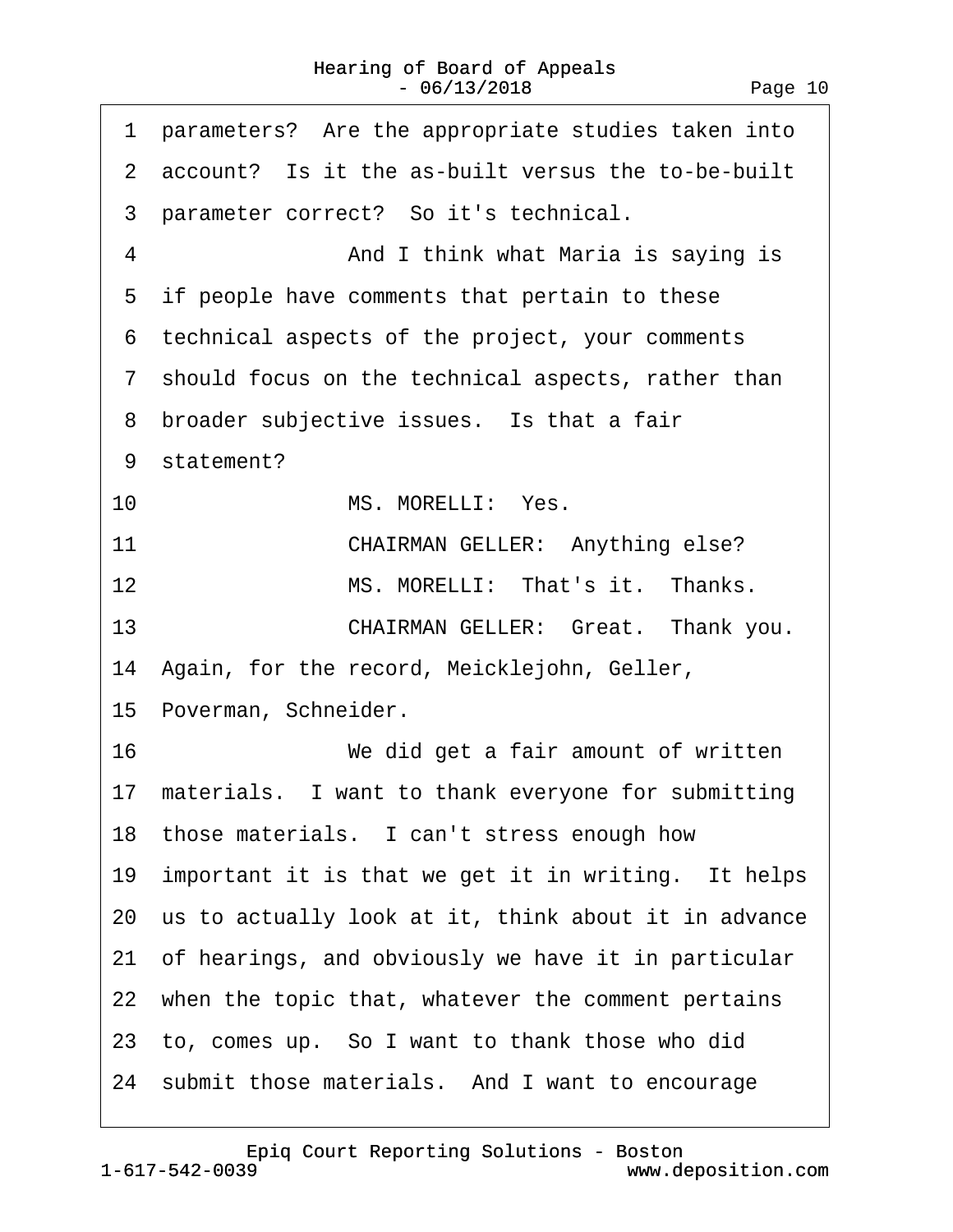<span id="page-10-0"></span>·1· those who didn't submit written materials, if you do 2 have testimony to offer, please submit it in written 3 fashion. 4 • • • • • • Having said that, to those of you who 5 did put something in writing, I would ask that if ·6· you want to offer testimony, absolutely, but we ·7· don't need you to take out what you've written to us 8 and simply read it. We do read the materials and we ·9· don't need you to read it to us.· So that would be 10 my one other ask. 11 **In the State State State State State State State State State State State State State State State State State State State State State State State State State State State State State State State State State State State S** 12 people want to offer testimony this evening? So 13· what I think we will do is we will work from the 14 back of the room forward, and if people could just 15 stand in their place. And then again, if you would 16 start with your name and your address, that would be 17 great. Sir? 18 MR. BINCHES: Fred Binches, 46 Marion 19· Street.· First, a procedure question.· On your 20· comments that you just made and we submit comments 21 to the peer reviewer or are they going to be 22 restricted just to a response from the applicant? 23 **CHAIRMAN GELLER: You should submit** 24· your questions that pertain to these peer review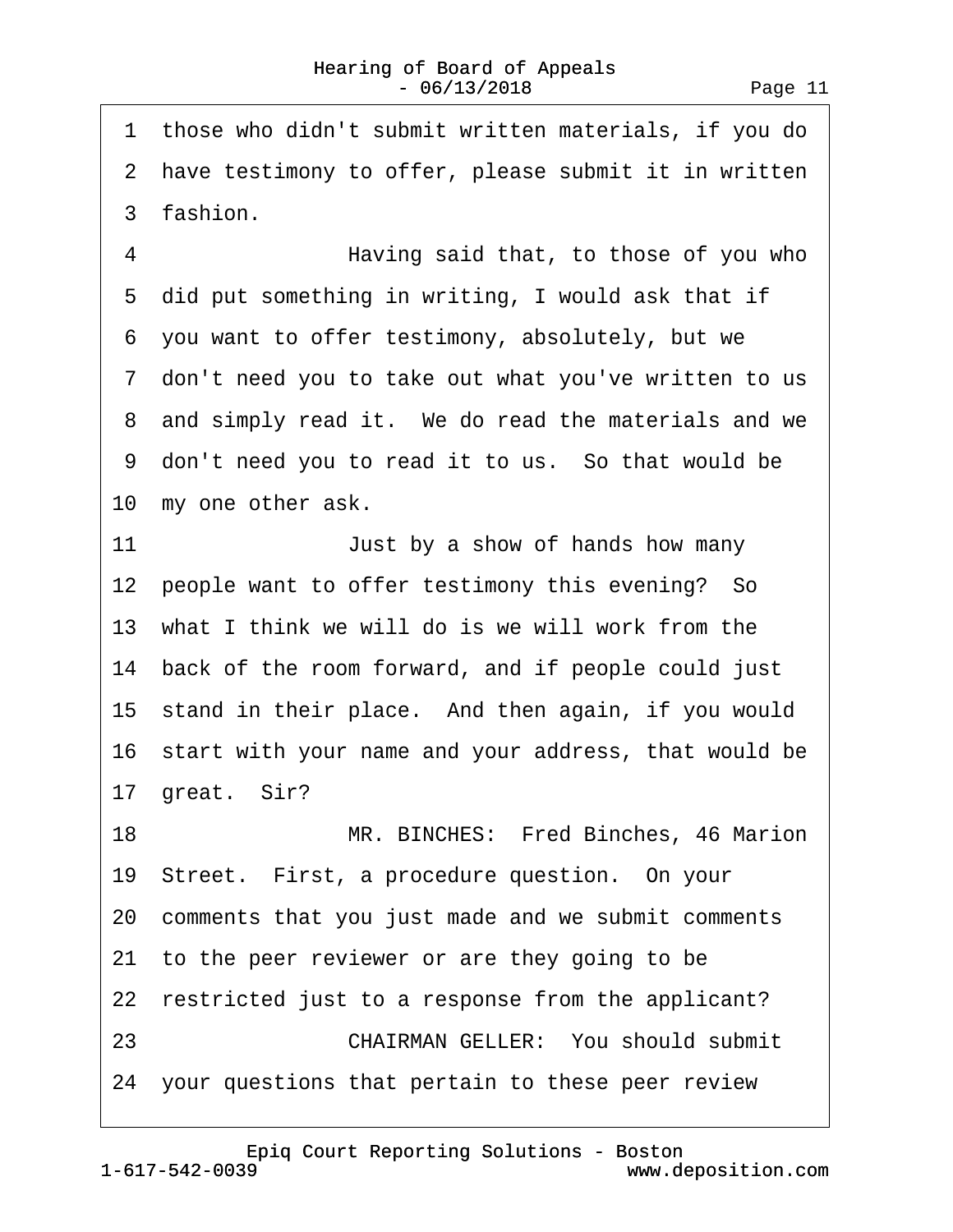<span id="page-11-0"></span>1 topics. You should submit them to Maria. The peer 2 reviewer -- depending on the question, the peer 3 reviewer will make an effort if it's within their 4 box to answer the question. At least that's been my 5 experience. 6 MR. BINCHES: Okay. There may be 7 questions that they may not look at in response. ·8· Can we widen it a little bit and still keep it in ·9· their purview anyways? 10 **CHAIRMAN GELLER:** We'll find out. 11 MR. BINCHES: So much for procedural 12 questions. A comment on the actual parking, and 13 this gets into what I just said. I think they need 14 to look at a fairly wide horizon on the whole 15 Coolidge Corner area. Based on the earlier plans 16 that were submitted, the staff parking and the six 17· buffer parking spaces which could fill up, the time 18 it's going to take for the valet parking, assuming 19 they show up for work, to move these cars in and 20· out, six buffer parking spaces, five minutes easily 21 to get these vehicles in and out of the garage. 22· We're talking about 74 units, 99 parking spaces. 23· That could lead possibly to as many as 25 available 24 for retail parking, customers coming and going. The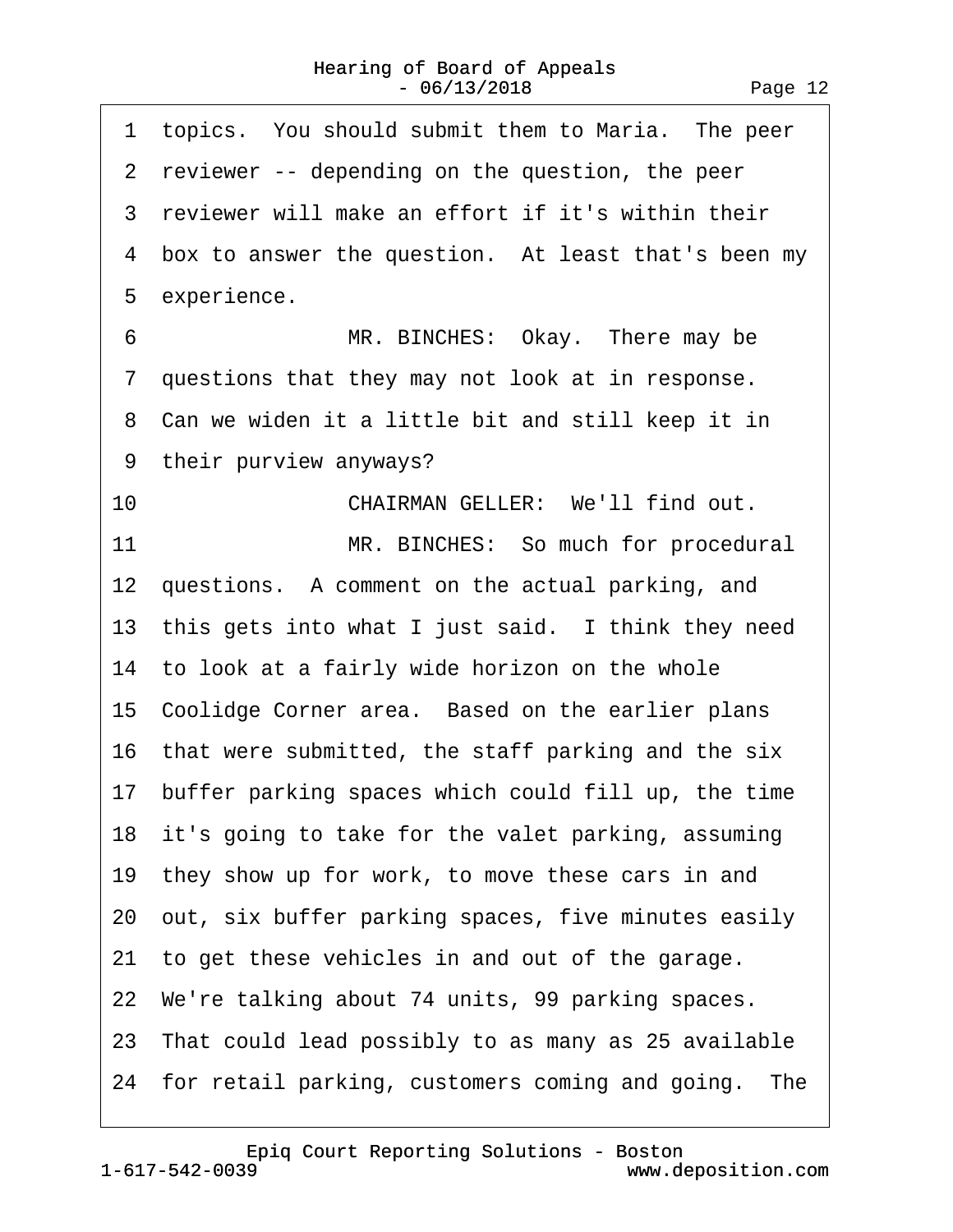<span id="page-12-0"></span>

| 1 buffer parking spaces fill up. The traffic is now     |
|---------------------------------------------------------|
| 2 blocking Sewall Avenue, public safety questions,      |
| 3 blocking the post office. You're about probably 400   |
| 4 feet from the intersection of Longwood and Sewall     |
| 5 Avenue. That backs up and people are probably not     |
| 6 going to be going around in circles trying to get     |
| 7 into their own parking spaces. They're going to sit   |
| 8 there waiting to get in.                              |
| If you walk on Longwood Avenue,<br>9                    |
| 10 that's a major access through to Boston, Boston EMS  |
| 11 as well as Brookline EMS, the whole thing. So I      |
| 12 think there are substantial ripple effects that      |
| 13 occur very close and I think in this case here the   |
| 14 problems, those concentric circles so-to-speak of    |
| 15 this whole mess are going to be very close and cause |
| 16 some serious problems involving public safety which  |
| 17 is something that is an irrelevant topic of this     |
| 18 whole discussion. Thank you.                         |
| 19<br>CHAIRMAN GELLER: Thank you. Yes,                  |
| 20 ma'am?                                               |
| MS. ABRAHAMMER: Good evening. My<br>21                  |
| 22 name is Nora Abrahammer and I'm the president of     |
| 23 Temple Sinai, which is at 50 Sewall Avenue.          |
| 24<br>We are in favor of affordable                     |
|                                                         |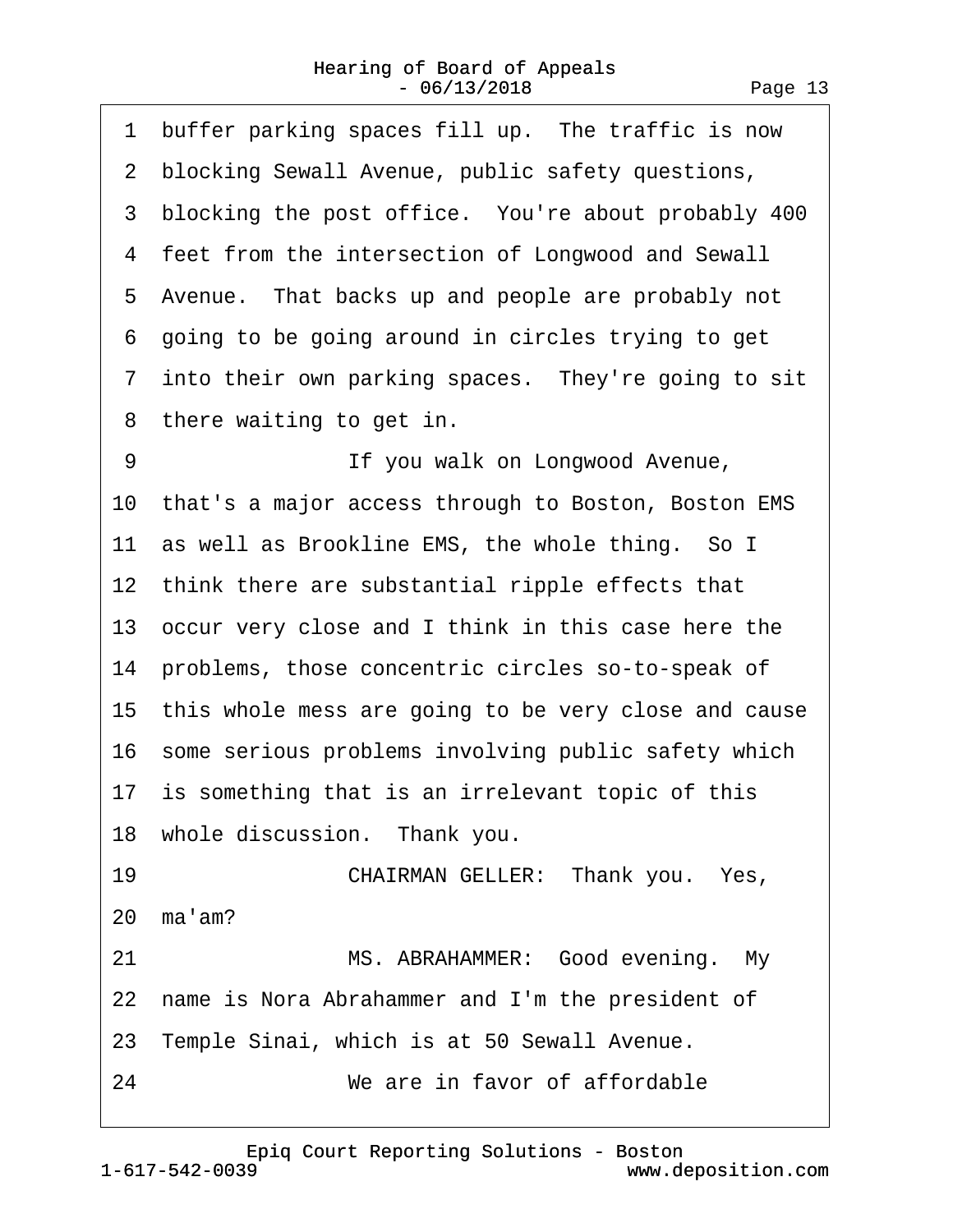<span id="page-13-0"></span>

|    | 1 housing, but we are not in favor of the traffic       |
|----|---------------------------------------------------------|
|    | 2 patterns as there has been only presented very well   |
|    | 3 that we project will occur. It's traffic and it's     |
|    | 4 safety. A fire truck, if all the people are waiting   |
|    | 5 to get into the garage on Sewall Avenue, a fire       |
|    | 6 truck will be not be able to get through. Sewall is   |
|    | 7 already a narrow street and a one-way street. So      |
|    | 8 eight to ten floors, people trying to park their      |
|    | 9 cars, if it's residential, two stories of             |
|    | 10 commercial, and then deliveries and pickups, and     |
|    | 11 it's just, as you said, a snowball effect nightmare. |
| 12 | And the one other piece that I would                    |
|    | 13 add is that we have about 170 children attending our |
|    | 14 school. Parents are coming and dropping off their    |
|    | 15 kids and picking up their kids, and then there are   |
|    | 16 kids who are walking to school. Again, you've got    |
|    | 17 all kinds of safety issues regarding that.           |
| 18 | So thank you and we very much                           |
|    | 19 appreciate your attention to this.                   |
| 20 | CHAIRMAN GELLER: Thank you. Anybody                     |
|    | 21 in the next row? No? Moving forward, anybody?        |
| 22 | MS. SYDNEY: Hi, my name is Roberta                      |
|    | 23 Sydney, S-Y-D-N-E-Y, like the city of Australia. I   |
|    | 24 represent two properties, KS Company Trust at 1309   |

[Epiq Court Reporting Solutions - Boston](http://www.deposition.com)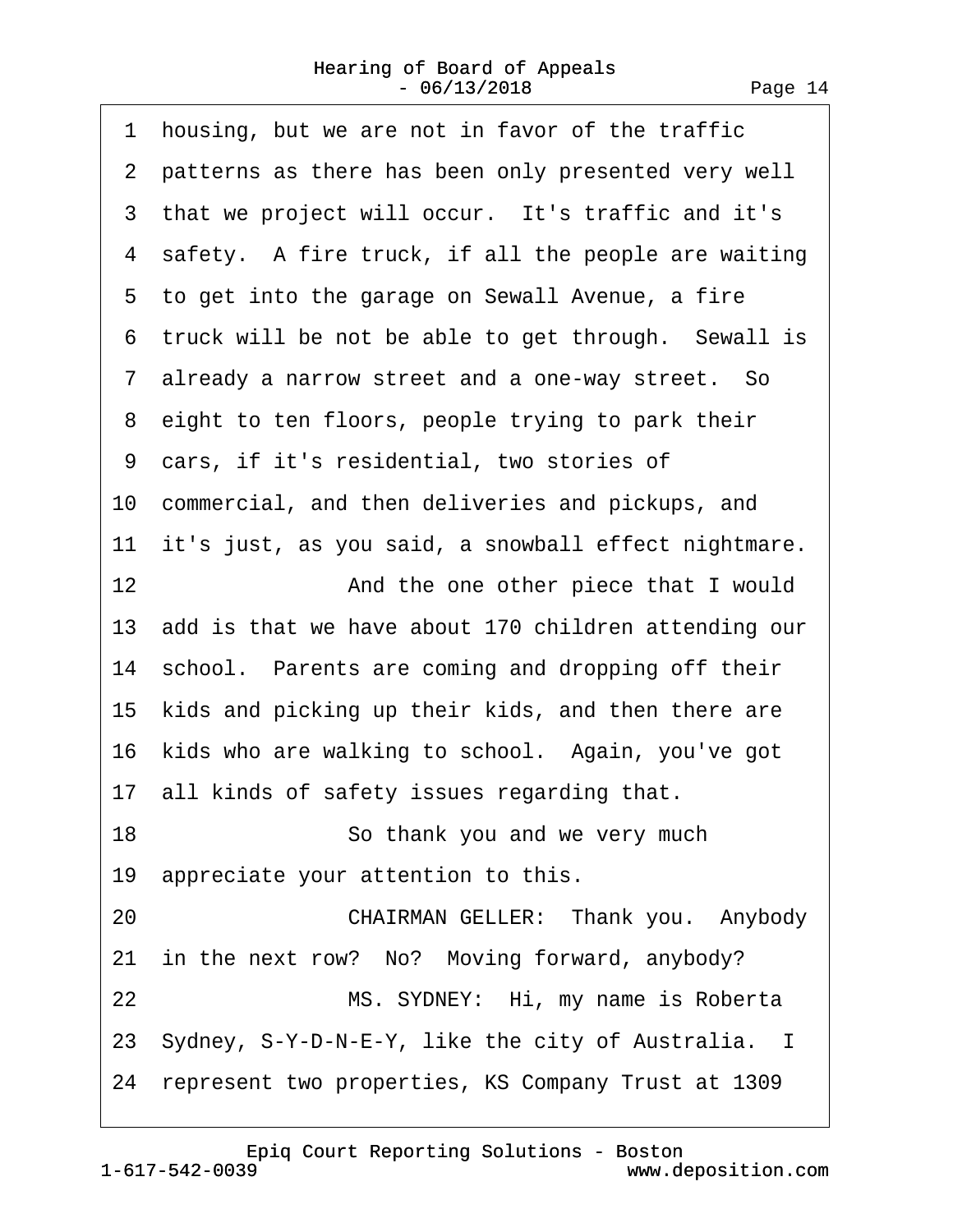<span id="page-14-0"></span>

|    | 1 Beacon Street and Harvard Beacon, LLC at 1319         |
|----|---------------------------------------------------------|
|    | 2 Beacon. Both of those properties are right next       |
|    | 3 door, one next to the other, next to the property at  |
|    | 4 1299 Beacon. We have someone today that I would       |
|    | 5 like to introduce who is going to talk about some of  |
|    | 6 our concerns from the traffic perspective.            |
| 7  | MR. GILLON: Good evening. My name                       |
|    | 8 is Jack Gillon, again with Gillon Associates out of   |
|    | 9 Weymouth.                                             |
| 10 | MS. POVERMAN: I would like to ask a                     |
|    | 11 question. 1309 and 1319, what exactly -- is that     |
|    | 12 for Trader Joe's?                                    |
| 13 | MS. SYDNEY: Trader Joe's and Beth                       |
|    | 14 Israel Hospital and so forth are at 1309 Beacon      |
|    | 15 Street building with the parking garage in the back  |
|    | 16 and 75 parking spaces underneath 1309. 1319 is the   |
|    | 17 corner of Harvard and Beacon and it has a Bank of    |
|    | 18 America and some office spaces and a service parking |
|    | 19 lot in the back.                                     |
| 20 | MS. POVERMAN: Thank you.                                |
| 21 | MS. SYDNEY: You're welcome.                             |
| 22 | MR. GILLON: I've been in traffic                        |
|    |                                                         |
|    | 23 since actually 1971 when I started here in           |

[Epiq Court Reporting Solutions - Boston](http://www.deposition.com)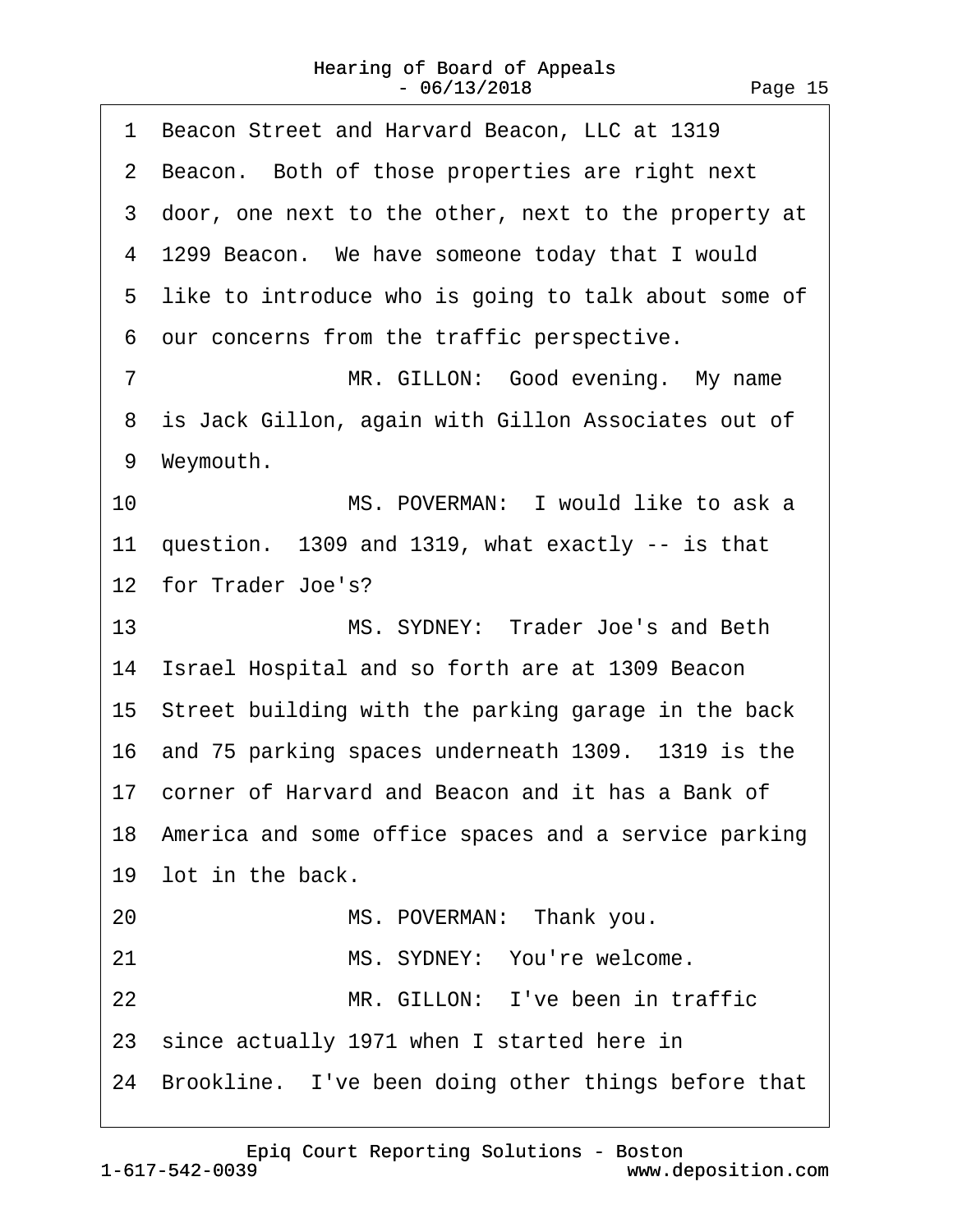<span id="page-15-0"></span>

|                | 1 with United Engineers, but it's been a while.         |
|----------------|---------------------------------------------------------|
| $\overline{2}$ | I did look over the letters. I did                      |
|                | 3 look over the report. I have not spent an awful lot   |
|                | 4 of time on this, but I do have some initial concerns  |
|                | 5 and questions, and not that we're going to get them   |
|                | 6 answered tonight, but I would like to see them        |
|                | 7 addressed by the peer review people or by the         |
|                | 8 consultant himself at some point, because you'll see  |
|                | 9 what the concerns are.                                |
| 10             | We noticed that the traffic counts                      |
|                | 11 were taken for the weekday in September of 2016. We  |
|                | 12 didn't see if those numbers were adjusted at the one |
|                | 13 percent for 2018 before using normal factors in      |
|                | 14 other projects up to the year 2025. So obviously we  |
|                | 15 would like to know that. They did use one percent    |
|                | 16 growth rate from a Mass DOT counting station, but    |
|                | 17 I'm not sure which counting station they had used or |
|                | 18 why, so maybe we can take a look at that.            |
| 19             | There was no parking survey. It's                       |
|                | 20 hard -- usually what you'll do is when you look at   |
|                | 21 parking, you look at what existing parking you have, |
|                | 22 both legal and illegal, and that will tell you what  |
|                | 23 your capacity is in the area, both on street and off |
|                | 24 street. If there's a deficit, you won't be able to   |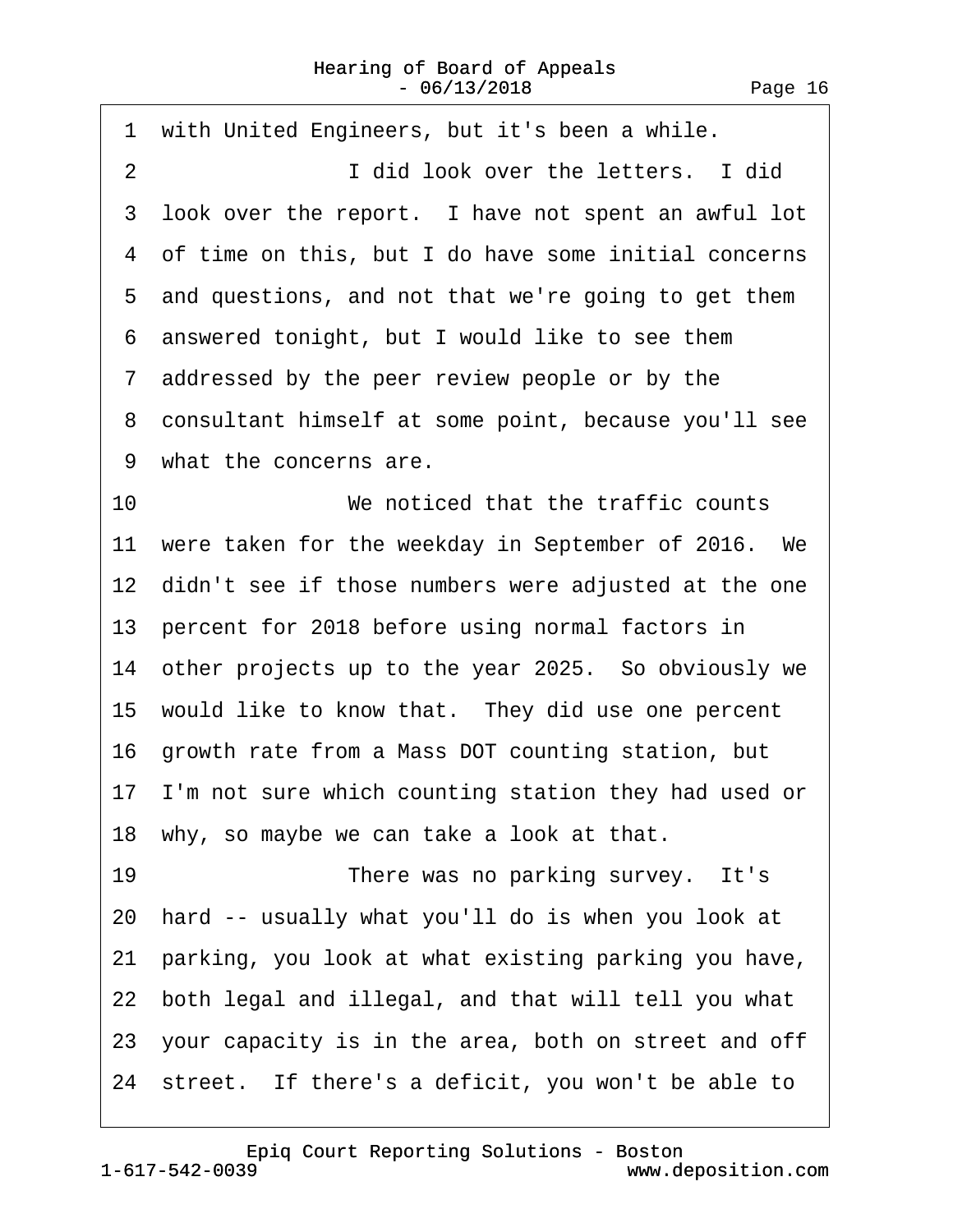<span id="page-16-0"></span>·1· take care of that or at least address that in the 2 future, if it's not going to be on your property, 3 then where is it going to be? So if you don't have 4 a deficit, you're going to have illegal parking in 5 Brookline and that's what you don't want because ·6· that's a safety issue affecting the ambulance and ·7· fire and all that.

8 **Also, there are times when you do a** ·9· capacity calculation where the volumes are fairly 10 light and it would render a good level disservice 11 but there may be a police officer in the peak hour 12 like there used to be -- Billy Barner used to be at 13· the corner of Longwood and Harvard Street and he'd 14 watch the traffic up Coolidge Corner, and when the 15· traffic coming with him, he'd hold -- Longwood would 16· almost act like an actuation and carry that through. 17· What I'm saying is sometimes there are things that 18 aren't measured by the machine when doing capacity 19· calculations, so I would like to know if the 20· observed delays are similar to calculated delays, 21 and if so, should they be adjusted. We don't know 22 at this point. 23 **• 23** The January counts for the weekend 24 were counted on the 16th I believe it was. And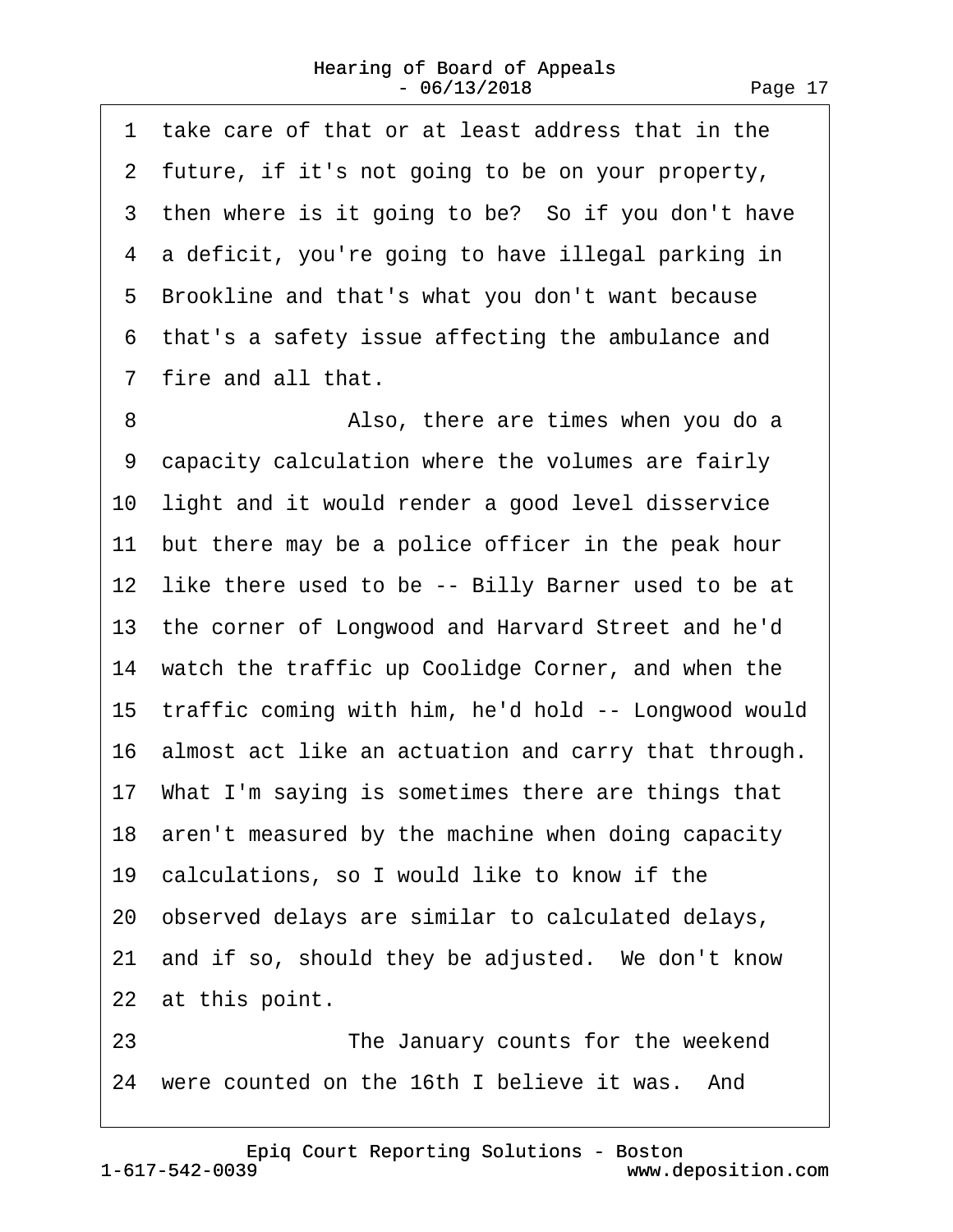<span id="page-17-0"></span>

| 1 Boston College, Boston University were still not      |
|---------------------------------------------------------|
| 2 back. That was a long weekend. Martin Luther King     |
| 3 holiday was on the 13th and my kids never went back   |
| 4 until the Sunday or the Monday before class and that  |
| 5 was a holiday and a lot of the people, a lot of the   |
| 6 BU kids probably weren't in the area on that          |
| 7 Saturday. Usually, I find that December counts are    |
| 8 about six percent lower than the annual average       |
| 9 daily counts. And on this one they adjusted for a     |
| 10 three percent and that may be fine in this           |
| 11 particular area if everything is at capacity most of |
| 12 the time, but I would like to know where they got    |
| 13 that.                                                |
| 14<br>I did notice that with their                      |
|                                                         |
| 15 calculations Longwood Avenue does have a bill cue    |
| 16 from Hancock Street back to Sewall Avenue, 262       |
| 17 feet -- I think 250 feet to 260 feet and the         |
| 18 distance is only like 240, so that would render the  |
| 19 left-turn lane into Trader Joe's useless. We would   |
| 20 like to know if there is something that they would   |
| 21 propose such as a "don't block the bar" signage,     |
| 22 pavement markings. Is there something that they are  |
| 23 proposing that would mitigate the additional impact  |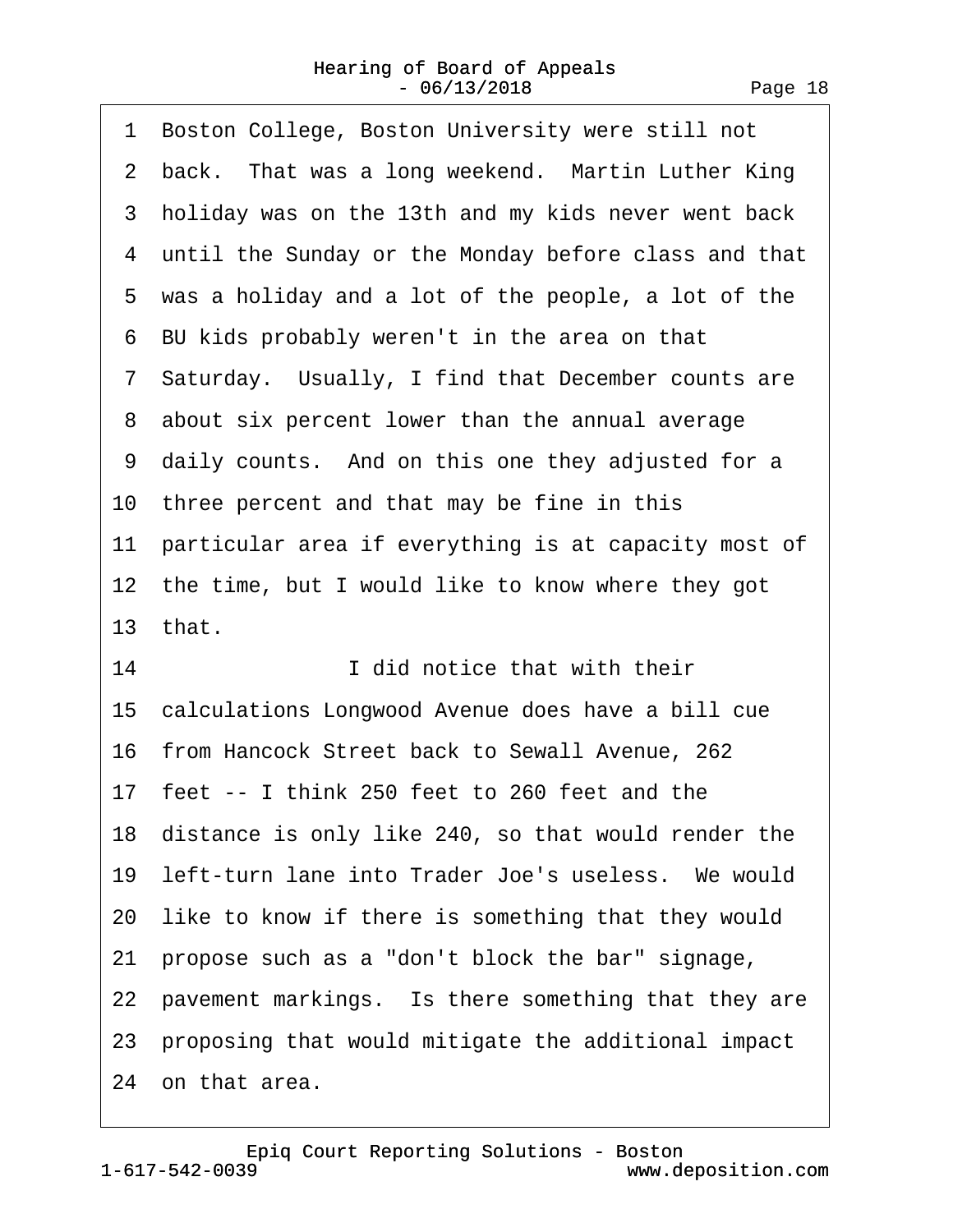<span id="page-18-0"></span>

| MS. POVERMAN: I didn't understand<br>1                  |
|---------------------------------------------------------|
| 2 the first part of what you were saying in terms of    |
| 3 what the length --                                    |
| 4<br>MR. GILLON: The cueing. The                        |
| 5 calculation shown herein show that there is a 263     |
| 6 foot backup on Longwood Avenue from Harvard Street    |
| 7 during the evening peak hour. If the block is only    |
| 8 240 feet long, they're saying that the cue will go    |
| 9 all the way back. And obviously that would block      |
| 10 the entrance and exit of Trader Joe's.               |
| 11<br>MS. POVERMAN: Thank you.                          |
| MR. GILLON: The parking lifts that<br>12                |
| 13 they're talking about, I'm familiar with them on a   |
| 14 cursory level. I know they have them at Harvard      |
| 15 Medical School, and I know they installed them on    |
| 16 Tully Street -- my wife is buried across the         |
| 17 street -- but I've never seen them being used. It    |
| 18 says Brookline has them and adopted them and allowed |
| 19 them to be used here in the town. I know that you    |
| 20 do need the valet because there was a fellow killed  |
| 21 in New York city operating them himself, so I do     |
| 22 know they require a valet to park and unpark         |
| 23 vehicles of those lifts. And the question is if we   |
| 24 are bringing the consultants, there's going to be 19 |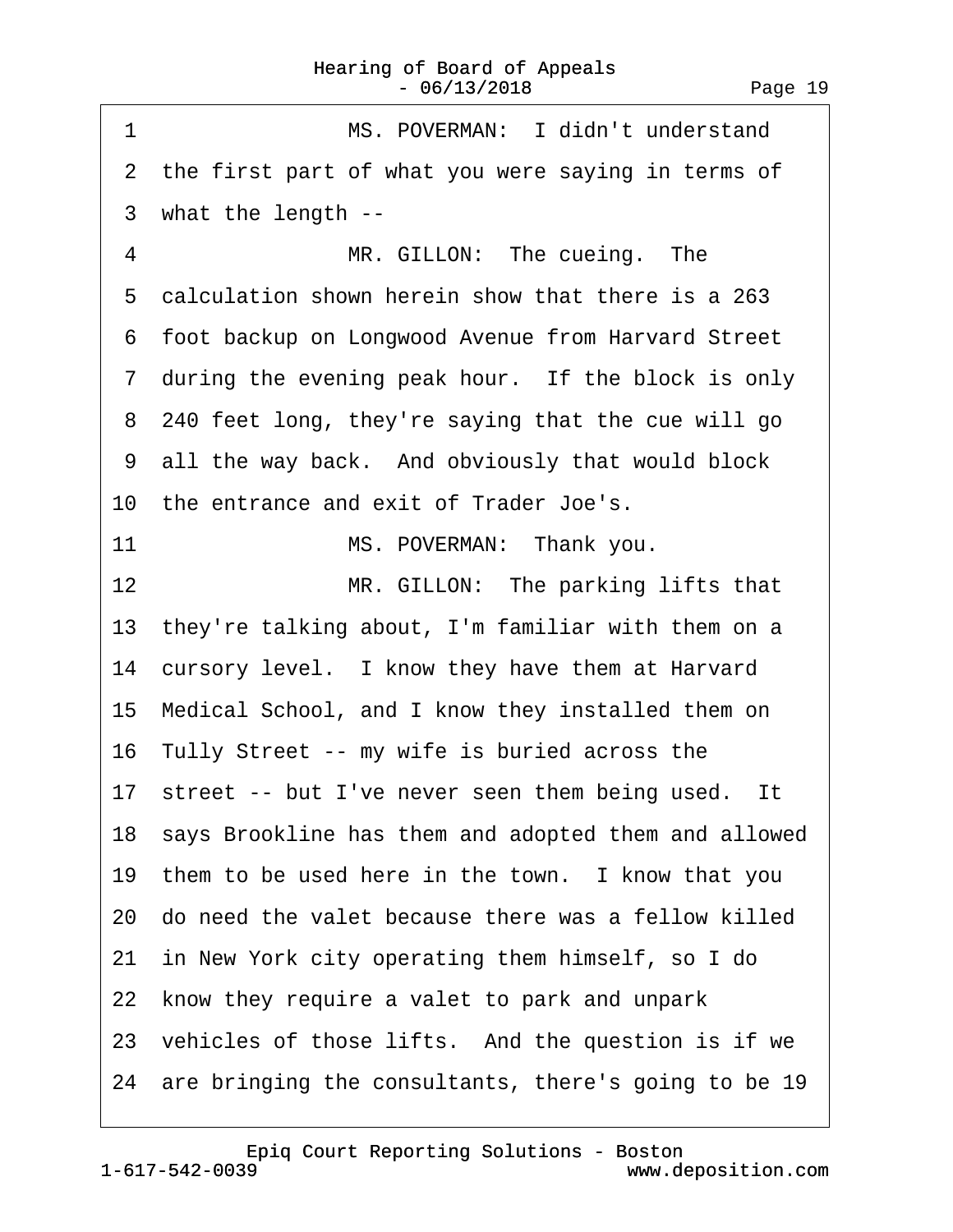<span id="page-19-0"></span>

| 1 vehicles per hour pulling into their site in the      |
|---------------------------------------------------------|
| 2 evening peak hour. If there are 19 pulling in,        |
| 3 that's about one per three minutes. How long does     |
| 4 it take to park a car in the lift, bring it down,     |
| 5 bring it out, bring the lift back up and be able to   |
| 6 load it again? So is the capacity of the lift         |
| 7 sufficient to accommodate the demand, and will they   |
| 8<br>have sufficient attendants?                        |
| 9<br>There may be two lifts but I'm not                 |
| 10 sure if they're going to have them fully operational |
| 11 both during the peak hours. I don't know how long    |
| 12 it takes to park and unpark a vehicle on a lift and  |
| 13 dispose of it downstairs and then bring it all back  |
| 14 up again. I mean, you can't just leave it there,     |
| 15 you got to bring it back up and get ready for the    |
| 16 next guy. I don't know how long that takes and       |
| 17 obviously if it's not something that works well, and |
| 18 in inclement weather, maybe the rain is -- I don't   |
| 19 know that at all. It would be nice to know that      |
| 20 that detail isn't an element that would hinder the   |
| 21 site.                                                |
| 22<br>Let's talk about retail. I notice                 |
| 23 that the 12,285 square feet, if you look at the      |

24 parking report, that would say that retail size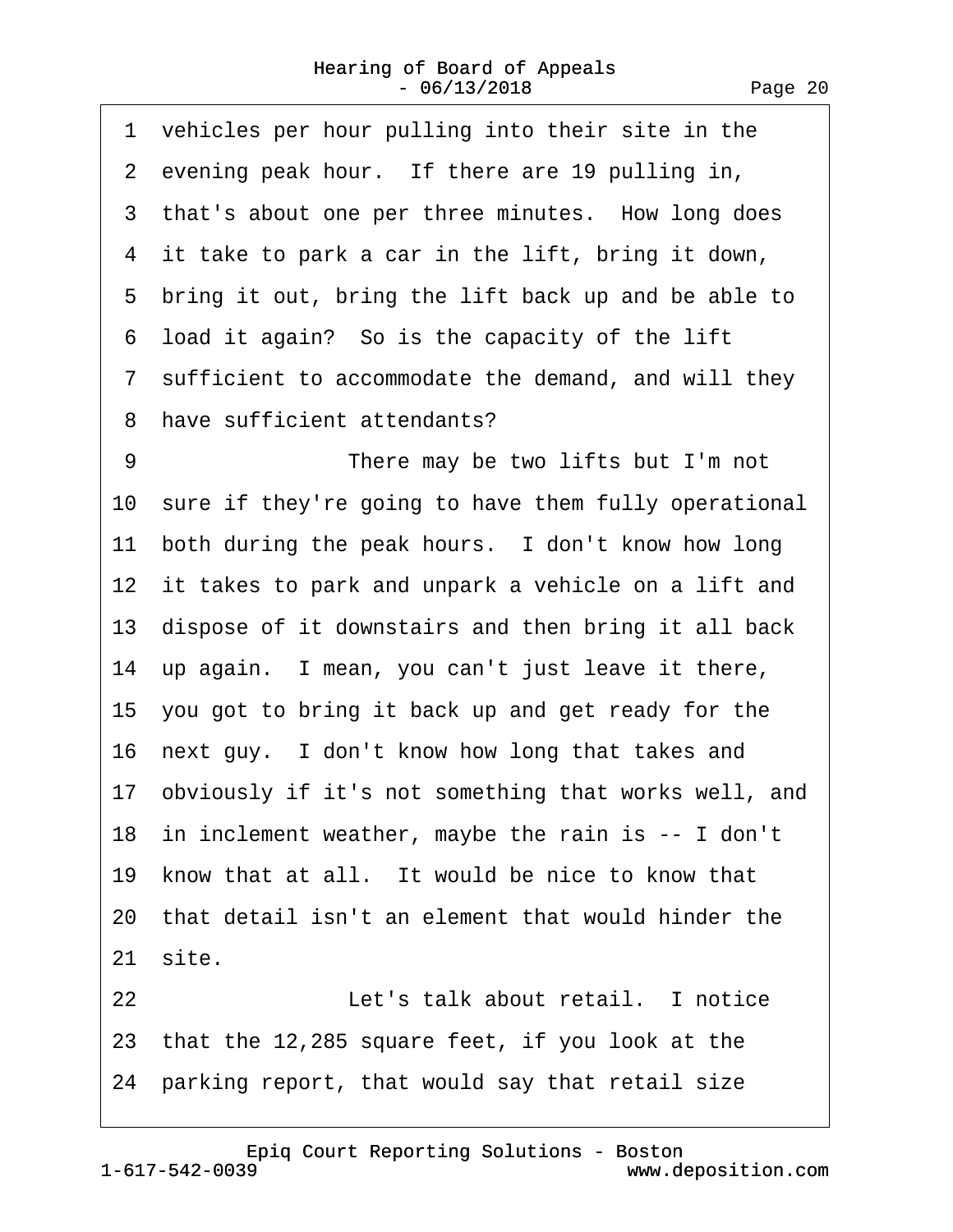<span id="page-20-0"></span>1 would require about 46 parking spaces. Now, I know 2 that they have adjusted them because people in the 3 building are going to shop there. Some people are 4 going to get off the T, but if there is going to be 5 a big store, not everybody is going to come by 6 probably and walk. I'm sure they're not expecting ·7· everybody to walk there, but how many people, if 8 needed, is going to stay there. I don't know. How ·9· many people dropping in and out, I don't know that. 10· What is the existing parking spots, what is the 11 existing demand. Is there going to be somebody 12 else? I don't see anything of that. It would be 13 nice to know some of that. 14 **These are just some initial comments,** 

15 questions. I'm sure I will have others because I 16 know how good -- but these things that I think that 17· your consultant or your town -- I know Todd quite 18 well. I used to work with him. He did bring out 19 the question of the time for the lifts, he did bring 20· that out, I think, or maybe it was a letter from the 21· fellow, but nonetheless, I don't want to waste your 22 time. There's a lot of people that live there. I 23 live in Raynham. I would like to hear their 24 questions and write them down and maybe cite some of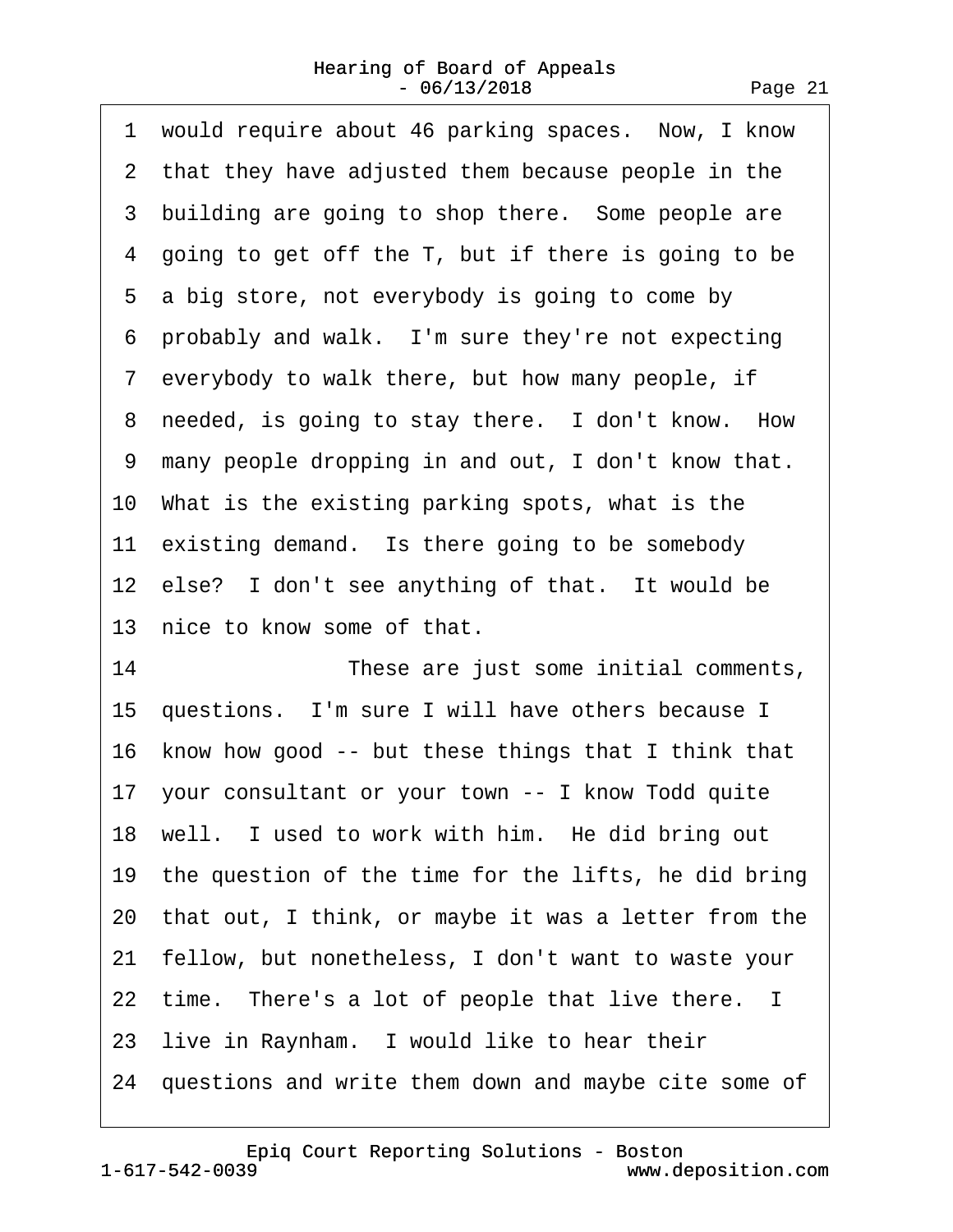<span id="page-21-0"></span>

| 1 those issues myself. Thank you.                            |
|--------------------------------------------------------------|
| <b>CHAIRMAN GELLER: I have a question.</b><br>$\overline{2}$ |
| 3 Would you be resubmitting this information in              |
| 4 written form?                                              |
| 5<br>MR. GILLON: I hope so.                                  |
| CHAIRMAN GELLER: I hope so too.<br>6                         |
| $\overline{7}$<br>MR. ENGLER: Mr. Chairman, I was            |
| 8 going to ask that question. It will be helpful for         |
| 9 our traffic engineer to get those comments in              |
| 10 writing.                                                  |
| 11<br><b>CHAIRMAN GELLER: Yes.</b>                           |
| MR. GILLON: Thank you.<br>12                                 |
| CHAIRMAN GELLER: Thank you. Anybody<br>13                    |
| 14 else? Sir?                                                |
| 15 <sup>15</sup><br>MR. SHIVDASANI: R. Shivdasani,           |
| 16 S-H-I-V-D-A-S-A-N-I. I live at 51 Sewall Avenue           |
| 17 just across the street from the proposed project. I       |
| 18 submitted a lengthy letter today. You may have had        |
| 19 a chance to see it and in the spirit of what you          |
| 20 said, I will only paraphrase what I said earlier,         |
| 21 otherwise we'll be here for a long time.                  |
| 22<br>Really the issue has come down to the                  |
| 23 safety of Sewall Avenue. Sewall Avenue is a narrow        |
| 24 one-way street that services one of the busiest           |
|                                                              |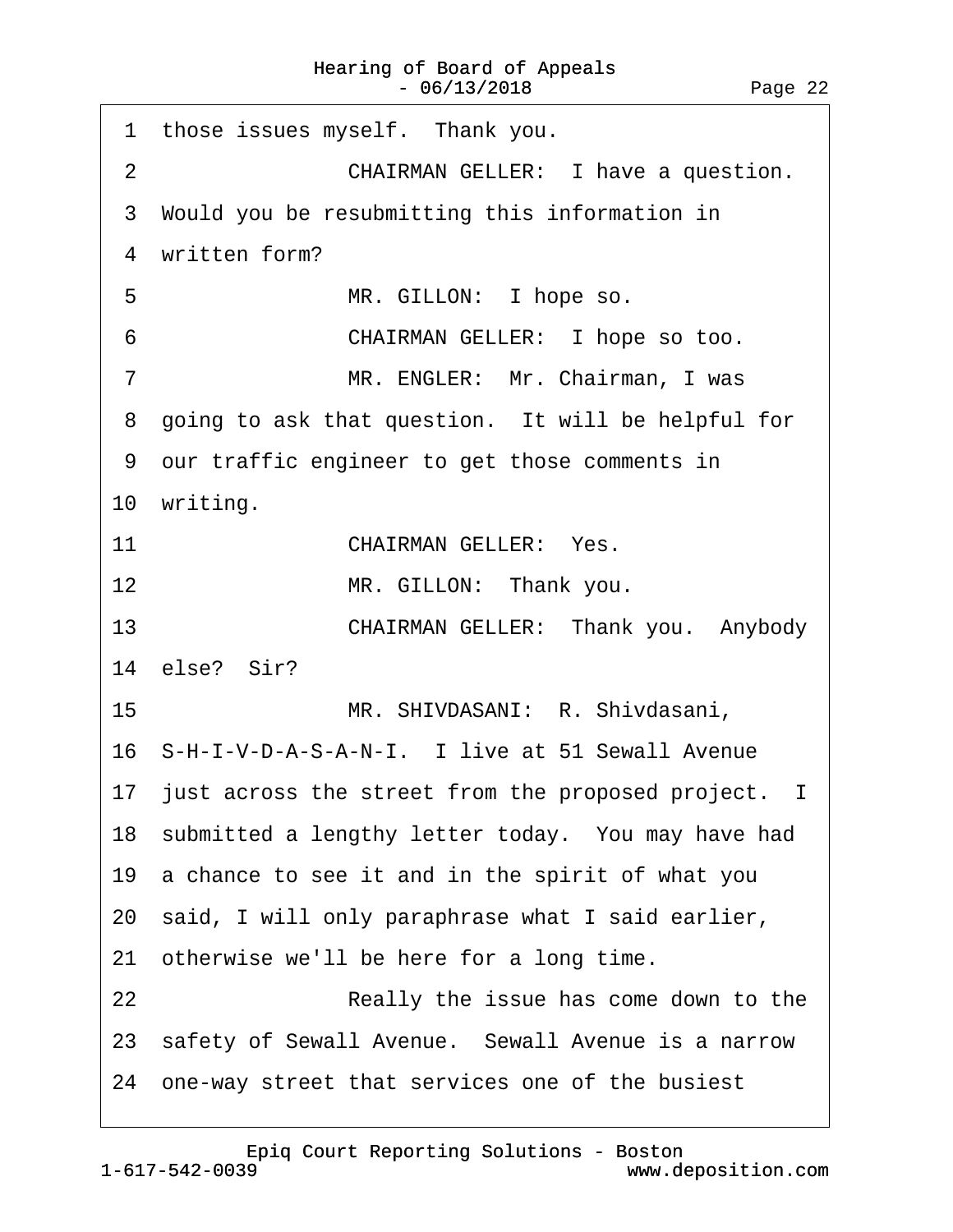<span id="page-22-0"></span>

|    | 1 grocery stores in the Commonwealth, a religious       |
|----|---------------------------------------------------------|
|    | 2 institution that runs programs from morning to the    |
|    | 3 evening, and a post office that is arguably the       |
|    | 4 busiest post office in the city because it now has    |
| 5  | not only a delivery function but also a sorting         |
|    | 6 function that begins at about 4 a.m. I know because   |
|    | 7 I hear it.                                            |
| 8  | One of the main reasons why there is                    |
| 9  | no parking anywhere in the area for large chunks of     |
|    | 10 time in the day is because most of the postal        |
|    | 11 deliveries are occurring by private vehicles. All    |
|    | 12 of the big postal vans that currently park on Beacon |
|    | 13 Street which the residents lobbied for two or three  |
|    | 14 years with the Traffic Department to have them moved |
|    | 15 away from Sewall Avenue because they were blocking   |
|    | 16 traffic and making snow removal almost impossible.   |
|    | 17 Those are the vehicles that service the deliveries,  |
|    | 18 deliveries that are increasing in volume. The post   |
|    | 19 office is now contracted with Amazon, and it's only  |
|    | 20 a matter of time before they contract with others,   |
|    | 21 because if the post office -- the US Post Office     |
|    | 22 wants to stay solvent, Brookline is their answer.    |
| 23 | So as a result, there are about                         |
|    | 24 thirty or forty postal workers who bring their       |
|    |                                                         |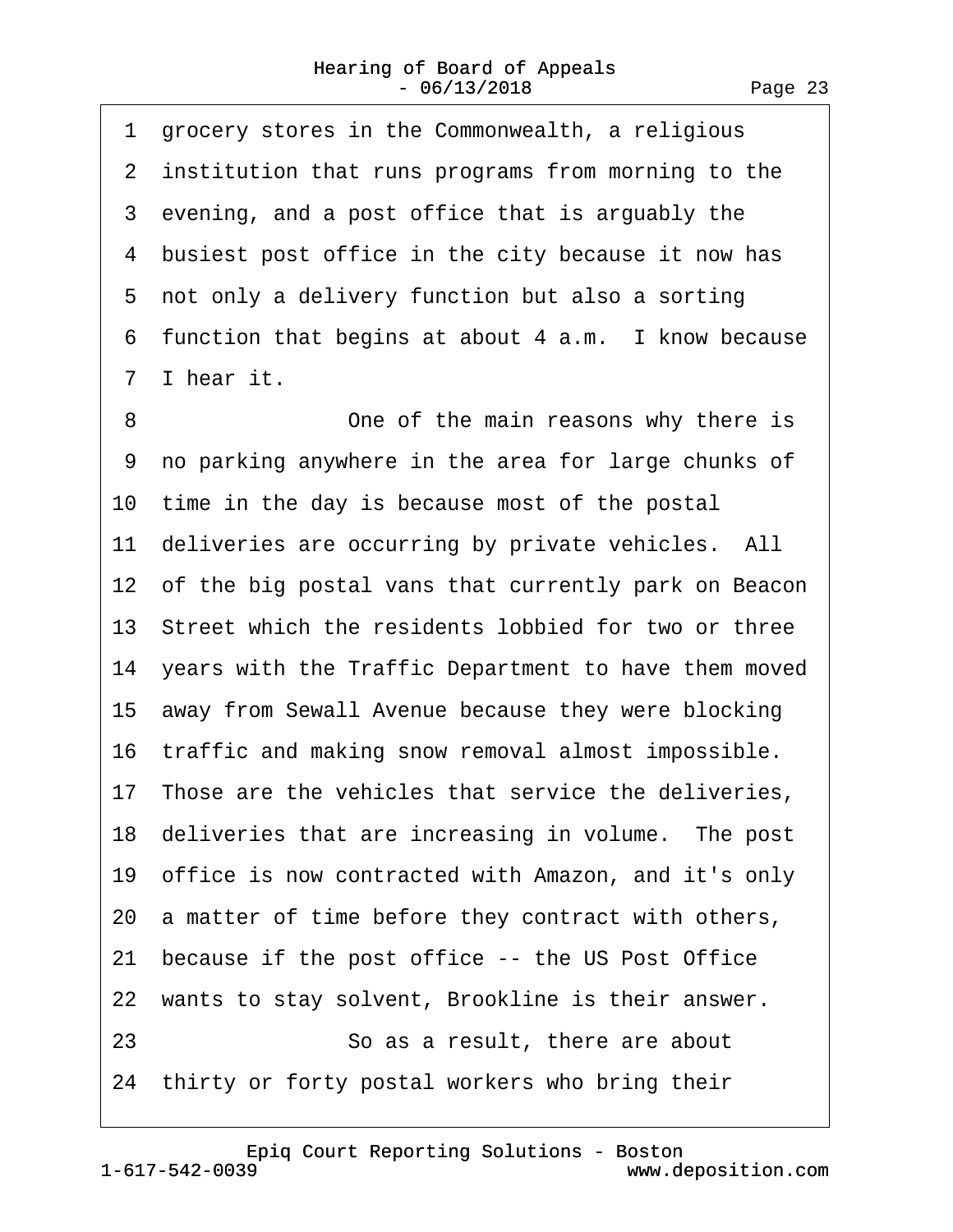<span id="page-23-0"></span>

| private cars and park all along Sewall Avenue back<br>1 |  |
|---------------------------------------------------------|--|
| 2 into the intersection of St. Paul Street and all      |  |
| 3 along Longwood Avenue from the corner of Sewall       |  |
| 4 Avenue heading almost back to Marshall Street, and    |  |
| 5 certainly halfway from St. Paul to Marshall.          |  |
| 6 They're there from about 6:00 or 7 a.m. to at least   |  |
| 7 9:00 or 10 a.m. because they're sorting postal        |  |
| 8 materials and then they come back on Sewall Avenue    |  |
| 9 between 8:30 and 10:30 and the only way they can      |  |
| 10 load their cars is by double-parking.                |  |
| 11<br>So included in my letter today were a             |  |
| 12 number of photographs. Those are taken on any        |  |
| 13 average typical day. You'll have three to seven      |  |
| 14 cars lined up, all with their trunks open because    |  |
| 15 the postal workers go in and bring out a load and    |  |
| 16 put it in the back of their cars. This creates a     |  |
| 17 traffic jam now under a situation where Nina's       |  |
| 18 approximately -- I believe you represented 5,000     |  |
| 19 square foot space, has twelve parking spots.         |  |
| We're talking about replacing those<br>20               |  |
| 21 twelve street level parking spots where cars can zip |  |
| 22 in and out with fair ease with a system where the    |  |
| 23 only way for shoppers to get there is to either take |  |
| 24 one of the six buffer spots or wait for a valet to   |  |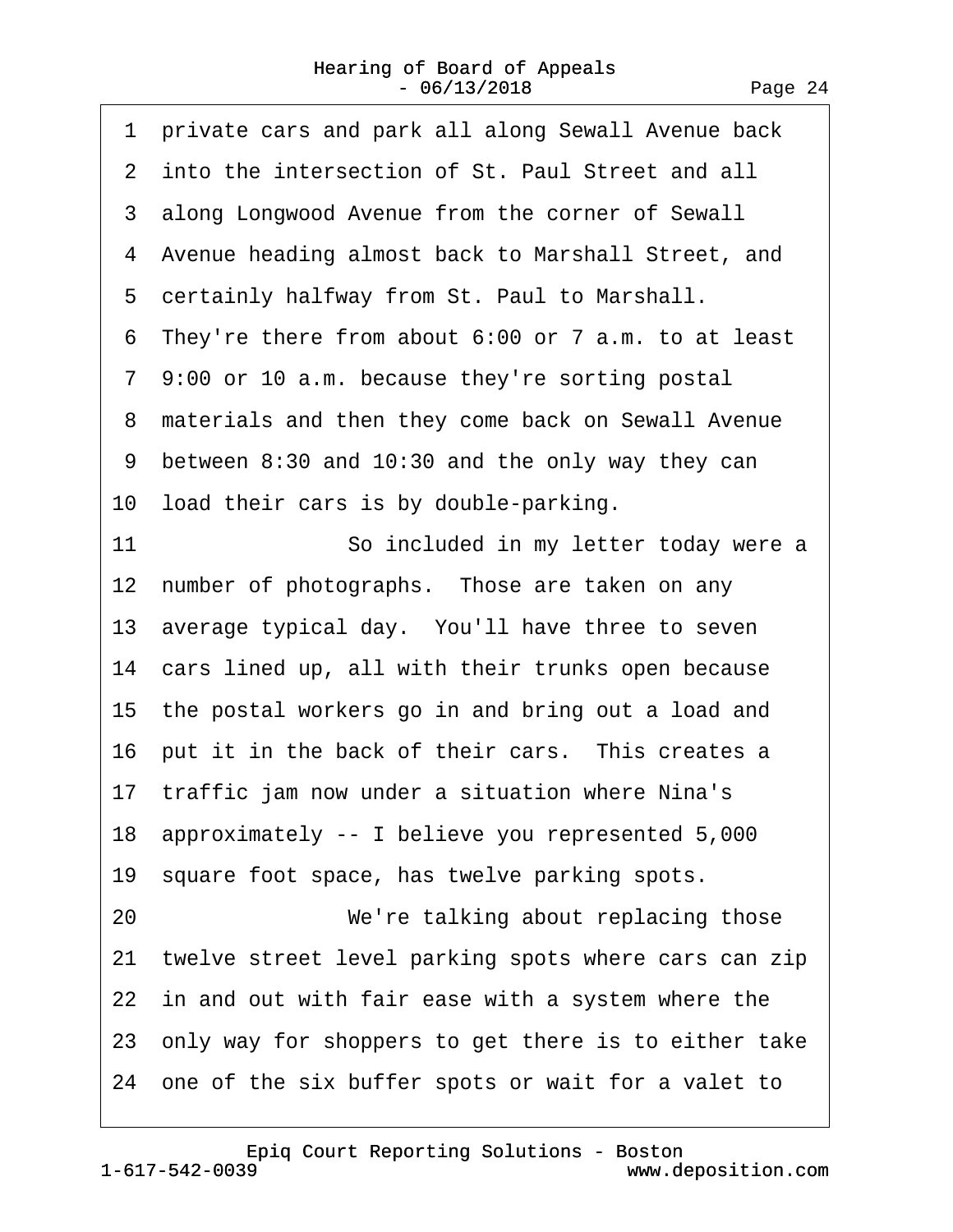<span id="page-24-0"></span>

| 1 take their car down the elevator. You can only        |
|---------------------------------------------------------|
| 2 imagine what clients are likely to do. They           |
| 3 probably would do exactly what the UPS delivery       |
| 4 trucks, the Fed Ex delivery trucks, et cetera, do     |
| 5 which is to pull up on the sidewalk and block both    |
| pedestrian and vehicular traffic.<br>6                  |
| $\overline{7}$<br>So Sewall Avenue is currently         |
| 8 stretched to its limits. It can certainly             |
| 9 accommodate some reasonable scale of development.     |
| 10 And I want to emphasize that the neighborhood has    |
| 11 been discussing this for a long time and we          |
| 12 genuinely value affordable housing. There is no      |
| 13 doubt in anyone's mind that a residential structure  |
| 14 over there would be preferable to a building that's  |
| 15 not particularly attractive, as it stands now. We    |
| 16 are all in favor of that but it has to be to a scale |
| 17 that will accommodate the very real and legitimate   |
| 18 safety concerns.                                     |
| 19<br>It strikes me that there are several              |
| 20 very important omissions from the material that have |
| 21 been submitted today. The impression in the          |
| 22 applicant's proposal seems to assume that 74 units   |
| 23 or 55-plus will just walk everywhere or ride a bike  |
| 24 everywhere and take the T and they will be           |
|                                                         |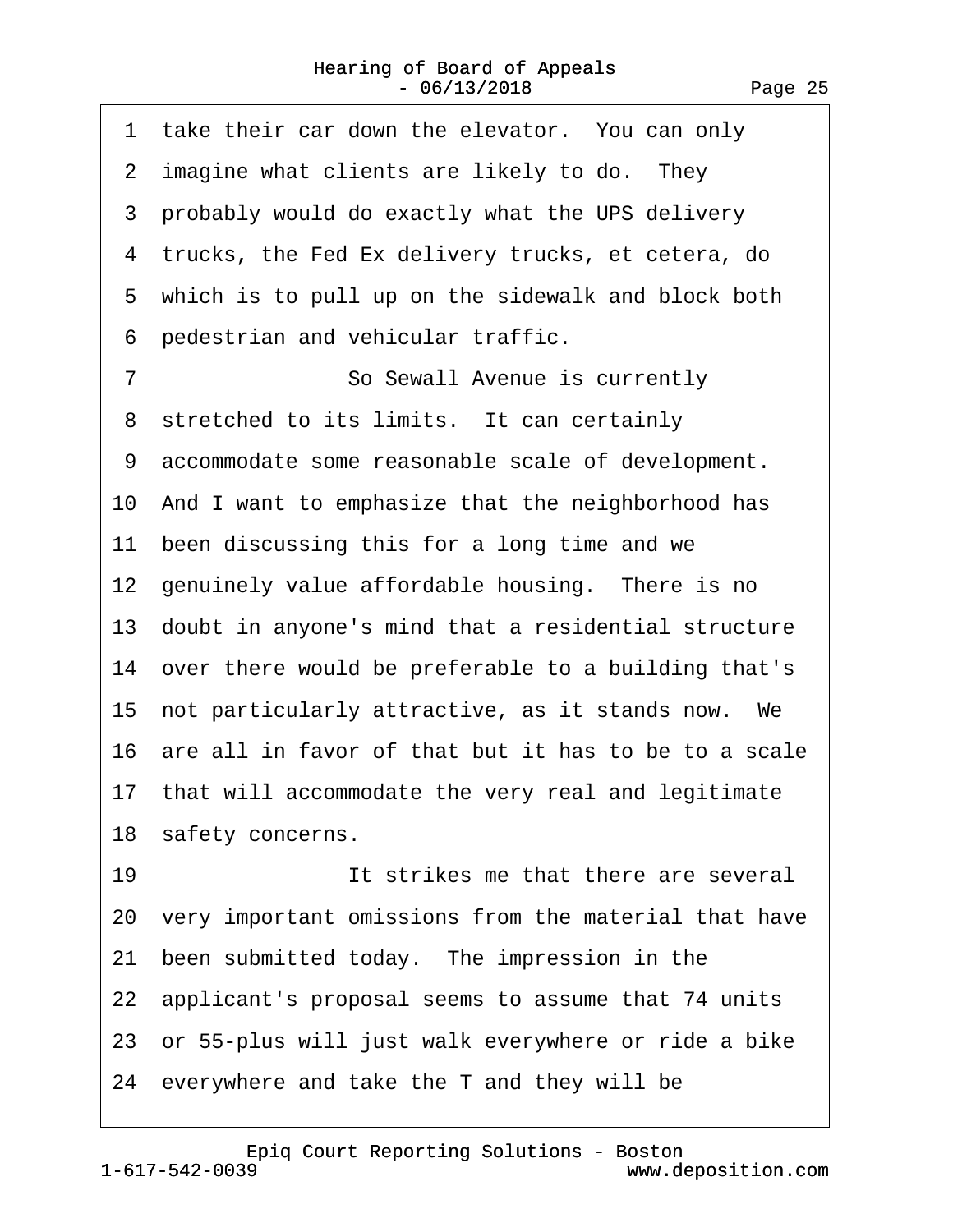<span id="page-25-0"></span>1 incentivized by a discount for the MBTA pass. I 2 don't think people who are paying the rent that the 3 area would likely command will be incentivized by a 4 \$6 discount on the MBTA. More likely they will be 5 getting more deliveries. They'll be using the ride ·6· share services; Uber, Lyft, et cetera, all of which ·7· are proposed to service through Sewall Avenue. 8 **But much more importantly than that** ·9· is walking through any of the areas that are senior 10 dominated. Any time during the day there's dozens 11 of cars. I know this because my mother-in-law lives 12 at the Center Communities of Brookline at 100 Second 13 Street. It's impossible to find parking in a very 14 large block radius during the day because who is 15· there; home health aides, visiting nurses, physical 16 therapists, and you can only expect the elderly 17 population will attract that kind of business and 18 parking and the safety of exit and entry has not 19 been adequately addressed in the proposal. Like I 20· said, many of these points are in my letter with 21 photographic documentation. 22 **I'll just end with one important** 23· point, and that has to do with the truck and van 24 deliveries. I can only imagine that the 74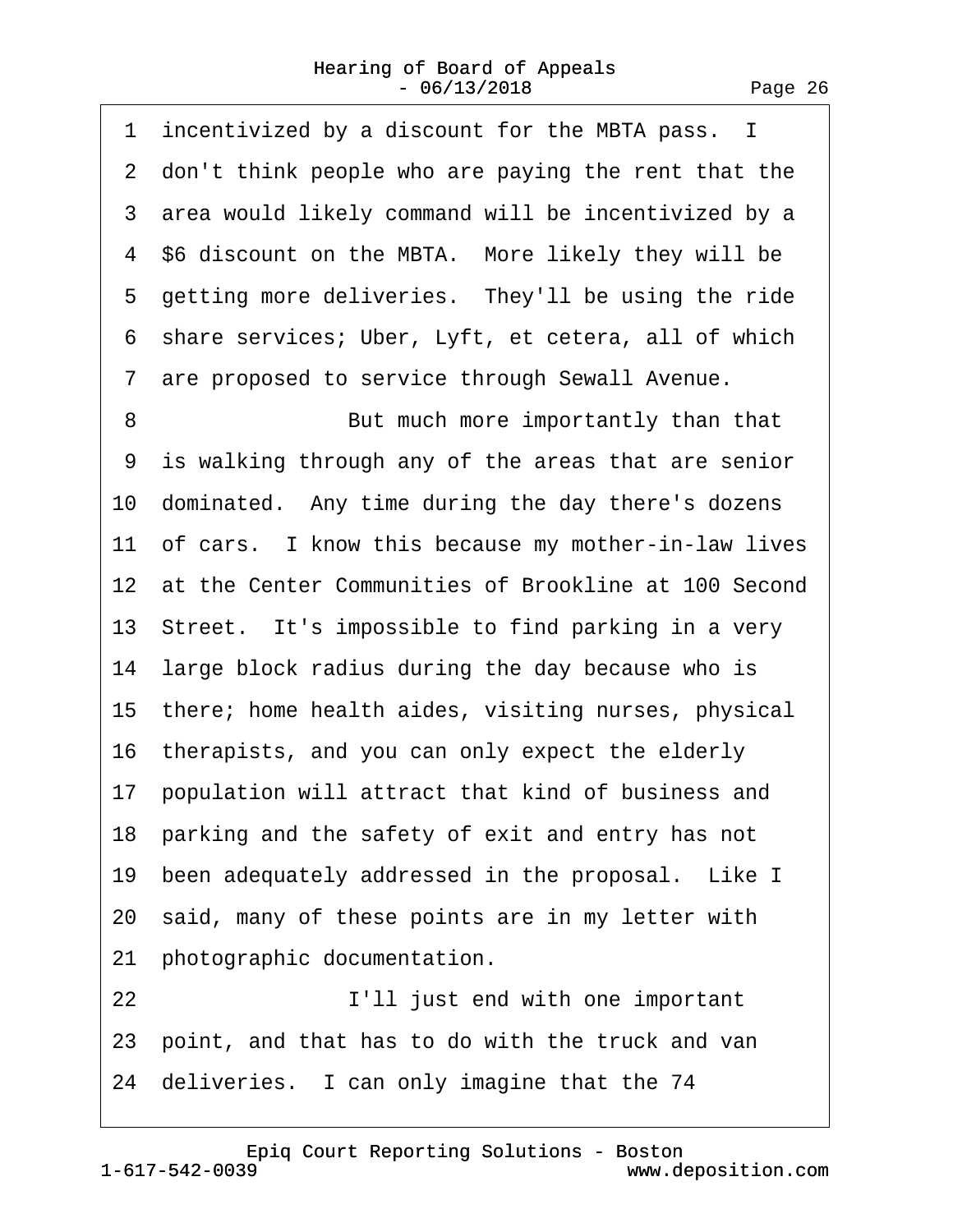<span id="page-26-0"></span>

| 1 residential units where the amount of on-line         |
|---------------------------------------------------------|
| 2 shopping is increasing and twelve and a quarter       |
| 3 thousand square feet of retail space, there's going   |
| 4 to be a very large volume of truck deliveries.        |
| 5 There's no way that can be obviated until all drones  |
| 6 are all set up, which is not going to happen in the   |
| 7 time frame of this proposal.                          |
| 8<br>So there is a single loading dock                  |
| 9 that's been proposed, and one has to consider what    |
| 10 the turning radius is on Sewall Avenue. It's         |
| 11 impossible for a large truck to turn right into that |
| 12 lot unless you have virtually no curb, just          |
| 13 considering the physics of a radius. And therefore,  |
| 14 what these trucks are likely to do is to do a K-turn |
| 15 and block traffic for that much longer at the mouth  |
| 16 of Sewall Avenue which feeds obviously as you know   |
| 17 much of that part of Brookline. That's for the       |
| 18 trucks to get in.                                    |
| 19<br>How are the trucks going to get out?              |
| 20 There is only way to get out and that is to back     |
| 21 out. When they back out, they're not going to be     |
| 22 able to see the pedestrian as well. There is a line  |
| 23 of trees along the post office, and I hope the trees |
| 24 stay there, and there is a Dumpster. The person      |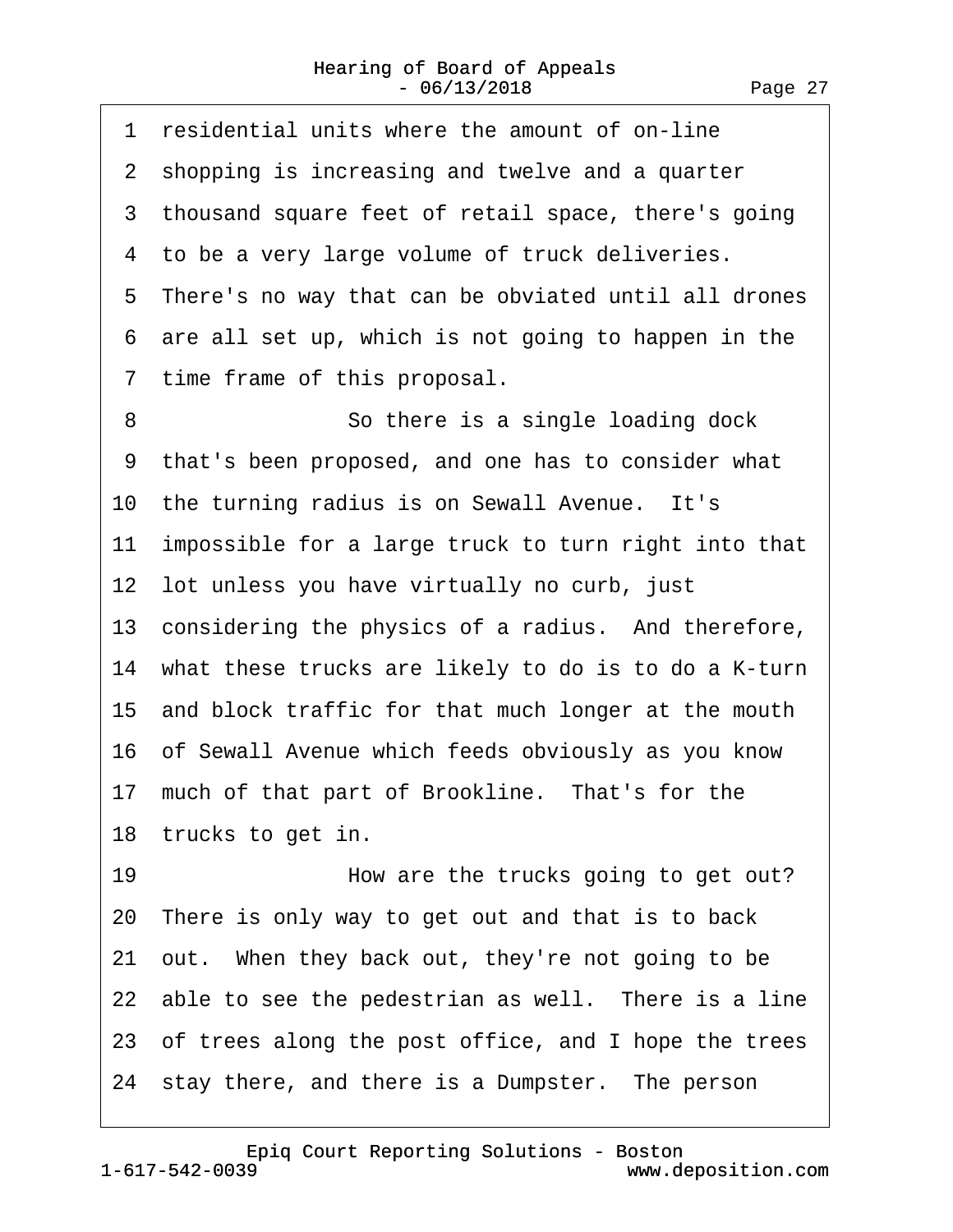<span id="page-27-0"></span>1 backing a truck out is going to be unable to see, 2 drive very, very slowly with the beep, beep, beep. 3 That's good. That's safe, but they're not going to 4 be able to back out all the way without someone 5 standing there blocking traffic much of the time ·6· depending on the length of the truck and the 7 experience of the driver. When that happens, the 8 way the driveway is set up, no car is going to be 9 able to come in. So when a truck is loading or 10 unloading that part of the driveway is spoken for. 11 **And think also about what is going to** 12 happen with a 55-plus population. They're going to 13 have the ride. They're going to have elder day care 14 services, all of which takes much longer to load 15· their passengers, so the 19 cars that are supposed 16· to circulate with seamless ease are not going to be 17 able to do that just realistically. 18 **All I'm proposing is that the Board** 19· and the peer reviewers look very critically at the 20· assumptions in the study because they seem to me, 21 from a fair share, to be quite seriously flawed. 22 **CHAIRMAN GELLER: Thank you.** 23· Question? 24 MR. MEICKLEJOHN: A question about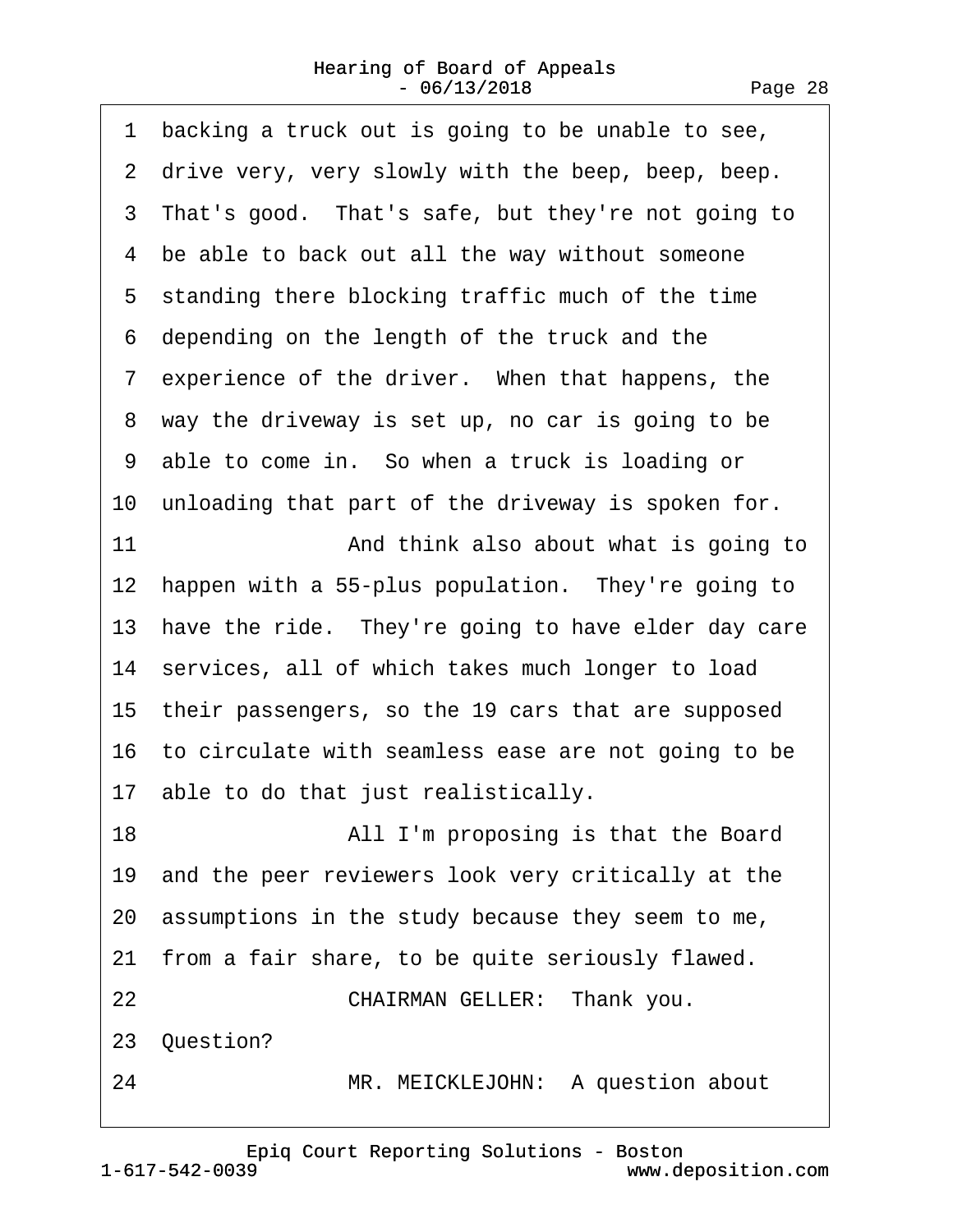<span id="page-28-0"></span>1 your letter. In the last page of it you have some 2 suggestions for the design of the project. One of 3 them is a proposal that you increase underground 4 parking to at least four levels underground. I want 5 to understand. Is it intended to have more space ·6· and therefore not the mechanical valet rather than ·7· to change the number of total parking spaces ·8· available or is it both of those things? 9 MR. SHIVDASANI: Thank you very much 10 for asking. There's two purposes for putting that 11 in. I want to be very clear as a community, as a 12 neighborhood, we would very much like to offer 13 constructive input. This is not about don't do this 14 here, do build this here. We really want to help 15 craft a project of correct scale and of the correct 16 impact on the safety of the neighborhood. 17 **It's struck me -- and only the back** 18· of the envelope calculation -- I thought about the 19 square footage in that garage. I thought about the 20· amount of area that will be used by ramps if you're 21 going to go down. I thought that maybe 99 parking 22 spaces may be about right. I think the 23· professionals will tell you when that is the correct 24· density of parking spots for that amount of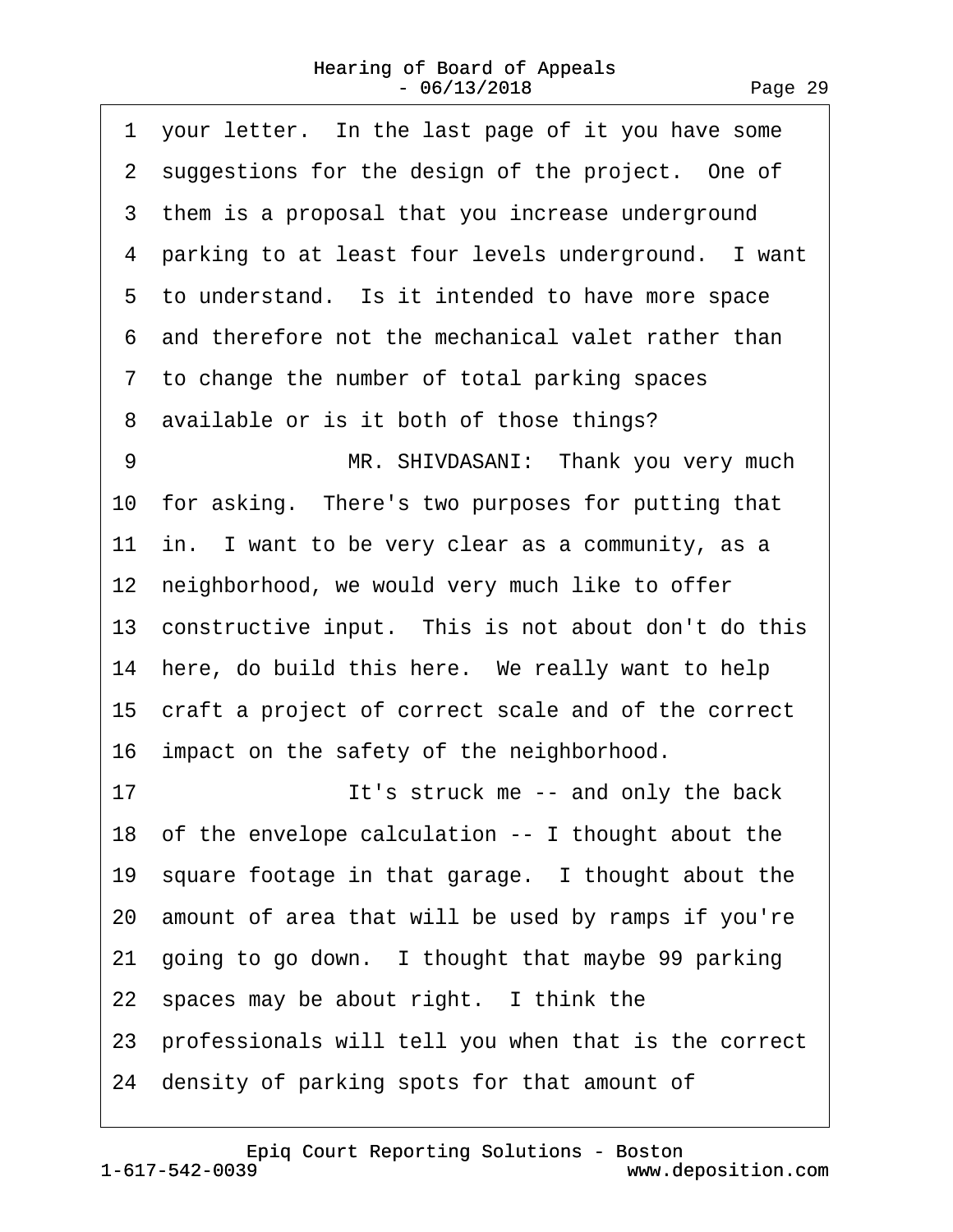<span id="page-29-0"></span>

| residential and commercial space. My instinct is<br>1   |
|---------------------------------------------------------|
| 2 that it's a little low, but I'll let the              |
| 3 professionals pass judgement on that.                 |
| 4<br>It struck me that the number of                    |
| 5 double tiers that demand a valet. Valets gets sick.   |
| 6 Automobile lifts don't work. One could obviate all    |
| 7 of that simply by not having any backup. Somebody     |
| 8 could pull right in and go right down the ramp to     |
| 9 their spot. I thought that would require probably     |
| 10 three -- I said four just because it might give you  |
| 11 wider spaces, because the other thing that the       |
| 12 proposal has not accounted at all is that you need   |
| 13 wider spaces for 55-plus clientele. How is someone   |
| 14 who is on a walker or in the wheelchair going to get |
| 15 into their car? Maybe they can only do it by coming  |
| 16 outside and the valet will have them do it on the    |
| 17 street -- in the driveway, but that's just going to  |
| 18 back up the other 19 cars and dissipate it in an     |
| 19 hour. So these things really have to be thought      |
| 20 about creatively, constructively, but critically so  |
| 21 that the right project ends up where it is.          |
| 22<br>If I may take the opportunity to                  |
| 23 respond to one more point that I neglected to make.  |
| 24 It's in my letter and has to do with snow removal.   |
|                                                         |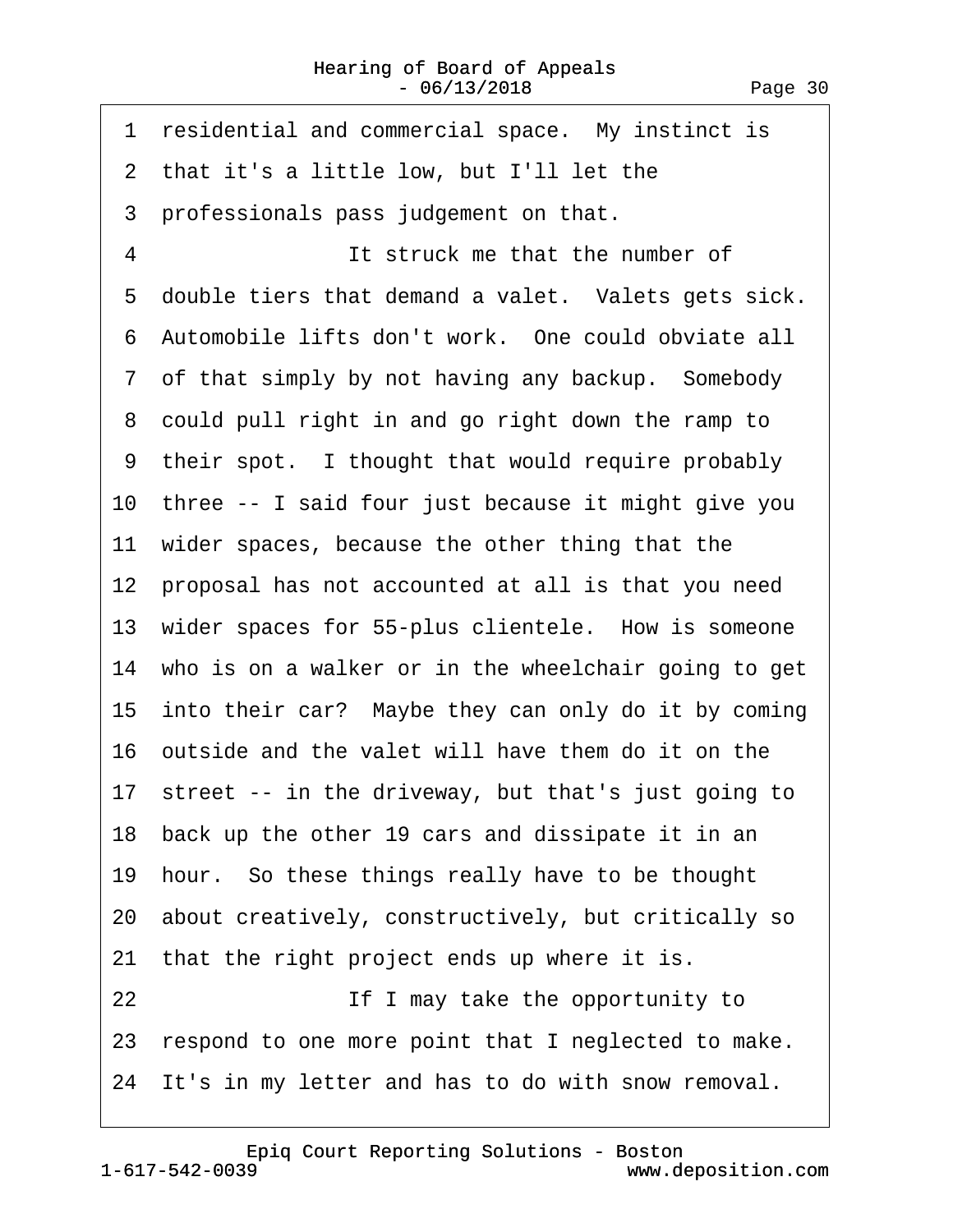<span id="page-30-0"></span>

| 1 Already Sewall Avenue is at its limits, but a very   |
|--------------------------------------------------------|
| 2 average picture. I wanted even more snow piled up.   |
| 3 In fairness to the process I put an average picture  |
| 4 there. Where is snow going to go? Even now with      |
| 5 the twelve parking spots and the few that are rented |
| 6 out to Trader Joe's, that sidewalk is covered.       |
| 7 Pedestrians are routinely and I repeat routinely     |
| 8 walking on the street. We always see people in       |
| 9 wheelchairs every single day on the street, not on   |
| 10 the sidewalks. Sometimes they can't use the         |
| 11 sidewalk because a truck is parked over there.      |
| 12 Other times between the post office and the current |
| 13 state of repair in front of Nina's property the     |
| 14 sidewalk is essentially not navigatable. So we have |
| 15 to think about snow.                                |
| 16<br>Trash removal, there is no Dumpster              |
| 17 for a building of 74 residents and 12,000 square    |
| 18 feet of retail space. Where is that going to be?    |
| 19 What if you put a Dumpster where the loading truck  |
| 20 is? You can't use that for loading. You can't       |
| 21 unload food in front of a Dumpster, so you have to  |
| 22 have a separate setup for that. The proposal        |
| 23 doesn't address any of this in the way where it can |
| 24 be evaluated fairly and objectively.                |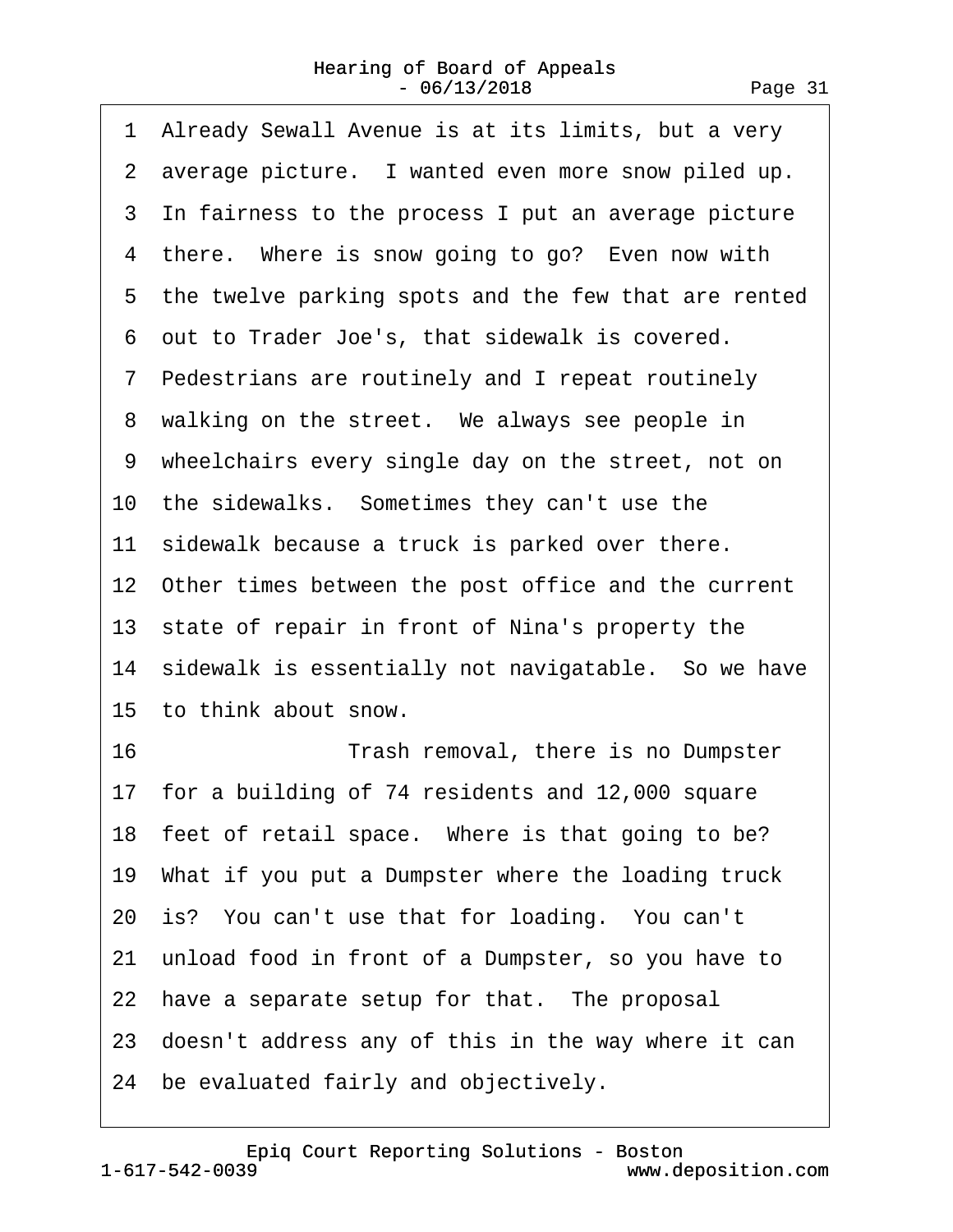#### Hearing of Board of Appeals - 06/13/2018 Page 32

<span id="page-31-0"></span>

| 1<br>CHAIRMAN GELLER: Thank you. Anybody                |
|---------------------------------------------------------|
| 2 in that row? No? Sir?                                 |
| MR. ROSENCRANTZ: Robert Rosencrantz.<br>3               |
| 4 I'm a trustee at 11 Longwood Avenue, Brookline, and   |
| 5 in the interest of expediting the meeting, I just     |
| 6 want to express my agreement with all the concerns    |
| 7 that were raised about the safety, the safety for     |
| 8 the residents, the safety for the kids that are       |
| 9 being dropped off at day school, and the safety for   |
| 10 those being carried down Longwood Avenue in an       |
| 11 ambulance where time is of the essence in order to   |
| 12 get them safely to the hospital. Thank you.          |
| 13<br>CHAIRMAN GELLER: Thank you. This                  |
| 14 row? No? I know nobody in this row wants to say      |
| 15 anything. Okay. Did we miss anybody? I want to       |
| 16 make sure. No. Okay. Sir?                            |
| MR. DAVIS: My name is Jonathan<br>17                    |
| 18 Davis, 125 Park Street, also a town meeting member.  |
| 19 I would like to pick up on something that the        |
| 20 previous speaker mentioned. I thought I heard him    |
| 21 mention about the need of over 55 residents for home |
| 22 health assistance. And I also have a mother-in-law   |
| 23 who lives at 100 Center Street. These people who     |
| 24 live at 100 Center Street cannot afford the kinds of |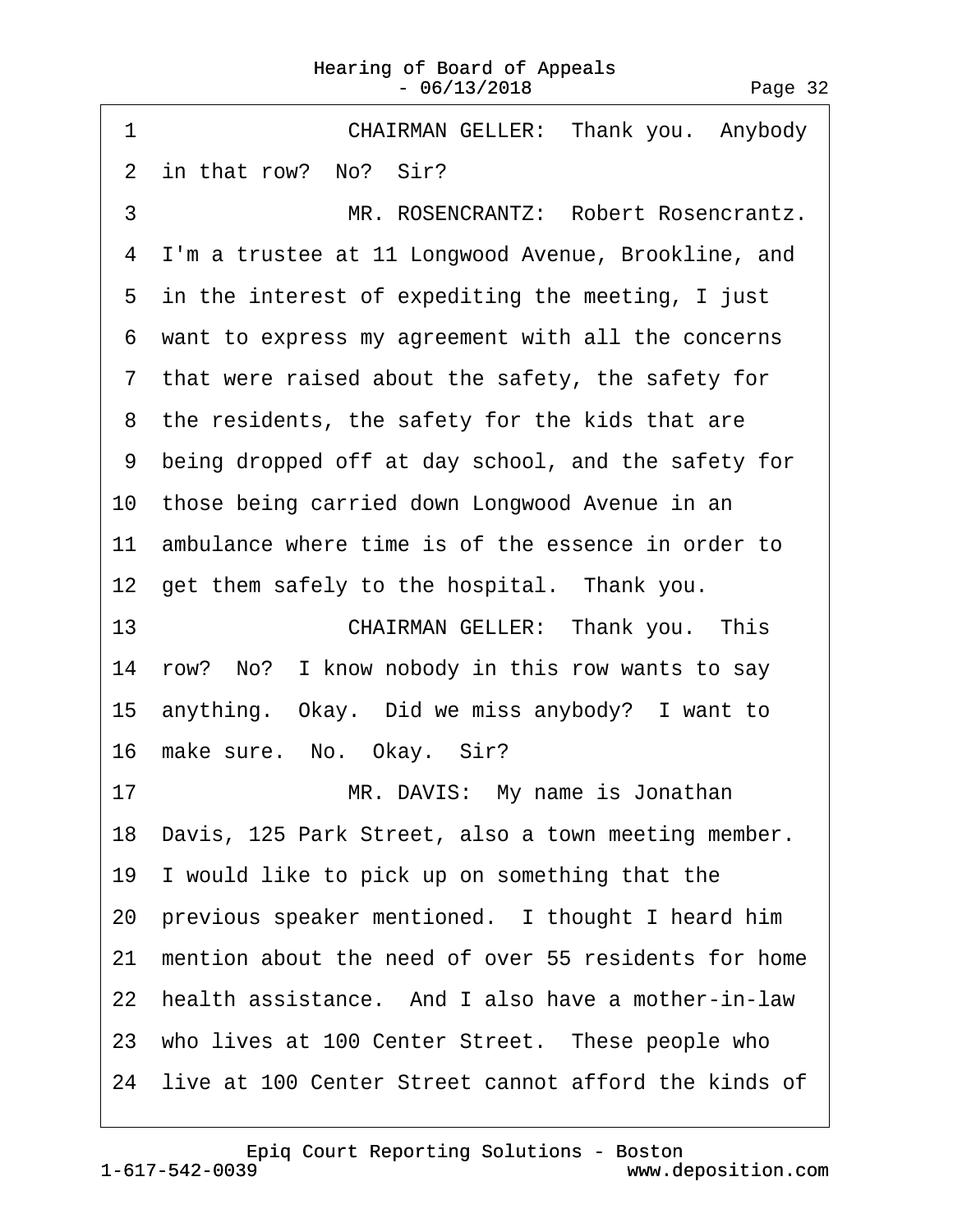<span id="page-32-0"></span>

| 1 rents that would be charged, the most part in the 80  |
|---------------------------------------------------------|
| 2 percent of the project that would be market rate,     |
| 3 but nevertheless, they have a substantial need for    |
| 4 home health assistance. I think that that's likely    |
| 5 to happen with over 55, over 65, over 70, over 75     |
| residents of the proposed project. I think you can<br>6 |
| 7 get some sense of the amount of parking that the      |
| home health aides need if you contact the public<br>8   |
| 9<br>because --                                         |
| MS. POVERMAN: Public Works?<br>10                       |
| MR. DAVIS: If you contract the<br>11                    |
| 12 Public Works Department here because aides at 100    |
| 13 Center Street often have to apply for overnight and  |
| 14 long-term parking at the small Center Street lot,    |
| 15 the West Center Street lot where the farmer's market |
| 16 is typically held. You may get a sense of the        |
| 17 volume of cars that are generated by the aides at    |
| 18 100 Center Street. You can also check 100 Center     |
| 19 Street itself to see to what extent they permit      |
| 20 aides to park at 100 Center Street which does have a |
| 21 small lot.                                           |
| MS. KATES: Not at all. They don't<br>22                 |
| 23 allow it. My name is Beth Kates. I live on Center    |
| 24 Street, and I live across the street from 100 Center |
|                                                         |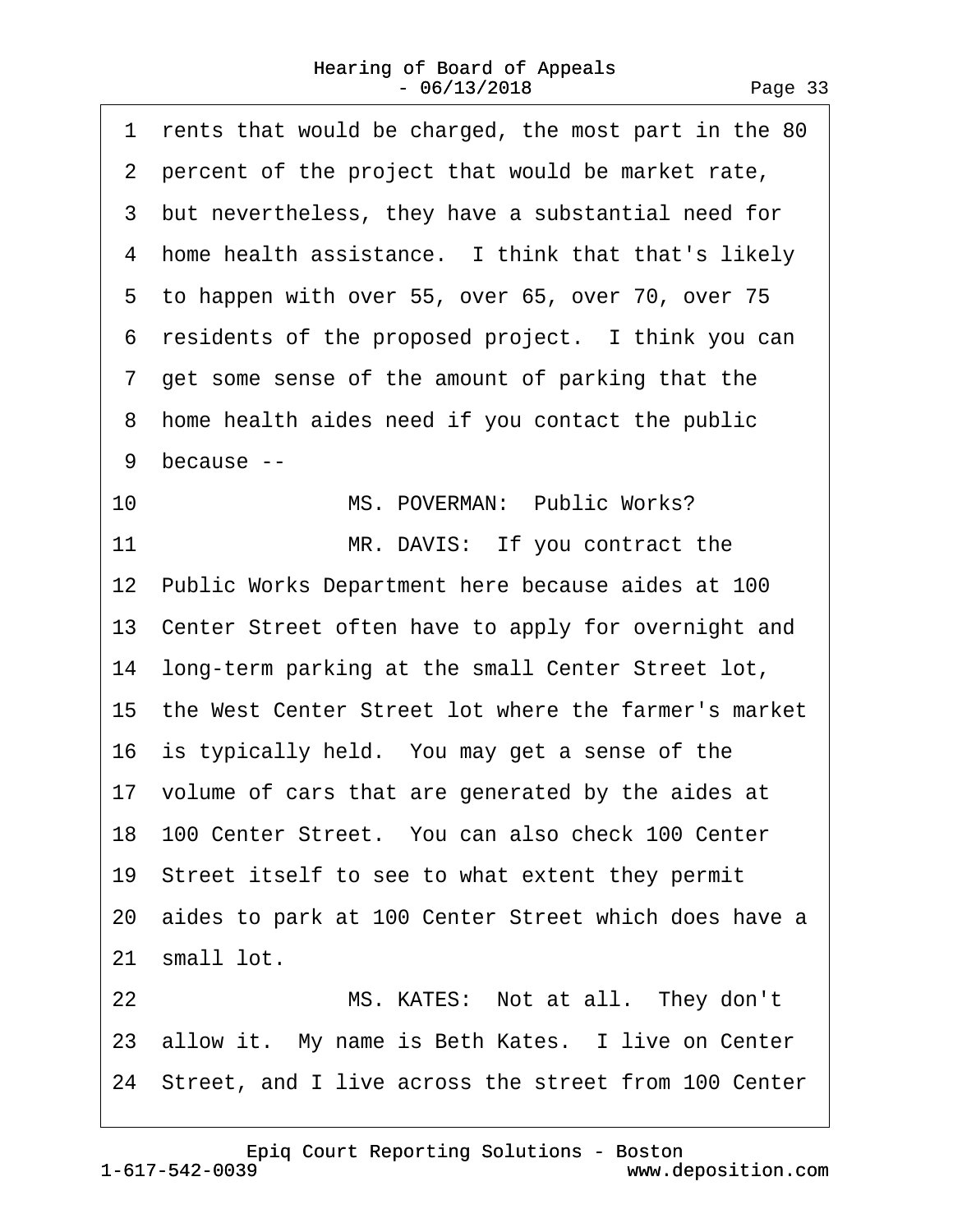<span id="page-33-0"></span>

| and not only are the home health aides parking on<br>1  |
|---------------------------------------------------------|
| 2 the street because 100 Center charges for parking     |
| 3 and they can't afford to pay for space so they park   |
| 4 throughout the neighborhood. But I haven't looked     |
| 5 at the recent emergency logs for fire and ambulance,  |
| 6 but last year there were over 250 calls to 100        |
| 7 Center Street, and as we all know, when you dial 911  |
| 8 in Brookline, you get at least a fire truck, a        |
| 9 police car, and an ambulance. So if you can imagine   |
| 10 that over 250 times a year on Sewall Avenue. There   |
| 11 you go.                                              |
| 12<br>CHAIRMAN GELLER: Thank you. Sir?                  |
| MR. WEITZMAN: Don Weitzman, Babcock<br>13               |
| 14 Street, also a town meeting member, Precinct 8.      |
| 15 First of all, I want to concur with the concerns     |
| 16 about traffic that several people have expressed.    |
| 17<br>The one other item I want to bring                |
| 18 up, I hope this isn't peripheral, but consideration  |
| 19 of Charles Street, which is a very short one block.  |
| 20 It's a peculiar street because it's -- if you turn   |
| 21 onto it from Harvard, you have no place to go except |
| 22 into a parking lot. Sometimes cars go in there and   |
| 23 have to turn around in rush hour. It's a very short  |
| 24 block and the traffic going toward Harvard gets      |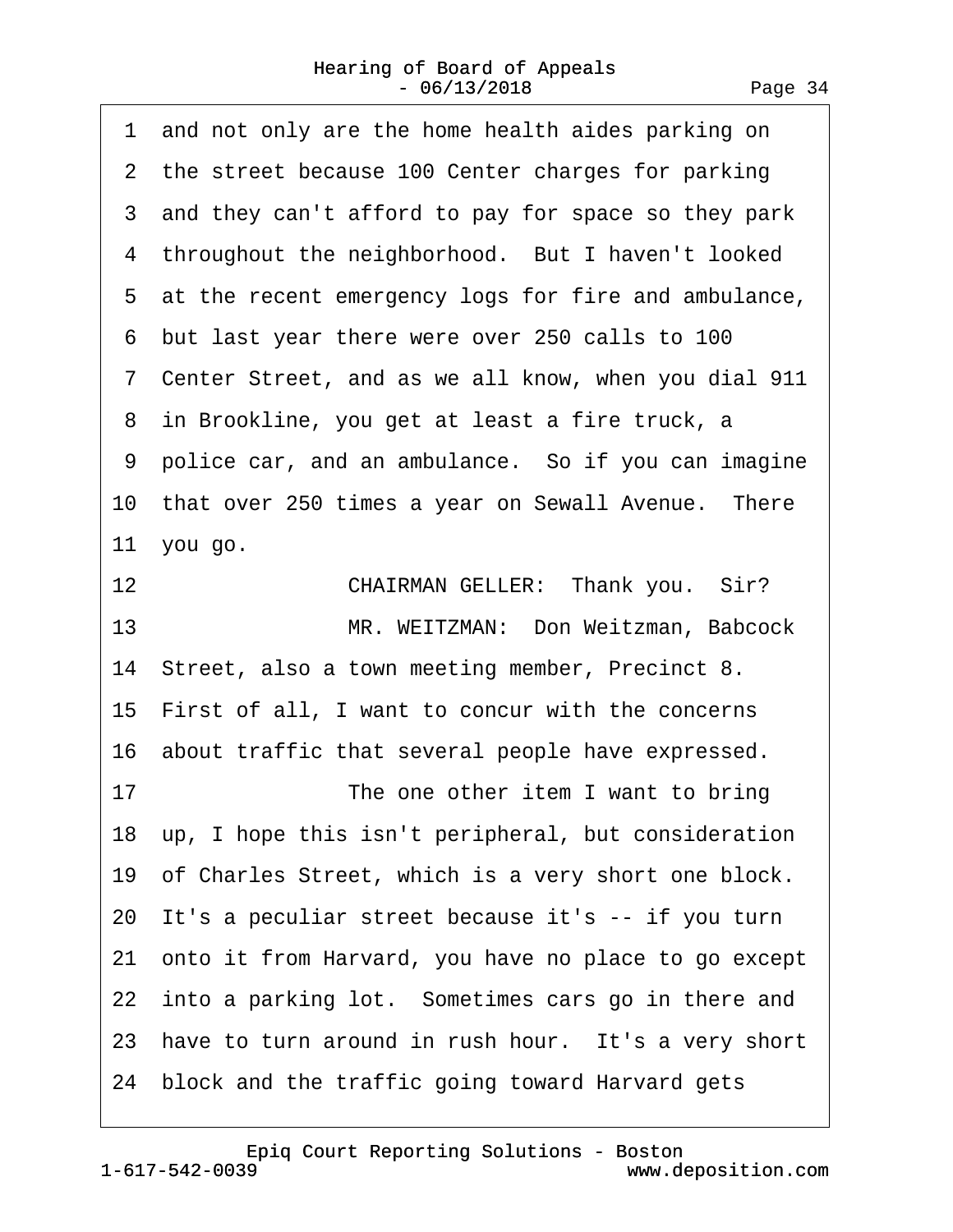<span id="page-34-0"></span>

| backed up. So I just want to make sure that kind of<br>1 |
|----------------------------------------------------------|
| 2 ripple effect of additional traffic on Sewall and      |
| 3 everything, the effect on that on Charles is also      |
| 4 considered.                                            |
| 5<br>CHAIRMAN GELLER: Thank you. Sir?                    |
| 6<br>MR. SPELLMAN: Kyle Spellman,                        |
| 7 co-owner of the Trader Joe's and Bank of America       |
| 8 building. I would ask that the Board take a really     |
| 9 close look at the traffic study, and specifically      |
| 10 how it relates to turning off of Harvard Avenue onto  |
| 11 Longwood. We recently had a meeting there and we      |
| 12 were sitting at the Bruegger's Bagels. In just a      |
| 13 half hour I counted 35 cars making a left from        |
| 14 Harvard onto Longwood. And the traffic study that     |
| 15 was put forward from the developer showed something   |
| 16 very different.                                       |
| 17<br>I know we have Jack here who is going              |
| 18 to be submitting a report, but I would ask you guys   |
| 19 to take a very close look at that because what was    |
| 20 put forward by the developer was completely the       |
| 21 opposite. I was just sitting there. I mean, I was     |
| 22 meeting with them and barely paying attention and I   |
| 23 counted 35 cars in 30 minutes making that left-hand   |
| 24 turn and I cannot imagine how it could be once the    |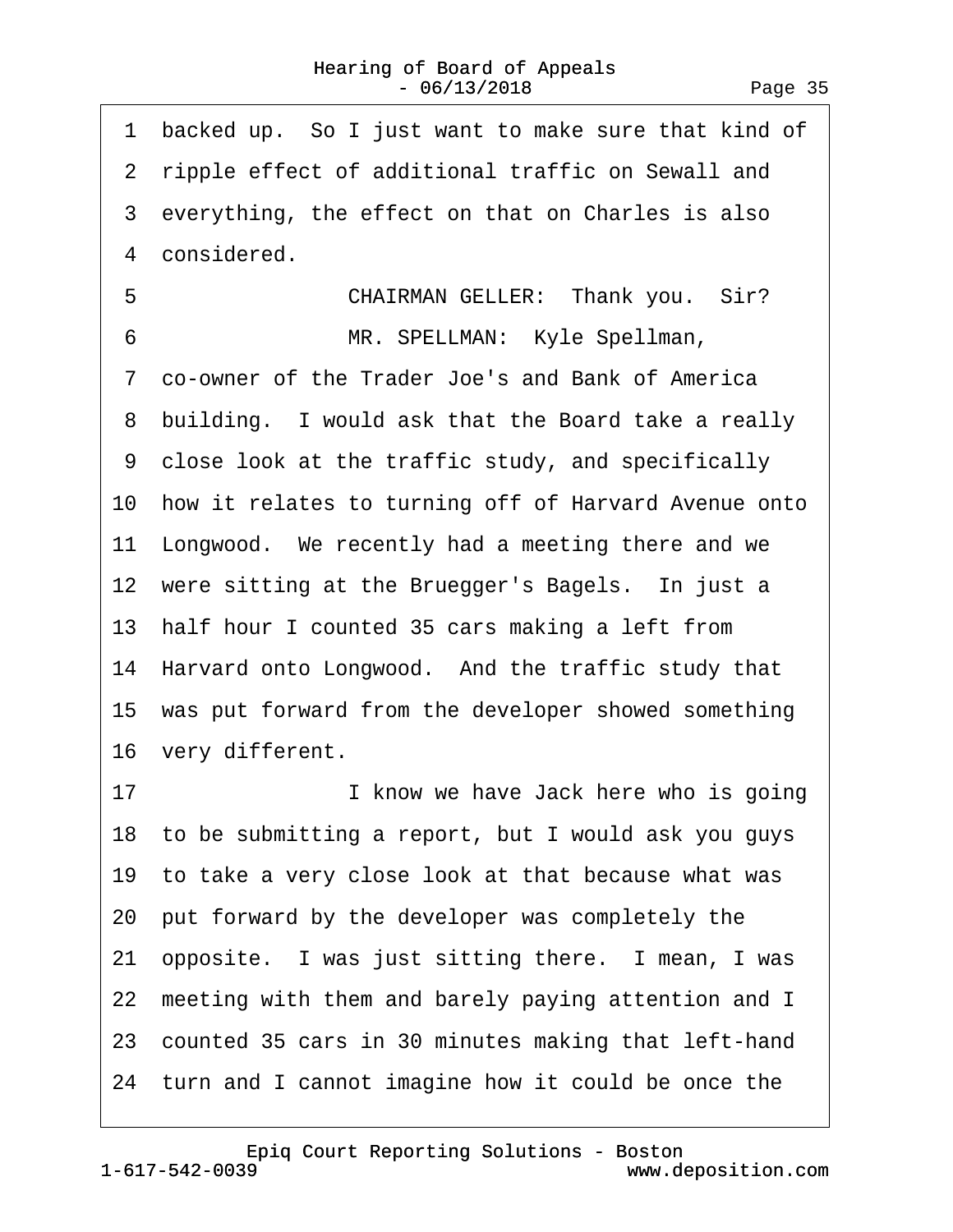<span id="page-35-0"></span>

| building goes up. It is going to be completely<br>1     |
|---------------------------------------------------------|
| 2 chaotic. So I'd ask that you guys take a very close   |
| 3 look at that one. That's all I have to say.           |
| 4<br>CHAIRMAN GELLER: Thank you. Anybody                |
| 5 else? Did you raise your hand? No? Go ahead.          |
| MS. MIR: Judy Mir, 11 Longwood. The<br>6                |
| 7 only thing I could add to that is we're there all     |
| 8 the time. That left turn doesn't stop like ever.      |
| 9 It's not like there is a break, so we can just        |
| 10 imagine the constant movement of traffic.            |
| 11<br>CHAIRMAN GELLER: Thank you.                       |
| MS. DOYLE: Nancy Doyle, 11 Longwood.<br>12              |
| 13 I would just like to thank you for your comment and  |
| 14 I am offering my balcony overlooking Longwood. If    |
| 15 anybody wants to see what's really going on, you can |
| 16 come 24/7 and I would be more than happy to have you |
| 17 observe it from my balcony.                          |
| 18<br>CHAIRMAN GELLER: I know you don't                 |
| 19 mean 24/7. I feel compelled to ask a question of     |
| 20 the developer, which is: In your mind, do you draw   |
| 21 a distinction between the kind of facility that many |
| 22 of the people here are describing which sort of -- I |
| 23 mean, is it akin to the facilities that we have as   |
| 24 the one on Beacon street where I live, and there are |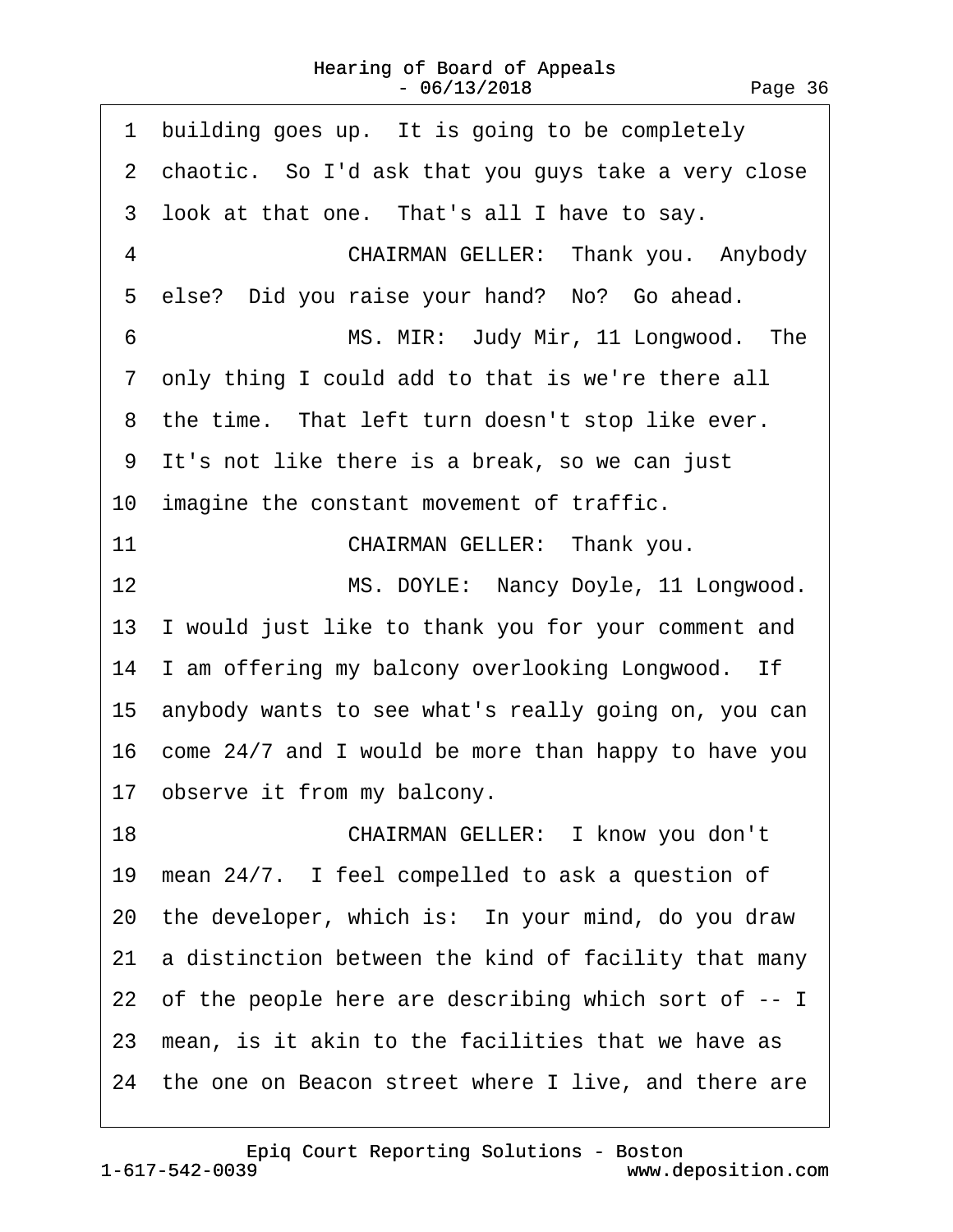<span id="page-36-0"></span>

|    | 1 two, I believe, on Center Street, which are really   |  |  |  |
|----|--------------------------------------------------------|--|--|--|
|    | 2 elderly-stepped housing and elderly care facilities, |  |  |  |
|    | 3 and what you're proposing to build which you         |  |  |  |
|    | 4 described as 55-plus? You want to speak to that?     |  |  |  |
| 5  | MR. DHANDA: Raj Dhanda, developer.                     |  |  |  |
|    | 6 This is a 55-plus age restricted development. This   |  |  |  |
|    | 7 is not what some of the things have been described.  |  |  |  |
|    | 8 Is it possible and true that somebody be there 65,   |  |  |  |
|    | 9 somebody be there 75? This is not independent        |  |  |  |
|    | 10 living. This is not assisted living. This is plain  |  |  |  |
|    | 11 and simple 55. And I'm sure you can look around the |  |  |  |
|    | 12 room and the last number of us are at 55.           |  |  |  |
| 13 | <b>CHAIRMAN GELLER: I would have to</b>                |  |  |  |
|    | 14 look very far.                                      |  |  |  |
| 15 | MR. ENGLER: Commonly referred to as                    |  |  |  |
|    | 16 active adult. It's not age restricted. It's not 65  |  |  |  |
|    | 17 and older.                                          |  |  |  |
| 18 | MR. DHANDA: The other very important                   |  |  |  |
|    | 19 thing I want to say is that this building will have |  |  |  |
|    | 20 a vast amount of activities from Beacon Street. So  |  |  |  |
|    | 21 the picture being painted that we will have chaos,  |  |  |  |
|    | 22 gridlock, super gridlock, totally jammed I think is |  |  |  |
|    | 23 exaggerated.                                        |  |  |  |
| 24 | I've been in that spot since                           |  |  |  |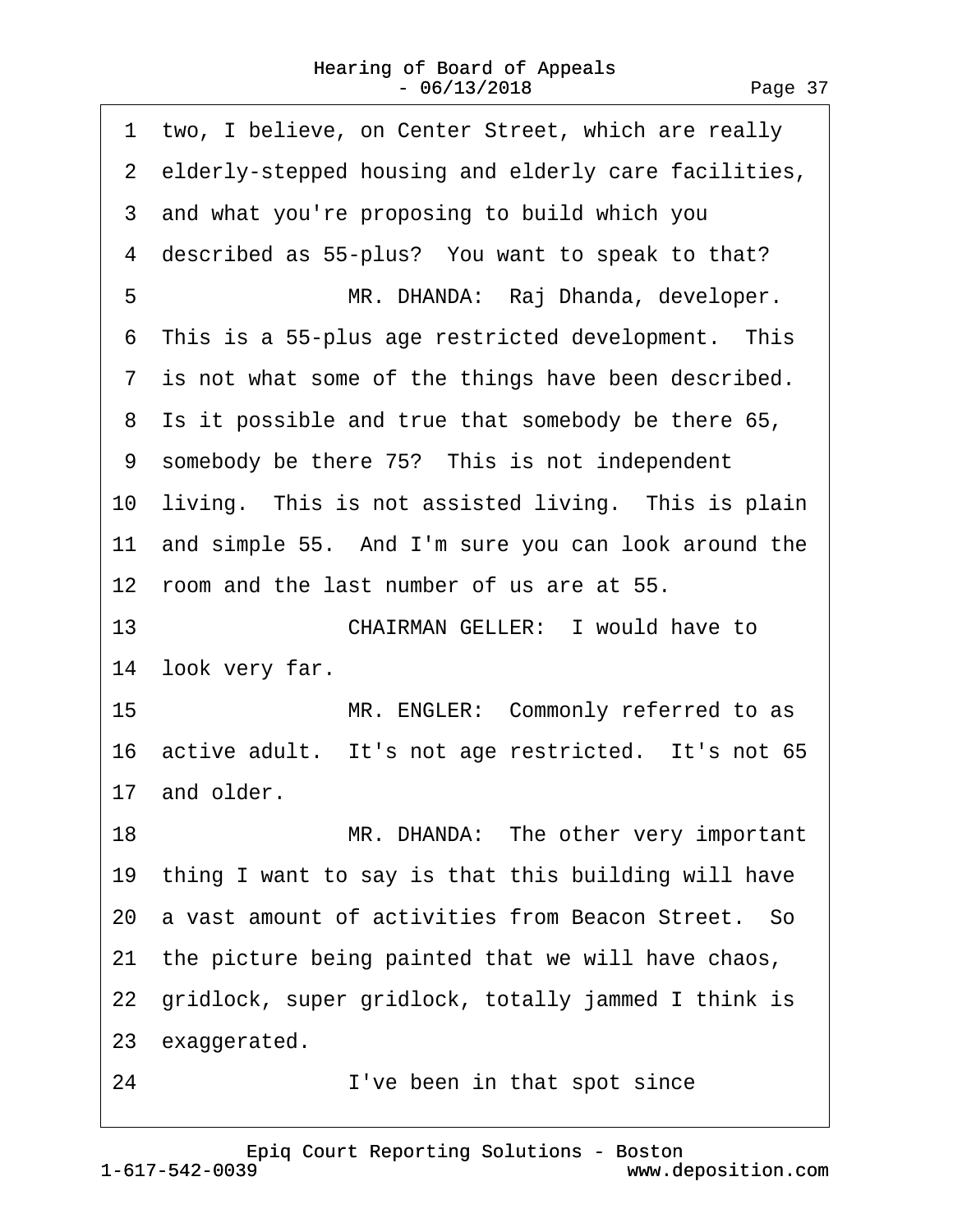<span id="page-37-0"></span>

| 1 September of 1987 when Judith's father leased to me   |
|---------------------------------------------------------|
| 2 for Nina's as what's part of currently Trader Joe's,  |
| 3 and I have seen it all. The traffic report speaks     |
| 4 for itself. I think it's very accurate. Could         |
| 5 somebody find some five-minute area on some day       |
| 6 there is more traffic than others? Yes.               |
| $\overline{7}$<br>I spoke to Mike Murphy who is from    |
| 8 the police department. He is head of the traffic.     |
| 9 One day I asked him to come and stand with me in the  |
| 10 parking lot, and his comment, I quote, "This is like |
| 11 any normal Brookline street."                        |
| 12<br>The post office trucks have moved out             |
| 13 of Beacon Street -- out of Sewall Avenue and that    |
| 14 has made a dramatic amount of difference. A couple   |
| 15 of years ago, if I had said you could find a parking |
| 16 spot on Sewall Avenue, it wouldn't have happened.    |
| 17 There are days in which there are opened spots. And  |
| 18 people who go to Trader Joe's, they often don't even |
| 19 go into the parking lot. They park on the street     |
| 20 because there are open spots. So my 31 years of      |
| 21 looking at that intersection, it's a little          |
| 22 different than the picture that's being painted.     |
| 23 And I would be happy to get Mike Murphy, the police  |
| 24 captain, to come and talk about it. I think it       |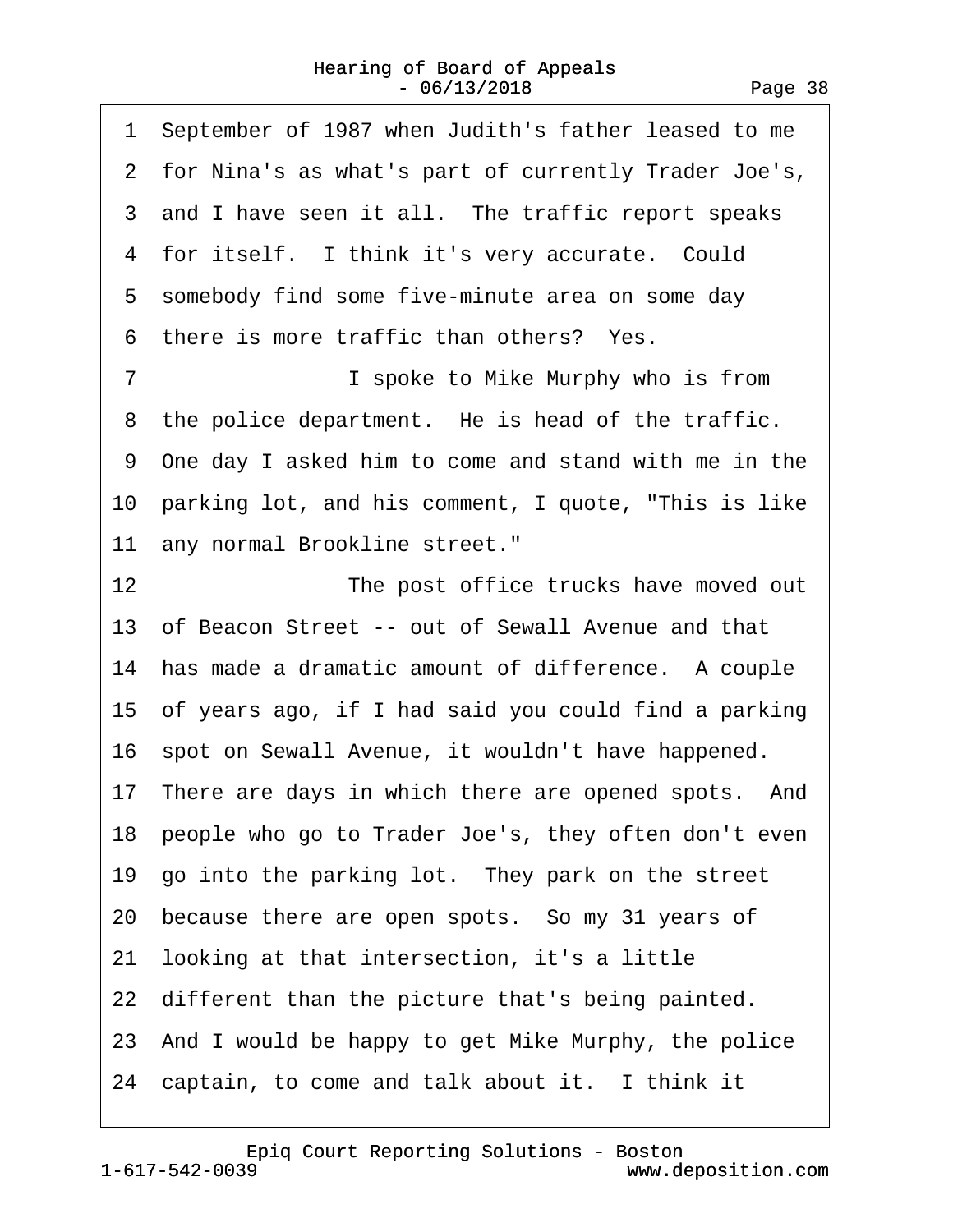<span id="page-38-0"></span>1 would be wonderful and enlightening. 2 **Anyways, long and short, I think the** 3 key difference, no, it isn't the type of buildings 4 that are -- this is being compared to. I anticipate 5 this to be fewer tenants having parked cars, fewer ·6· people using Sewall Avenue, more people using Beacon 7 Street, vast amount of Uber or whatever else. So I 8 don't see that this could be the kind of problem. 9 MR. ENGLER: Mr. Chairman, if I 10· may -- and frankly my comment is a little bit more 11 for the public that's turned out because the Board 12 knows this. I mean, my client has representation 13 about the existing conditions. People in the room 14 have firsthand knowledge of the existing conditions. 15· That's why peer review is important because peer 16· reviewers represent the Town's interests and not -- 17· Yes, the Zoning Board's interest, but the Zoning 18· Board represents the Town of Brookline including the 19 people in the room. So the peer review consultants 20· will look at our report, look at Mr. Gillon's 21· concerns presumably through Maria and the Board, 22 look at the neighborhood comments. 23 **• 23** And the nice thing about traffic 24 unlike some other parts of the application is a lot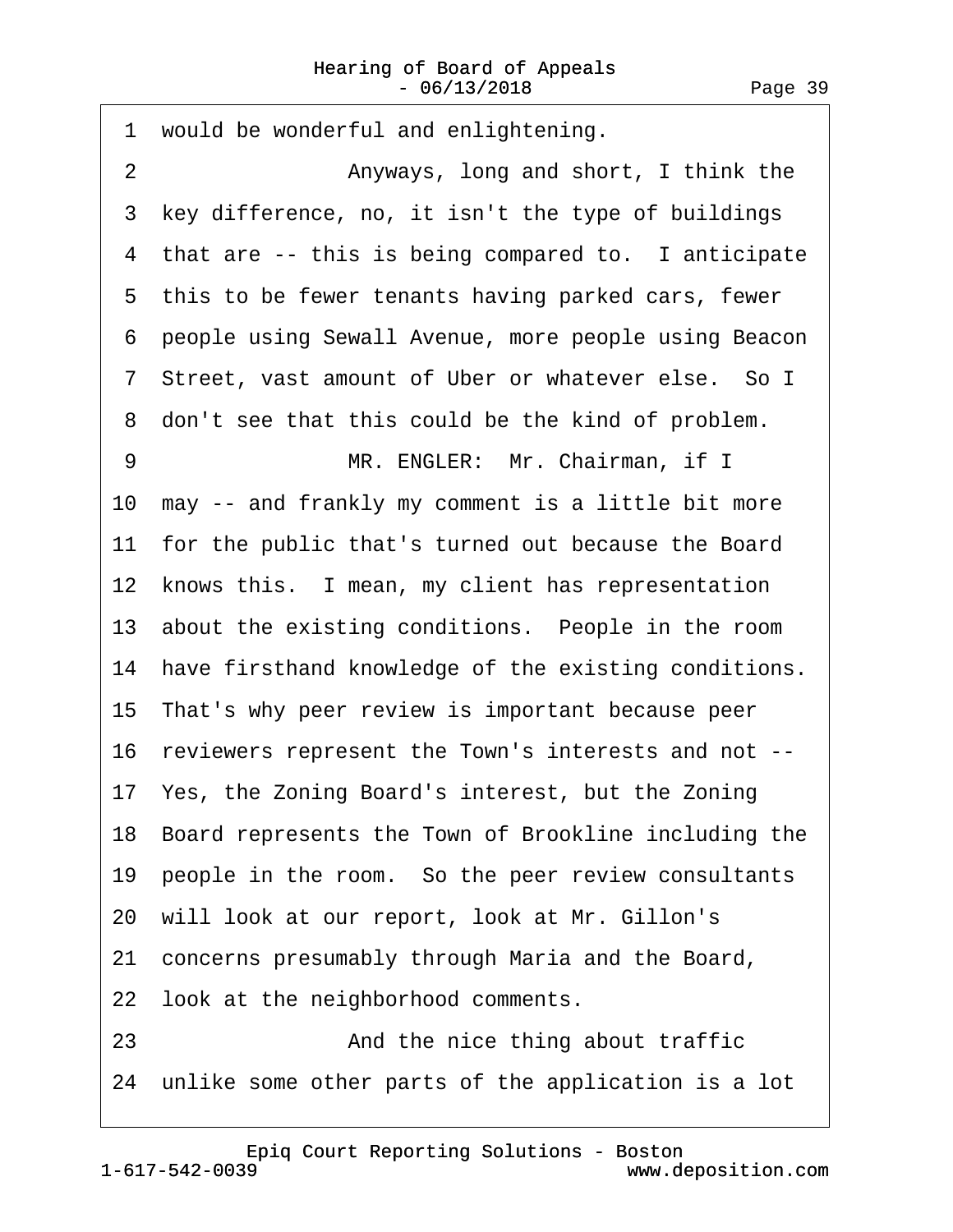<span id="page-39-0"></span>

| 1 of it is based on commonly accepted practices,        |
|---------------------------------------------------------|
| 2 methodologies technical reviews. Most of it is not    |
| 3 subjective, so I would say -- I mean, we've been      |
| 4 involved in a lot of 40Bs in Brookline, and I can't   |
| 5 think of any going in where everybody was in          |
| 6 agreement relative to the existing conditions and     |
| 7 the traffic and the circulation. And this             |
| 8 application is no different. So I also think it's     |
| 9 important to recognize that all the issues are not    |
| 10 going to be addressed -- or identified and addressed |
| 11 by or on July 11, you know, that we have some time.  |
| 12 We will receive the comments and we'll roll up our   |
| 13 sleeves and see what we can do.                      |
| 14<br>So I see some familiar faces here                 |
| 15 that have been to our other 40B, but perhaps someone |
| 16 in the audience, it's kind of their first so they    |
| 17 should feel comfortable to know that the peer        |
| 18 reviewers do -- the Town is engaged. This is not     |
| 19 their first rodeo either, so they have a lot of      |
| 20 experience and precedence on other projects that I   |
| 21 think will be important for this as well.            |
| 22<br>So it's an iterative process, one                 |
| 23 that we look forward in engaging in. I think         |
| 24 there's been some good comments raised tonight, and  |
|                                                         |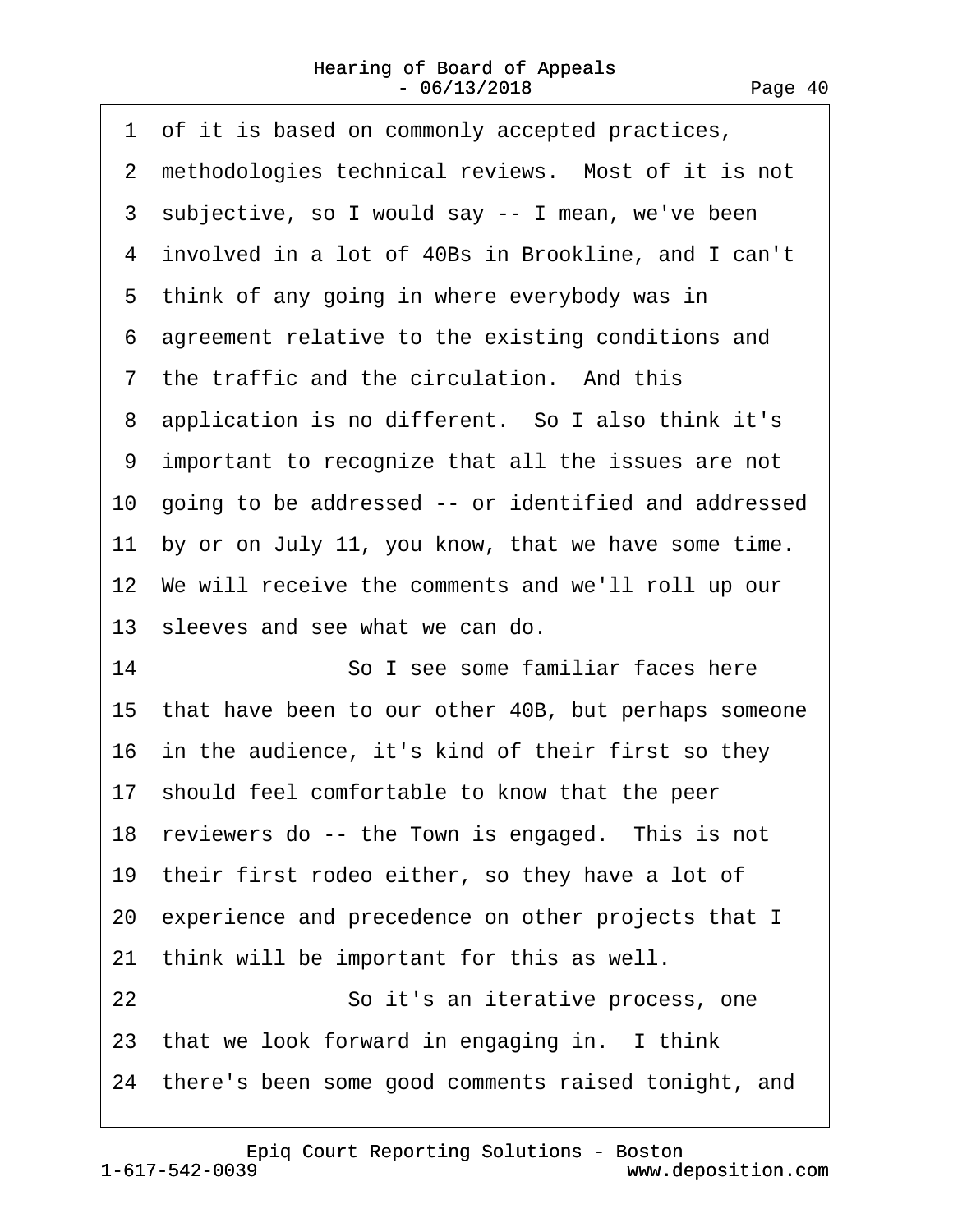<span id="page-40-0"></span>

| 1 we'll certainly look at those critically and value    |
|---------------------------------------------------------|
| 2 the information that's submitted by the peer          |
| 3 reviewers and go from there.                          |
| $\overline{4}$<br>CHAIRMAN GELLER: Thank you. Do you    |
| 5 have a question?                                      |
| MS. SHIVDASANI: Lisa Shivdasani. So<br>6                |
| I thought you asked a very interesting question<br>7    |
| 8 about what kind of 55-plus it is. I sat here and      |
| 9 thought how is that different? Because my mom is at   |
| 10 100 Center Street, and at first I thought, Oh, okay, |
| 11 so maybe there is something that's really different, |
| 12 and then I started thinking, Is there really? You    |
| 13 know, a lot of people who go into a 55-plus          |
| 14 community are there because they're approaching      |
| 15 retirement, and it's not often a place they go into  |
| 16 thinking, I'm going to move again and again.         |
| 17 They're going there to build friends and build       |
| 18 family and have a support network and they want to   |
| 19 be with people of the same need. They don't want to  |
| 20 be in a building with people who are twenty. And so  |
| 21 that maybe if not everybody is 75 or 85 or 95 at the |
| 22 same moment, people that live there at 55, if you're |
| 23 moving into a community like that, you're moving     |
| 24 into a community like that to stay. You want those   |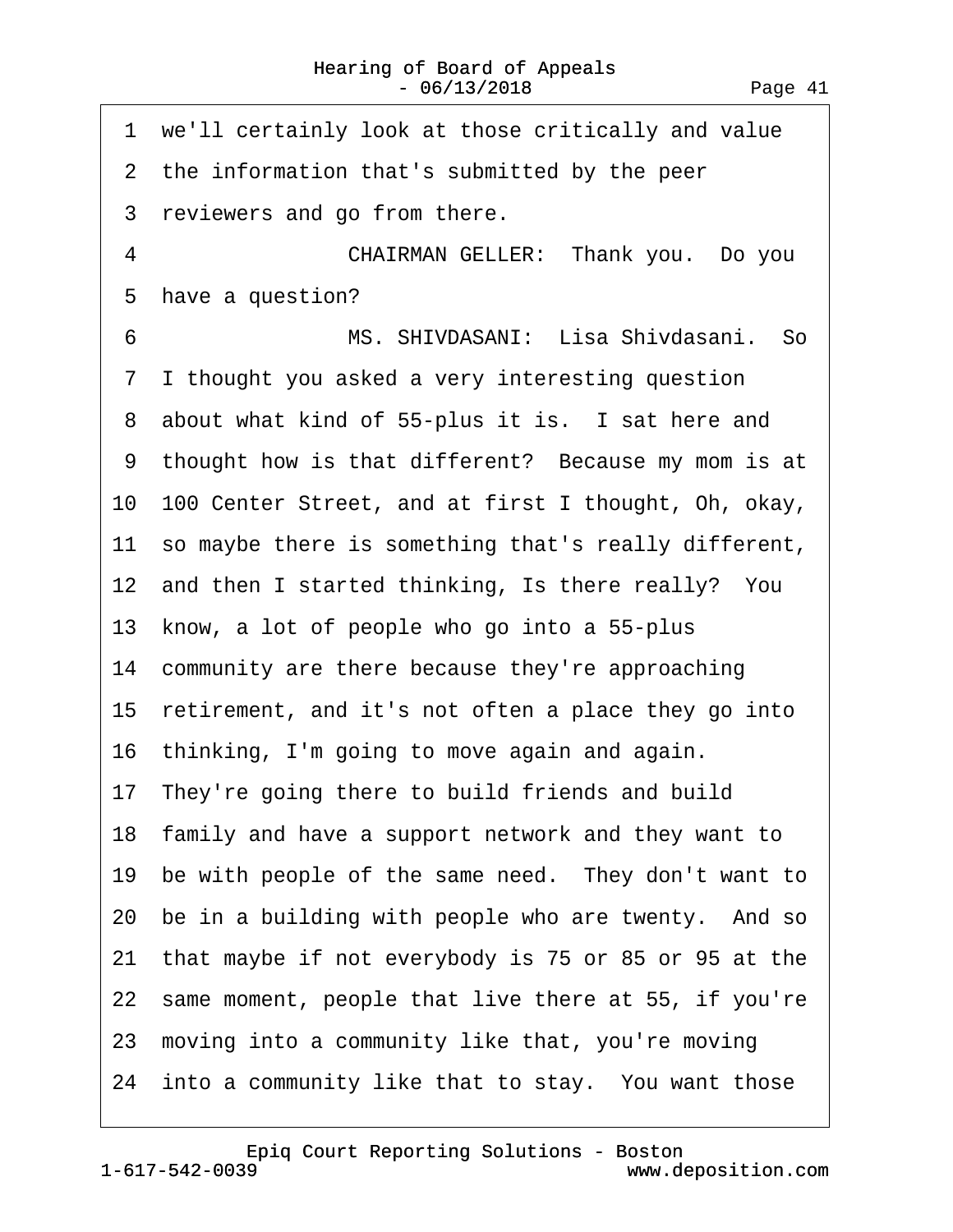<span id="page-41-0"></span>·1· support services and it just has a different feel to 2 that kind of a building. 3 **I** think you asked an interesting 4 question that got me thinking about what is the ·5· difference, but as I went in one direction, I came 6 back in the other and I thought ultimately there 7 isn't a difference because the people, even if they 8 all move in today or tomorrow at 55, a lot of them ·9· are there to stay because that's what they're 10 looking for, is that network. I think it's a good 11 thing for us to think about. 12 **CHAIRMAN GELLER: Thank you. Okay.** 13 So our next hearing. Maria, do you have anything to 14· add? 15· · · · · · · · ·MS. POVERMAN:· I have a comment or 16 question. So the question is actually traffic 17 related and what deals with the current state of our 18 economy and transportation. Is there a way or have 19 there been studies which take into account Uber 20 trips, which take into account Amazon deliveries. 21 **CHAIRMAN GELLER: Why don't you hold** 22 off on that? 23 MS. POVERMAN: Well, I'm wondering. 24 **CHAIRMAN GELLER:** I think that's a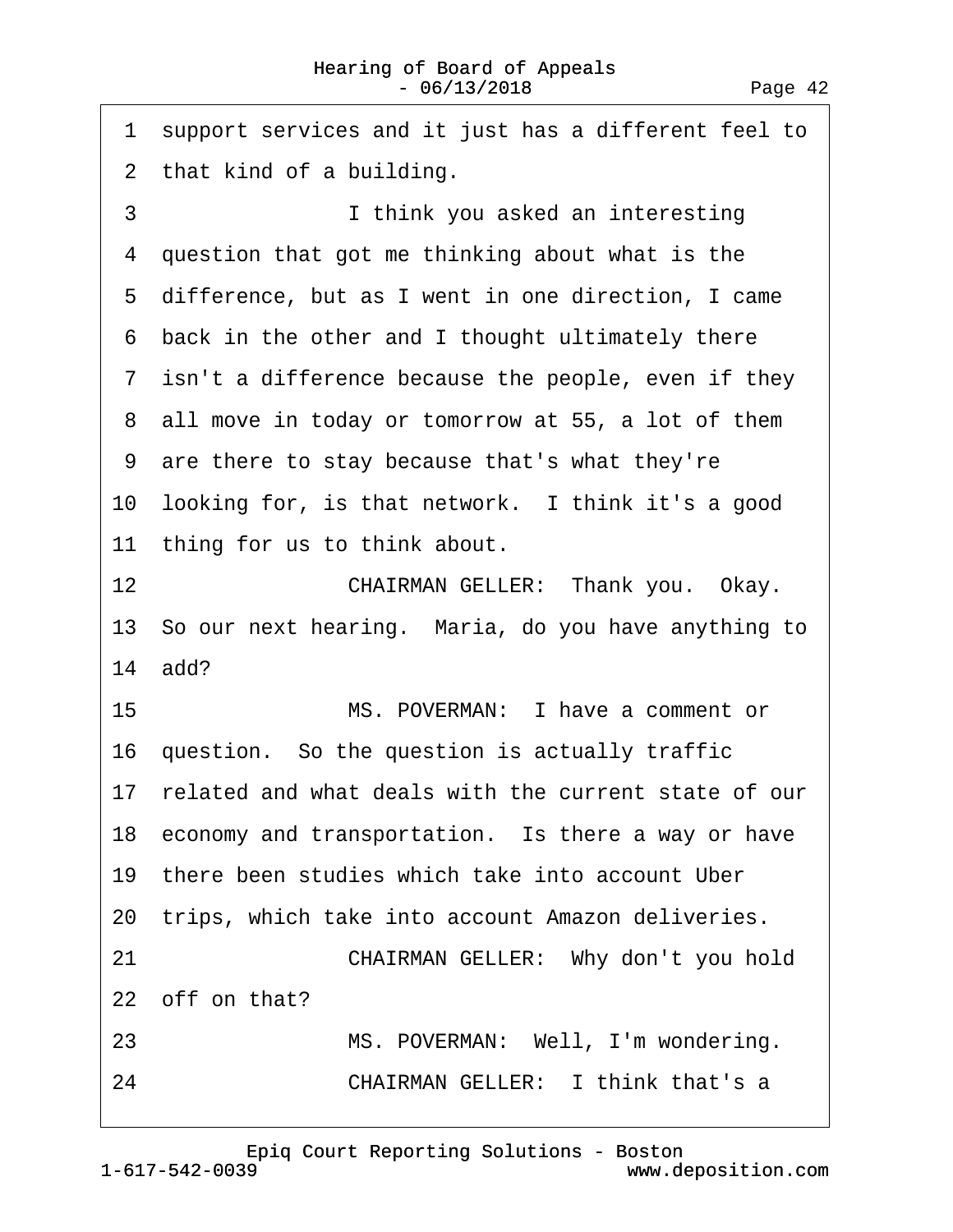<span id="page-42-0"></span>

|    | 1 fit topic or question to ask the peer reviewer.     |
|----|-------------------------------------------------------|
| 2  | MS. POVERMAN: Okay.                                   |
| 3  | <b>CHAIRMAN GELLER: The answer doesn't</b>            |
| 4  | exist tonight.                                        |
| 5  | MS. POVERMAN: I know it doesn't                       |
|    | 6 which is why I wanted to pose it now.               |
| 7  | CHAIRMAN GELLER: Let's keep it,                       |
|    | 8 write it down. It's a good question. Ask it July    |
|    | 9 11.                                                 |
| 10 | MS. POVERMAN: I will do that.                         |
| 11 | <b>CHAIRMAN GELLER: So the next hearing</b>           |
|    | 12 is July 11th, 7 p.m. hopefully upstairs. If not,   |
|    | 13 people will have to talk or speak loudly again. I  |
|    | 14 want to thank everyone for their participation and |
|    | 15 their testimony. And again, if there is additional |
|    | 16 information that you do have, please submit it in  |
|    | 17 written fashion to Maria Morelli, Planning         |
|    | 18 Department. It will get posted and it will get     |
|    | 19 circulated to the board members.                   |
| 20 | Thank you everyone. Have a good                       |
|    | 21 evening.                                           |
| 22 | (Whereupon, the hearing adjourned at                  |
|    | 23 8 p.m.)                                            |
| 24 |                                                       |
|    |                                                       |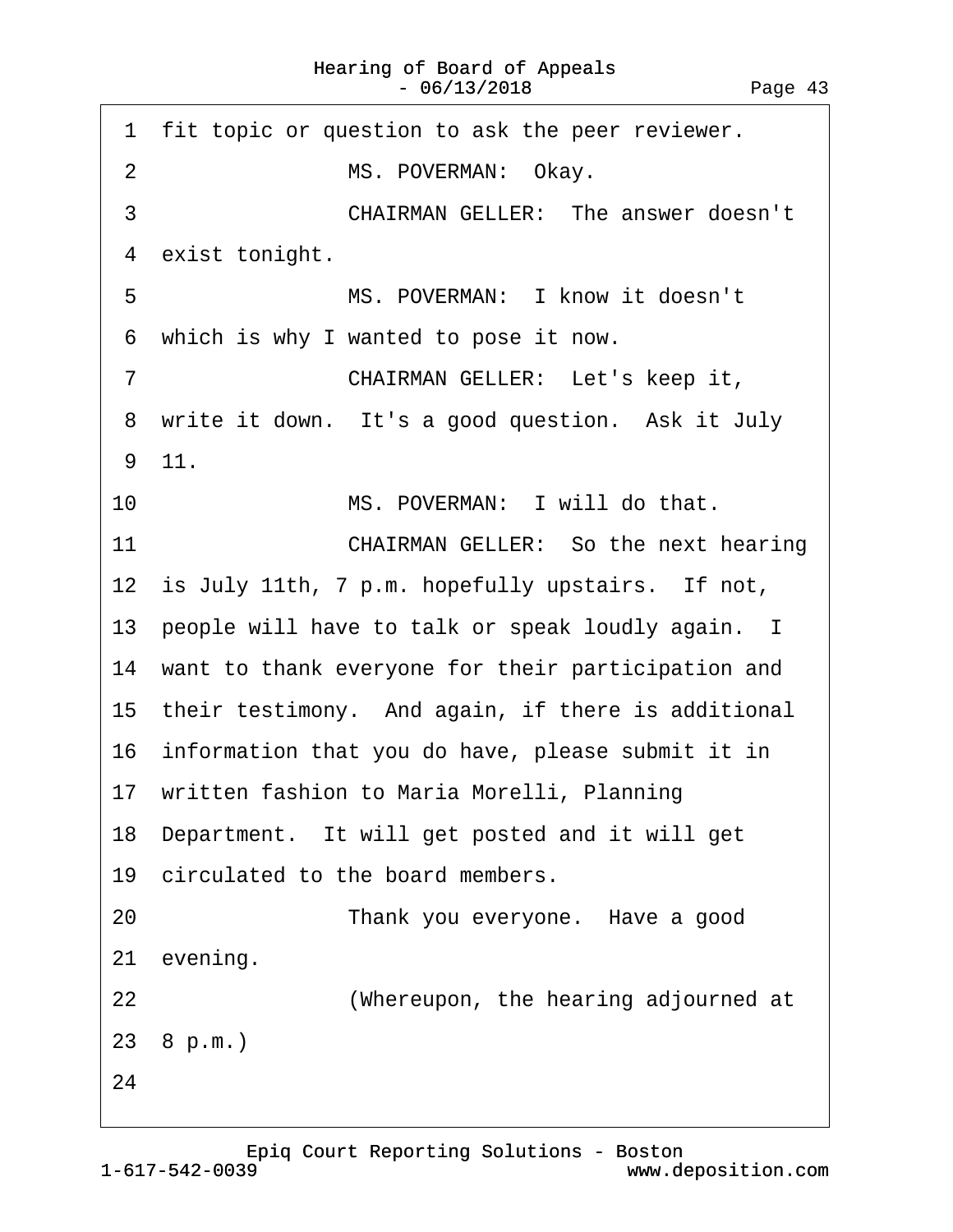| CERTIFICATE<br>1                                       |
|--------------------------------------------------------|
| 2 COMMONWEALTH OF MASSACHUSETTS                        |
| Worcester, ss.<br>3                                    |
| 4<br>I, Jennifer A. Doherty, Certified                 |
| 5 Shorthand Reporter and Notary in and for the         |
| Commonwealth of Massachusetts, do hereby certify<br>6  |
| 7 that the foregoing Pages 1 to 44 to be a true,       |
| 8 complete and accurate transcript of the testimony of |
| 9 the aforementioned hearing held at the time and      |
| 10 place hereinbefore set forth, to the best of my     |
| knowledge, skill and ability.<br>11                    |
| 12                                                     |
| 13                                                     |
| 14                                                     |
| IN WITNESS WHEREOF, I HAVE HEREUNTO SET MY<br>15       |
| 16 HAND AND SEAL THIS 23RD DAY OF JUNE, 2018.          |
| 17                                                     |
| 18                                                     |
| 19<br><b>Certified Shorthand Reporter</b>              |
| <b>CSR No. 1398F95</b><br>20                           |
| 21                                                     |
| 22 My Commission Expires:                              |
| 23 October 19, 2023                                    |
| 24                                                     |
|                                                        |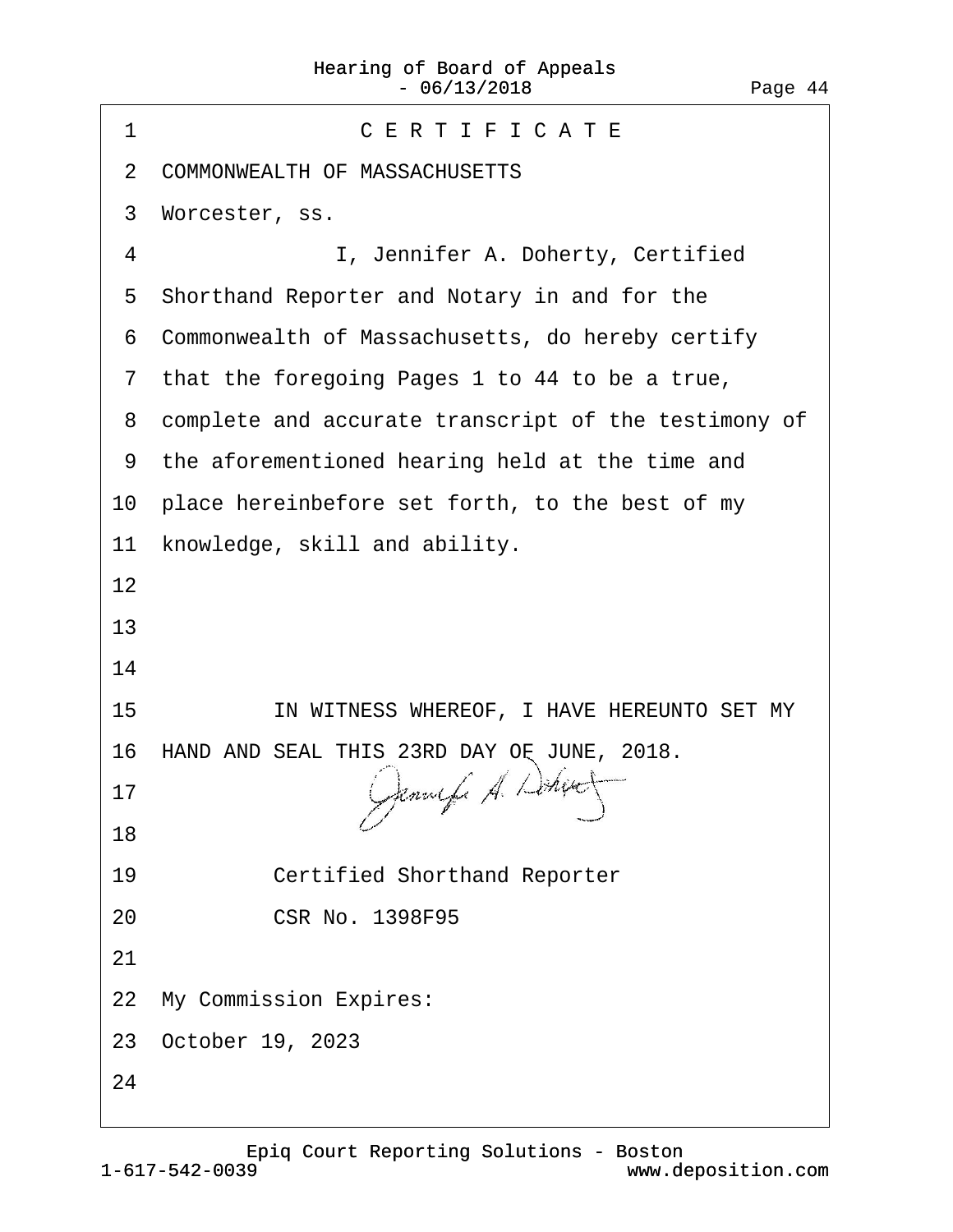|                          | 15:23         | 23:6                                 |                         |
|--------------------------|---------------|--------------------------------------|-------------------------|
| \$                       | 1987          | 400                                  | $\bf 8$                 |
| \$6                      | 38:1          | 13:3                                 | 8                       |
| 26:4                     |               | 40B                                  | 34:14 43:23             |
|                          | $\mathbf{2}$  | 40:15                                | 80                      |
| $\mathbf{1}$             |               | 40bs                                 | 33:1                    |
|                          | 2016          | 40:4                                 | 85                      |
| 10                       | 16:11         | 46                                   | 41:21                   |
| 24:7                     | 2018          | 11:18 21:1                           |                         |
| 100                      | 16:13         |                                      | 8:30<br>24:9            |
| 26:12 32:23,24 33:12,    | 2025          | 5                                    |                         |
| 18,20,24 34:2,6 41:10    | 16:14         |                                      | $\boldsymbol{9}$        |
| 10:30                    | 23            | 5,000                                |                         |
| 24:9                     | 6:10          | 24:18                                | 9                       |
| 11                       | 24/7          | 50                                   | 3:77:6                  |
| 5:21,23 7:2,5 32:4 36:6, | 36:16,19      | 13:23                                | 911                     |
| 12 40:11 43:9            | 240           | 51                                   | 34:7                    |
| 11th                     | 18:18 19:8    | 22:16                                | 95                      |
| 6:18 43:12               | 25            | 55                                   | 41:21                   |
| 12,000                   | 12:23         | 32:21 33:5 37:11,12                  | 99                      |
| 31:17                    | 250           | 41:22 42:8                           | 12:22 29:21             |
| 12,285                   | 18:17 34:6,10 | 55-plus                              | 9:00                    |
| 20:23                    | 25th          | 25:23 28:12 30:13 37:4,<br>6 41:8,13 | 24:7                    |
| 125                      | 6:3,5         |                                      |                         |
| 32:18                    | 260           | $6\phantom{a}$                       | A                       |
| 1299                     | 18:17         |                                      |                         |
| 3:4 15:4                 | 262           | 65                                   | a.m.                    |
| 1309                     | 18:16         | 33:5 37:8,16                         | 23:6 24:6,7             |
| 14:24 15:11,14,16        | 263           | 6:00                                 | able                    |
| 1319                     | 19:5          | 24:6                                 | 3:20,22 14:6 16:24 20:5 |
| 15:1,11,16               |               |                                      | 27:22 28:4,9,17         |
| 13th                     | 3             | 7                                    | Abrahammer              |
| 18:3                     |               |                                      | 13:21,22                |
| 16th                     | 30            | $\overline{7}$                       | absolutely              |
| 17:24                    | 3:6 35:23     | 24:6 43:12                           | 11:6                    |
| 170                      | 31            | 70                                   | abutting                |
| 14:13                    | 38:20         | 33:5                                 | 8:6                     |
| 18                       | 35            | 74                                   | accepted                |
| 5:24                     | 35:13,23      | 12:22 25:22 26:24                    | 40:1                    |
| 18th                     | 3D            | 31:17                                | access                  |
| 6:1                      | 7:21,24       | 75                                   | 13:10                   |
| 19                       |               | 15:16 33:5 37:9 41:21                | accommodate             |
| 19:24 20:2 28:15 30:18   | 4             |                                      | 20:7 25:9,17            |
| 1971                     | 4             |                                      | account                 |
|                          |               |                                      | 10:2 42:19,20           |
|                          |               |                                      |                         |

Epiq Court Reporting Solutions - Boston  $1 - 617 - 542 - 0039$ www.deposition.com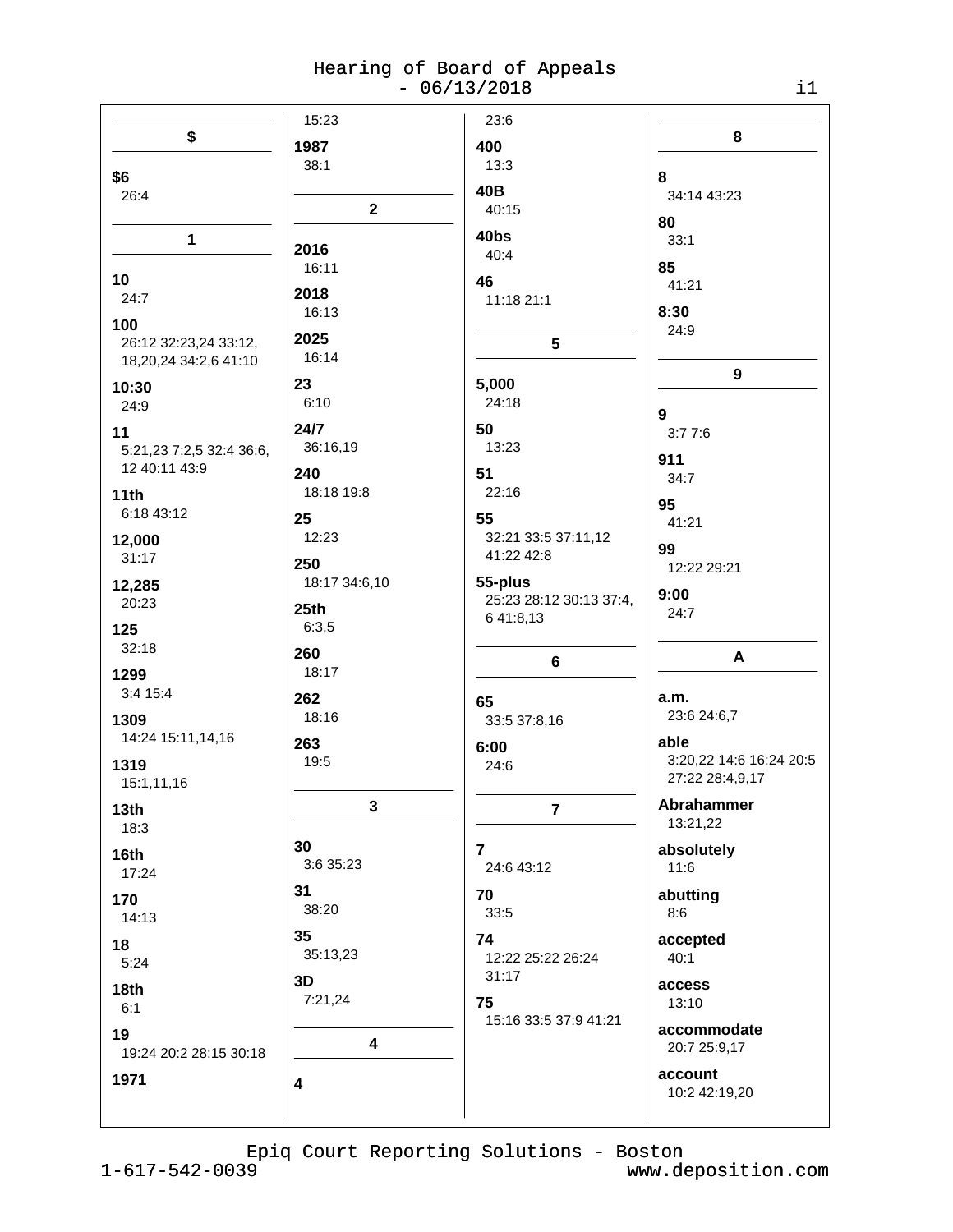accounted  $30:12$ 

accurate

 $38:4$ 

accusingly

 $4:8$ 

act  $17:16$ 

active

 $37:16$ 

activities 37:20

actual  $3:6$  12:12

actuation  $17:16$ 

hhe 8:11 14:13 36:7 42:14

additional 7:11.13.18 18:23 35:2 43:15

address 4:2 11:16 17:1 31:23

addressed 16:7 26:19 40:10

addresses  $5:4$ 

adequately 26:19

adjourned 43:22

adiusted 16:12 17:21 18:9 21:2

administrative 4:11.19

adopted 19:18

adult  $37:16$ 

advance 5:15 10:20

afford 32:24 34:3

affordable

ago  $38:15$ agree  $4:7$ 

13:24 25:12

age

37:6,16

agreement 32:6 40:6

ahead 36:5

aides 26:15 33:8,12,17,20  $34:1$ 

akin 36:23

**Alison**  $4:17$ 

allow 33:23

allowed 19:18

Amazon 23:19 42:20

ambulance 17:6 32:11 34:5,9

**America** 15:18 35:7

amount 10:16 27:1 29:20,24 33:7 37:20 38:14 39:7

annual 18:8

answer 8:21 12:4 23:22 43:3

answered 16:6

anticipate 9:2 39:4

anybody 14:20,21 22:13 32:1,15 36:4,15

anyone's 25:13

12:9 39:2 applicant 8:10 11:22

anyways

applicant's 25:22

application 7:7,8 8:20 39:24 40:8

apply 33:13

appreciate 14:19

approaching 41:14

appropriate  $10:1$ 

approximately 3:19 24:18

area 12:15 16:23 18:6.11.24 23:9 26:3 29:20 38:5

areas 7:11 26:9

aren't  $17:18$ 

arguably  $23:3$ 

as-built  $10:2$ **Ashley** 

 $4:16$ asked 38:9 41:7 42:3

asking 8:16 29:10

aspects 10:6.7

assistance 32:22 33:4

assisted  $37:10$ 

> **Associates**  $15:8$

assume

assuming  $12:18$ 

25:22

assumptions 28:20

**Atlas**  $7:19$ 

attendants  $20:8$ 

attending 14:13

attention 14:19 35:22

attract 26:17

attractive  $25:15$ 

audience 40:16

**Australia** 14:23

**Automobile**  $30:6$ 

available 3:19 6:1,4,7 12:23 29:8

Avenue

13:2,5,9,23 14:5 18:15, 16 19:6 22:16,23 23:15 24:1,3,4,8 25:7 26:7 27:10,16 31:1 32:4,10 34:10 35:10 38:13,16  $39:6$ 

average 18:8 24:13 31:2,3

awful  $16:3$ 

B

**Babcock**  $34:13$ 

back 11:14 15:15.19 18:2.3. 16 19:9 20:5,13,15 24:1,4,8,16 27:20,21 28:4 29:17 30:18 42:6

Epiq Court Reporting Solutions - Boston

 $1 - 617 - 542 - 0039$ 

www.deposition.com

 $i2$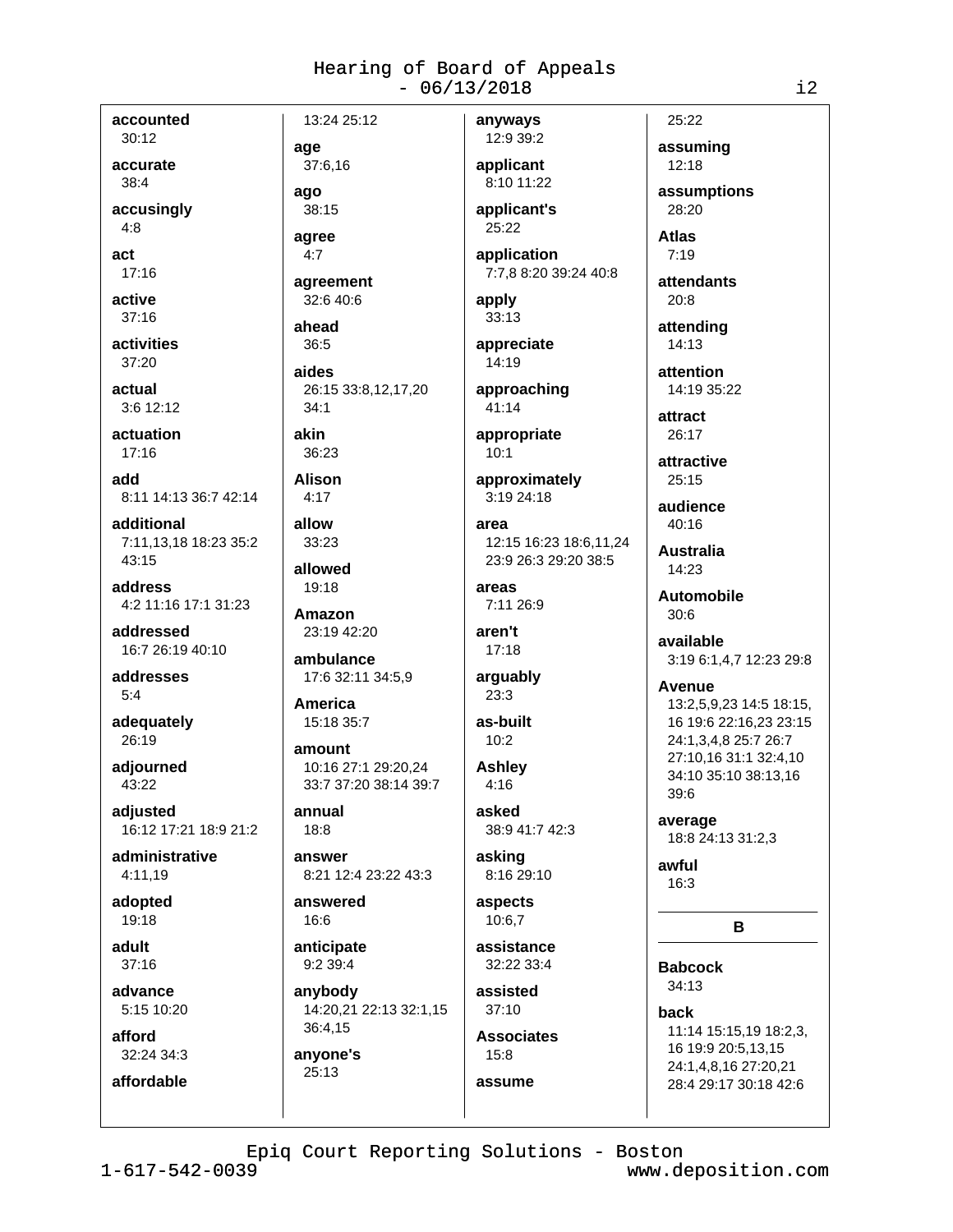backed  $35:1$ 

backing  $28:1$ 

**hacks** 13:5

backup

19:6 30:7

**Bagels**  $35:12$ 

balcony 36:14.17

**Bank** 15:17 35:7

bar 18:21

barely 35:22

**Barner**  $17:12$ 

based 12:15 40:1

**Beacon** 3:5 15:1,2,4,14,17 23:12 36:24 37:20 38:13 39:6

beep  $28:2$ 

begins  $23:6$ 

believe 17:24 24:18 37:1

**Beth** 15:13 33:23

bia 21:5 23:12

bike  $25:23$ 

**bill** 18:15

**Billy** 

 $17:12$ **Binches** 

11:18 12:6,11

bit 12:8 39:10

block 18:21 19:7.9 25:5 26:14 27:15 34:19,24

blocking 13:2,3 23:15 28:5

board 28:18 35:8 39:11,18,21 43:19

#### **Board's** 39:17

boon  $8:5$ 

**Boston** 13:10 18:1

hox  $12:4$ 

break  $36:9$ 

bring 20:4,5,13,15 21:18,19 23:24 24:15 34:17

bringing 19:24

broader  $10:8$ 

**Brookline** 13:11 15:24 17:5 19:18 23:22 26:12 27:17 32:4 34:8 38:11 39:18 40:4

**Bruegger's** 35:12

## **BU**

 $18:6$ buffer 12:17,20 13:1 24:24

build 29:14 37:3 41:17

building 7:5 8:17 15:15 21:3 25:14 31:17 35:8 36:1 37:19 41:20 42:2

buildings 39:3

buried 19:16

busiest 22:24 23:4 **business** 26:17

C.

calculated 7:24 17:20

calculation 17:9 19:5 29:18

calculations 17:19 18:15

calls  $34:6$ 

can't

10:18 20:14 31:10,20 34:3 40:4 capacity

16:23 17:9,18 18:11 20:6

captain 38:24

car 20:4 25:1 28:8 30:15 34:9

care 17:1 28:13 37:2

carefully  $4:3$ 

carried  $32:10$ 

carry  $17:16$ 

cars 12:19 14:9 24:1,10,14, 16.21 26:11 28:15 30:18 33:17 34:22

35:13,23 39:5 case 4:22 9:20 13:13

categories  $7:12$ 

cause 13:15

**Center** 26:12 32:23,24 33:13, 14, 15, 18, 20, 23, 24 34: 2, 7 37:1 41:10

certainly 4:6.8 24:5 25:8 41:1

cetera 25:4 26:6

Chairman

3:2,17 6:21 8:22 9:14 10:11.13 11:23 12:10 13:19 14:20 22:2,6,7, 11.13 28:22 32:1.13 34:12 35:5 36:4.11.18 37:13 39:9 41:4 42:12, 21,24 43:3,7,11

chance  $22:19$ 

change  $29:7$ 

chaos  $37:21$ 

> chaotic  $36:2$

> > charged  $33:1$

charges  $34:2$ 

**Charles** 34:19 35:3

check 33:18

children  $14.13$ 

chunks  $23:9$ 

circles 13:6,14

circulate 28:16

> circulated 43:19

circulation  $40:7$ 

Epiq Court Reporting Solutions - Boston

 $1 - 617 - 542 - 0039$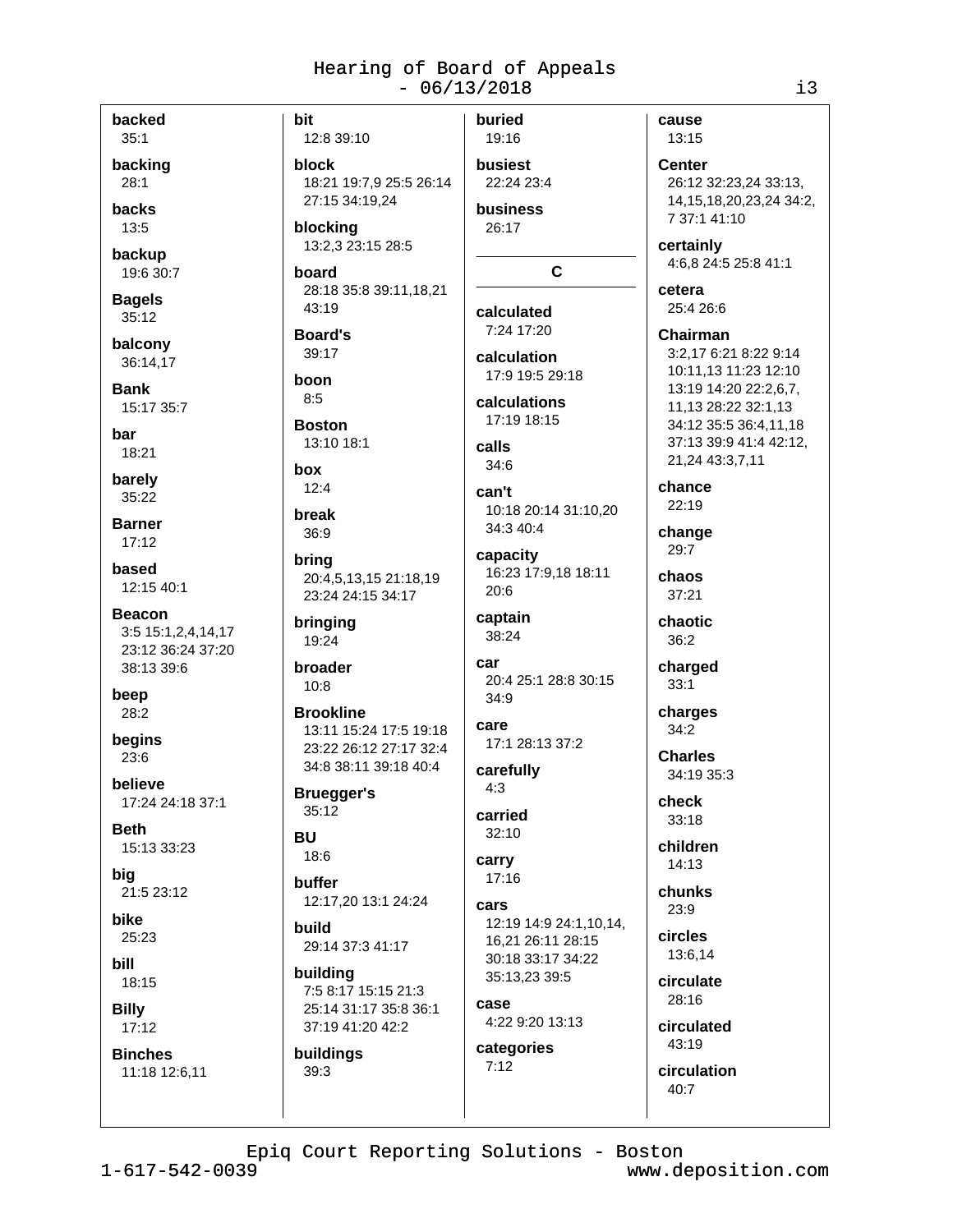cite 21:24

city

14:23 19:21 23:4

clarity

 $7:13$ 

**Clark**  $4:16$ 

class

 $18:4$ clear

29:11 client

 $39:12$ 

clientele  $30:13$ 

clients  $25:2$ 

close 13:13.15 35:9.19 36:2

co-owner  $35:7$ 

colleague  $4:16$ 

**College**  $18:1$ 

come 21:5 22:22 24:8 28:9 36:16 38:9,24

comes 10:23

comfortable 40:17

coming 12:24 14:14 17:15  $30.15$ 

command 26:3

comment 10:22 12:12 36:13 38:10 39:10 42:15

comments 5:14 9:4 10:5,6 11:20 21:14 22:9 39:22 40:12, 24

14:10 30:1 commissioner 8:6.17.18

commercial

commonly 37:15 40:1

**Commonwealth**  $23:1$ 

**Communities**  $26:12$ 

community 29:11 41:14.23.24

Company 14:24

compared  $39:4$ 

compelled 36:19

complete

 $7:9$ 

completely 35:20 36:1

completeness  $7:78:20$ 

comprehensive  $3:4$ 

concentric  $13:14$ 

concerns

15:6 16:4.9 25:18 32:6 34:15 39:21

concur 34:15

conditions 7:22 8:3 39:13,14 40:6

confirm  $6:1$ 

consider  $27.9$ 

consideration  $34:18$ 

considered 7:9 35:4

considering

consist  $7:4$ constant  $36:10$ 

 $27:13$ 

construction  $4:20$ 

constructive 29:13

constructively 30:20

consult  $4.21$ 

consultant 16:8 21:17

consultants 19:24 39:19

contact 5:17 33:8

continuing

 $5:20$ contract

23:20 33:11 contracted

23:19

conversion  $4:24$ 

Coolidae 12:15 17:14

copies  $3:18,22$ 

corner 12:15 15:17 17:13,14  $24:3$ 

correct 9:24 10:3 29:15,23

correspondence  $5.9$ 

counted 17:24 35:13,23 counting

16:16,17 counts

16:10 17:23 18:7,9

38:14 covered  $31:6$ craft

couple

29:15 creates  $24:16$ 

creatively 30:20

> critically 28:19 30:20 41:1

**CUA** 18:15 19:8

cueing  $19:4$ 

curb  $27:12$ 

current 31:12 42:17

currently 23:12 25:7 38:2

cursory 19:14

customers  $12:24$ 

#### D

daily 18:9

**Davis** 32:17,18 33:11

day 23:10 24:13 26:10,14 28:13 31:9 32:9 38:5,9

days 38:17

deals 42:17

**December**  $18:7$ 

dedicated

 $3:8$ 

 $1 - 617 - 542 - 0039$ 

www.deposition.com

 $14$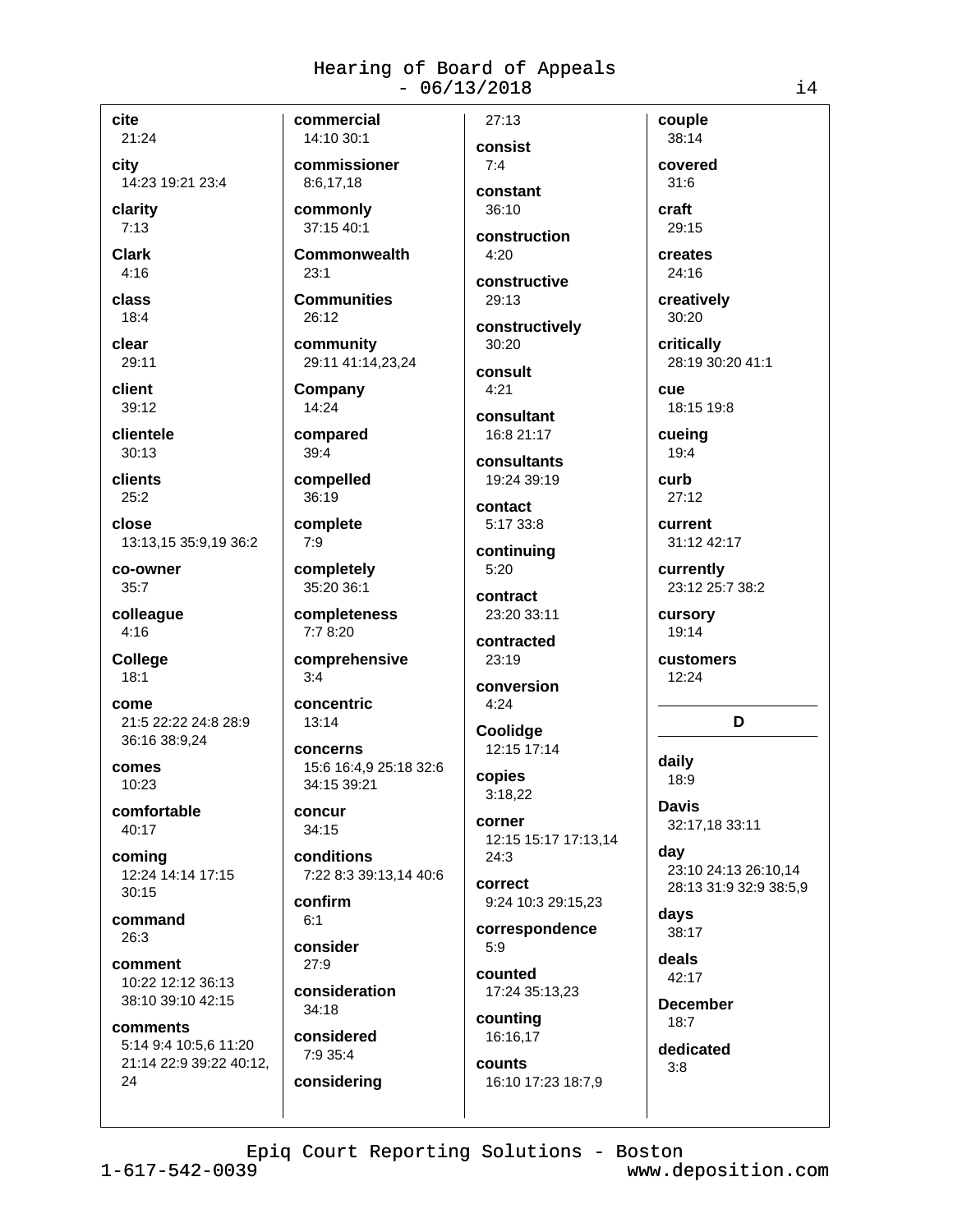deficit

16:24 17:4

#### delays 17:20

deliveries 14:10 23:11,17,18 26:5, 24 27:4 42:20

delivery 23:5 25:3,4

demand 20:7 21:11 30:5

density 29:24

department 3:22 4:15,17 5:17 23:14 33:12 38:8 43:18

depending 12:2 28:6

described  $37:4.7$ 

describing 36:22

design 7:1.5 9:16 29:2

detail 5:13 7:12,18 20:20

details 4:11,19 7:24 8:1

developer 35:15,20 36:20 37:5

developer's  $9:18$ 

development 25:9.37:6

**Dhanda** 37:5.18

dial  $34:7$ 

didn't 8:4 11:1 16:12 19:1

difference 38:14 39:3 42:5.7

different 35:16 38:22 40:8 41:9.  $1142:1$ 

dimensional  $7:18$ direction  $42:5$ director  $4:18$ disagree  $4:9$ disappointed  $8:4$ discount  $26:1.4$ discuss  $8:5.6$ discussing  $25:11$ discussion 13:18 dispose  $20:13$ disservice  $17:10$ dissipate  $30:18$ distance 18:18 distances  $7:20$ distinction 36:21 dock  $27.8$ **Doctor**  $8:7$ documentation  $26.21$ documents  $4:22$ doesn't 31:23 36:8 43:3,5 doina 9:15 15:24 17:18 dominated 26:10

Don 34:13 don't 3:15 9:8 11:7,9 17:3,5, 21 18:21 20:11.16.18 21:8,9,12,21 26:2 29:13 30:6 33:22 36:18 38:18 39:8 41:19 42:21 door  $15:3$ **DOT** 16:16 double  $30:5$ double-parking 24:10 doubt 25:13 downstairs  $20:13$ **Doyle** 36:12 dozens  $26:10$ dramatic  $38:14$ draw 36:20 drive 28:2 driver  $28:7$ driveway 28:8.10 30:17 drones  $27:5$ dropped  $32:9$ dropping 14:14 21:9 **Dumpster** 27:24 31:16,19,21

e-mail  $5:3,5,6$ earlier 12:15 22:20 ease 24:22 28:16 easilv  $12:20$ economy 42:18 effect 14:11 35:2,3 effects  $13:12$ effort  $12:3$ eight  $14:8$ either 24:23 40:19 elder 28:13 elderly 26:16 37:2 elderly-stepped  $37:2$ 

element 20:20

elevations  $7:23$ 

elevator  $25:1$ 

emergency  $34:5$ 

emphasize 25:10

**EMS** 13:10,11

encourage 10:24

ends 30:21

 $1 - 617 - 542 - 0039$ 

www.deposition.com

E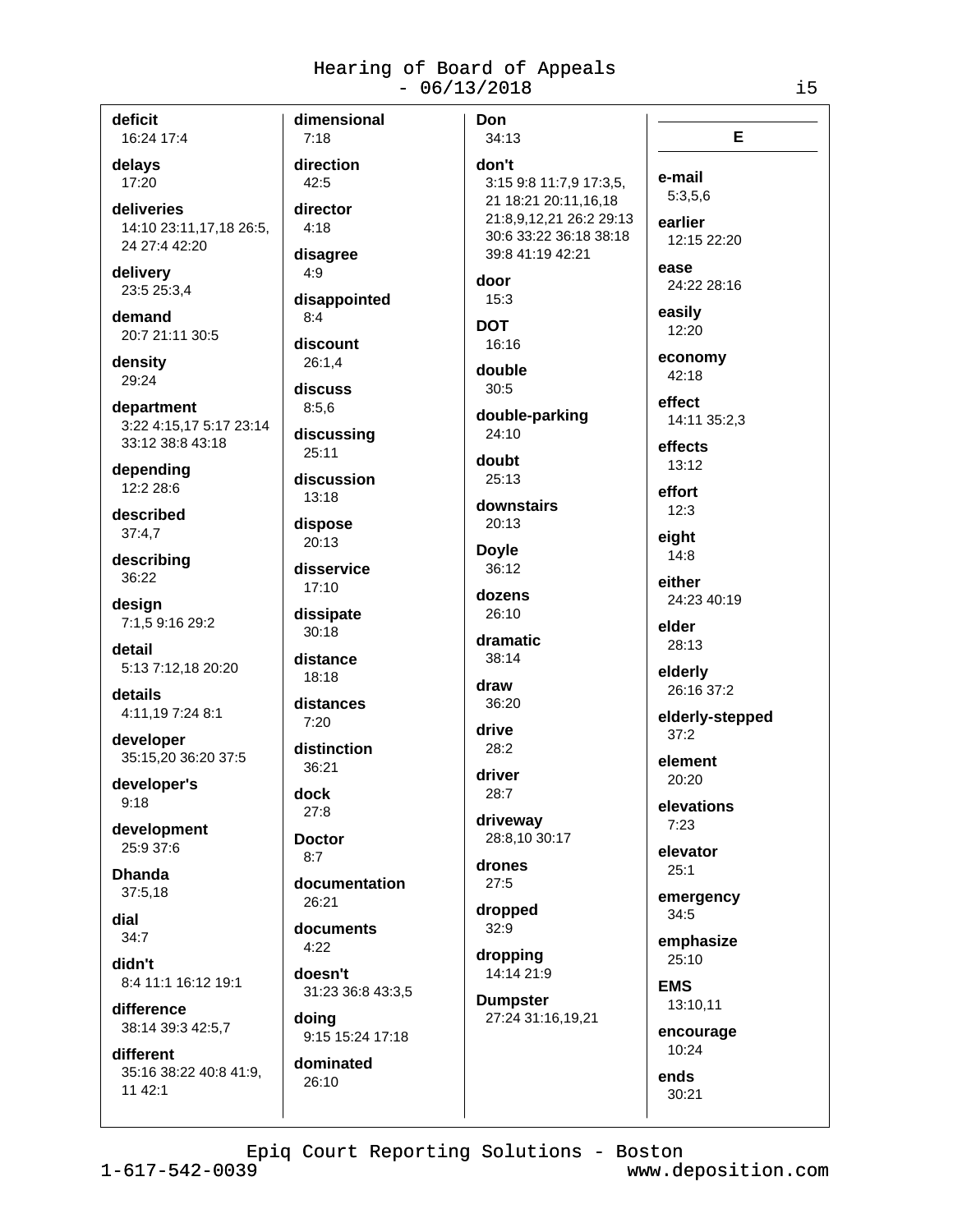engaged 40:18

engaging 40:23

engineer 22:9

**Engineers**  $16:1$ 

**ENGLER** 22:7 37:15 39:9

enlightening  $39:1$ 

entire  $6:7$ 

entrance  $19:10$ 

entry 26:18

envelope 29:18

essence  $32:11$ 

essentially  $31:14$ 

 $et$ 25:4 26:6

evaluated  $31:24$ 

evening 3:2 4:5 11:12 13:21 15:7 19:7 20:2 23:3 43:21

everybody 21:5,7 40:5 41:21

Ex  $25:4$ 

exactly 15:11 25:3

exaggerated 37:23

exist

 $43:4$ existing 7:22 8:3 16:21 21:10,11

39:13.14 40:6

facade  $8:1$ faces

40:14

36:21

16:13

10:8,16 24:22 28:21

fairly 12:14 17:9 31:24

fairness  $31:3$ 

19:13 40:14

 $41:18$ 

far  $37:14$ 

farmer's

33:15

father  $38:1$ 

expediting

experience 12:5 28:7 40:20

experts  $9:18$ 

exit

expect

26:16

 $21:6$ 

 $32:5$ 

expecting

19:10 26:18

express  $32:6$ 

expressed  $34:16$ 

extent 33:19

F

facilities 36:23 37:2

facility

factors

fair

familiar

family

favor 13:24 14:1 25:16 Fed  $25:4$ 

fashion

11:3 43:17

feeds

 $27:16$ feel

36:19 40:17 42:1

feet 13:4 18:17 19:8 20:23 27:3 31:18

fellow 19:20 21:21

fewer 39:5

fill

12:17 13:1 find 3:20 12:10 18:7 26:13 38:5,15

fine

18:10 fire

14:4,5 17:7 34:5,8 first 5:23 11:19 19:2 34:15

firsthand 39:14

40:16.19 41:10

fit  $43:1$ 

five 5:2.7 12:20

five-minute  $38:5$ 

floor

 $3:10$ 

floors

 $14:8$ 

flawed 28:21

focused  $9:12$ following 6:6,12 food

focus 9:3 10:7

 $31:21$ 

foot 19:6 24:19

footage 29:19

form  $22:4$ 

forth  $15:14$ 

forty

23:24

forward 11:14 14:21 35:15.20 40:23

forwarded

 $5:11$ four

29:4 30:10 frame

 $27:7$ 

frankly 9:18 39:10

**Fred**  $11:18$ 

friends

41:17 front

31:13,21

fully 20:10

> function 23:5.6

further

 $8:21$ 

future  $17:2$ 

Epiq Court Reporting Solutions - Boston

 $1 - 617 - 542 - 0039$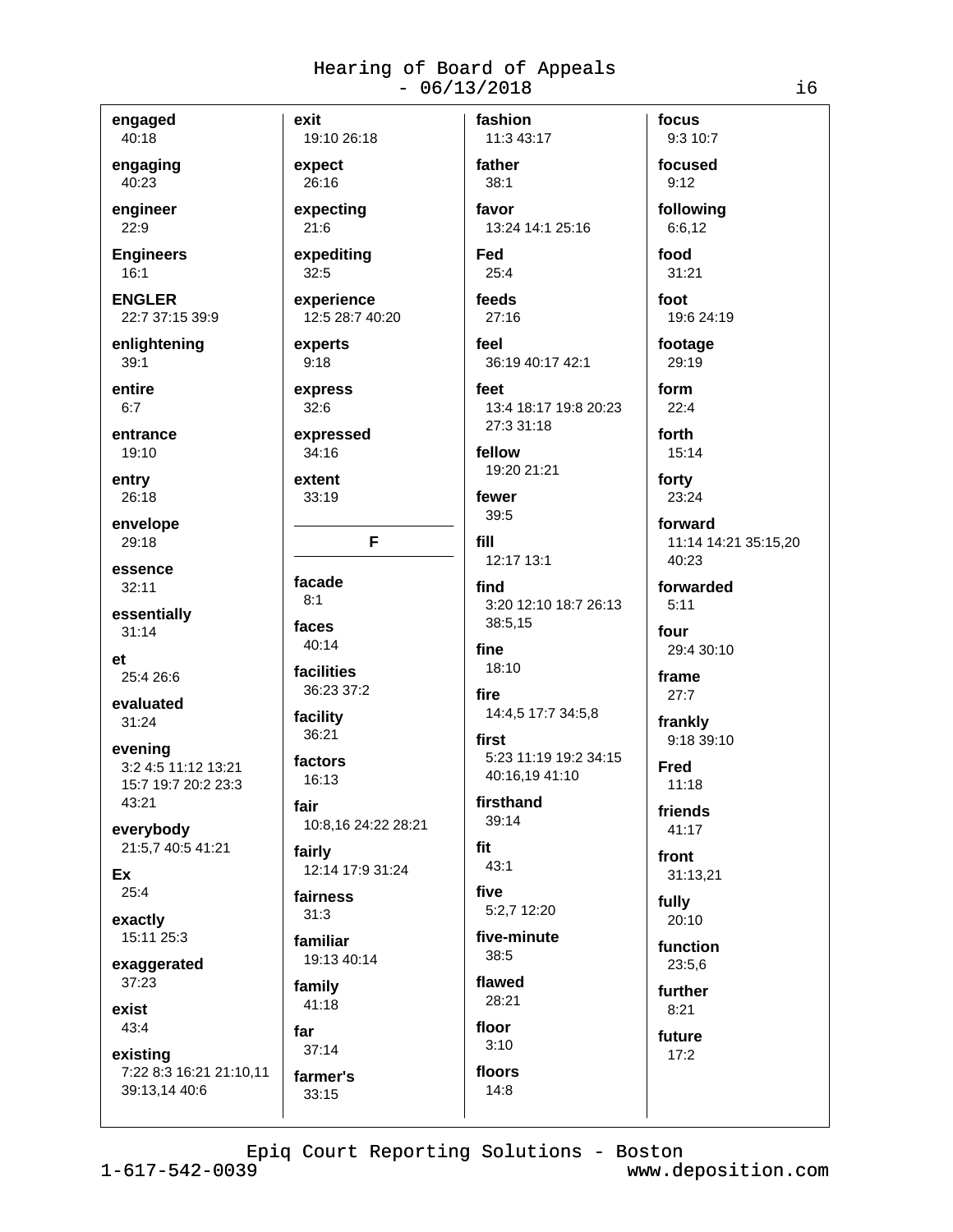| G                                                                                                                                                                          | 3:2 13:21 15:7 17:10<br>21:16 28:3 40:24 42:10                           | he'd<br>17:13,15                                                                                   | horizon<br>12:14                                                                                      |
|----------------------------------------------------------------------------------------------------------------------------------------------------------------------------|--------------------------------------------------------------------------|----------------------------------------------------------------------------------------------------|-------------------------------------------------------------------------------------------------------|
| garage<br>12:21 14:5 15:15 29:19                                                                                                                                           | 43:8,20<br>great<br>10:13 11:17                                          | head<br>38:8                                                                                       | hospital<br>15:14 32:12                                                                               |
| Geller<br>3:2,17 5:24 6:21 8:22<br>9:7,14 10:11,13,14<br>11:23 12:10 13:19<br>14:20 22:2,6,11,13<br>28:22 32:1,13 34:12<br>35:5 36:4,11,18 37:13<br>41:4 42:12,21,24 43:3, | gridlock<br>37:22<br>grocery<br>23:1<br>ground<br>3:11<br>growth         | heading<br>24:4<br>health<br>26:15 32:22 33:4,8 34:1<br>hear<br>4:6,9 21:23 23:7<br>heard<br>32:20 | hour<br>17:11 19:7 20:1,2 30:19<br>34:23 35:13<br>hours<br>20:11<br>housing<br>14:1 25:12 37:2        |
| 7,11<br>generated<br>9:19 33:17<br>genuinely                                                                                                                               | 16:16<br>guy<br>20:16                                                    | hearing<br>3:3,6,8,12,20 5:19,20,<br>22 6:2,18 8:13 42:13                                          | L<br>l'D<br>36:2                                                                                      |
| 25:12<br>getting<br>8:12 26:5                                                                                                                                              | guys<br>35:18 36:2                                                       | 43:11,22<br>hearings<br>3:24 5:22 7:3 9:6 10:21                                                    | <b>I'LL</b><br>26:22 30:2                                                                             |
| Gillon<br>15:7,8,22 19:4,12 22:5,<br>12                                                                                                                                    | н<br>half<br>6:20 35:13                                                  | height<br>7:24<br><b>Heinberg's</b><br>8:8                                                         | l'M<br>4:14,15 6:4,11,14,23<br>7:21 8:21 13:22 16:17<br>17:17 19:13 20:9 21:6,<br>15 28:18 32:4 37:11 |
| Gillon's<br>39:20<br>give<br>4:2 30:10                                                                                                                                     | halfway<br>24:5<br><b>Hancock</b>                                        | held<br>3:5 33:16<br>help                                                                          | 41:16 42:23<br><b>I'VE</b><br>7:17 15:22,24 19:17                                                     |
| giving<br>4:2                                                                                                                                                              | 18:16<br>hand<br>36:5                                                    | 9:5 29:14<br>helpful<br>5:15 9:3,11 22:8                                                           | 37:24<br>identified<br>40:10                                                                          |
| glad<br>8:21<br>go                                                                                                                                                         | hands<br>11:11<br>happen                                                 | helps<br>10:19<br>Hi                                                                               | illegal<br>16:22 17:4<br>imagine                                                                      |
| 19:8 24:15 29:21 30:8<br>31:4 34:11,21,22 36:5<br>38:18,19 41:3,13,15                                                                                                      | 27:6 28:12 33:5<br>happened<br>38:16                                     | 14:22<br>hinder                                                                                    | 25:2 26:24 34:9 35:24<br>36:10<br>immediately                                                         |
| goes<br>36:1<br>going<br>4:24 7:2 11:21 12:18,24<br>13:6,7,15 15:5 16:5<br>17:2,3,4 19:24 20:10<br>21:3,4,5,8,11 22:8 27:3,                                                | happens<br>28:7<br>happy<br>4:9 36:16 38:23<br>hard<br>16:20             | 20:20<br>hold<br>17:15 42:21<br>holiday<br>18:3,5<br>home                                          | 5:11<br>impact<br>18:23 29:16<br>important<br>10:19 25:20 26:22<br>37:18 39:15 40:9,21                |
| 6, 19, 21 28: 1, 3, 8, 11, 12,<br>13,16 29:21 30:14,17<br>31:4,18 34:24 35:17<br>36:1,15 40:5,10 41:16,<br>17<br>good                                                      | Harvard<br>15:1,17 17:13 19:6,14<br>34:21,24 35:10,14<br>haven't<br>34:4 | 26:15 32:21 33:4,8 34:1<br>hope<br>22:5,6 27:23 34:18<br>hopefully<br>43:12                        | importantly<br>26:8<br>impossible<br>23:16 26:13 27:11<br>impression                                  |

i7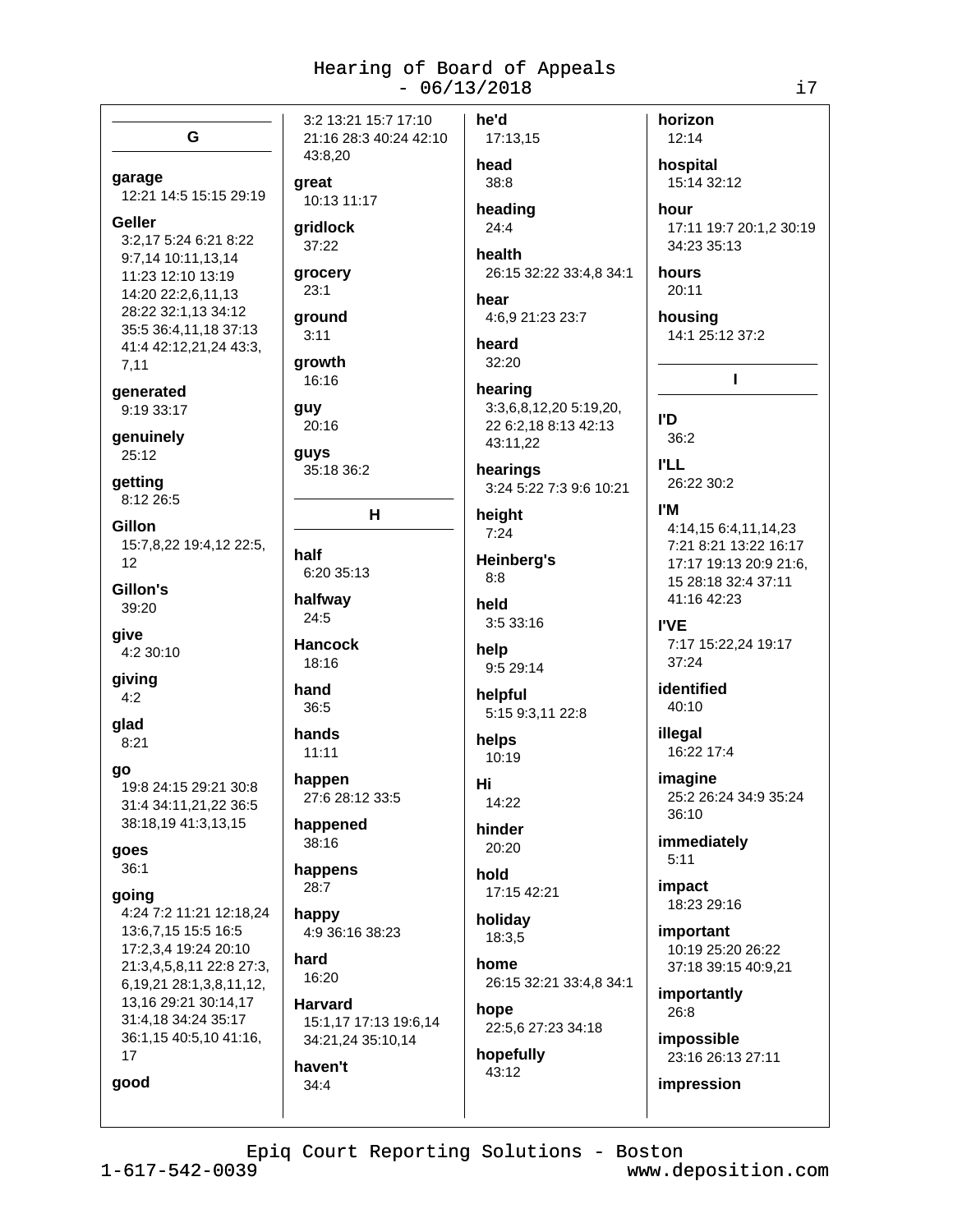| 25:21                               | involved                                          | judgement                       | KS                 |
|-------------------------------------|---------------------------------------------------|---------------------------------|--------------------|
| incentivized                        | 40:4                                              | 30:3                            | 14:24              |
| 26:1,3                              | involving                                         | Judith's                        | <b>Kyle</b>        |
| inclement                           | 3:4 13:16                                         | 38:1                            | 35:6               |
| 20:18                               | irrelevant                                        | Judy                            |                    |
|                                     | 13:17                                             | 36:6                            | L                  |
| included<br>24:11                   | isn't                                             |                                 |                    |
|                                     | 20:20 34:18 39:3 42:7                             | July<br>5:21,22,23,24 6:2,10,23 | lane               |
| including                           |                                                   | 7:2,3,5 9:11 40:11 43:8,        | 18:19              |
| 39:18                               | <b>Israel</b><br>15:14                            | 12                              | large              |
| increase                            |                                                   | June                            | 23:9 26:14 27:4,11 |
| 29:3                                | issue                                             | 8:12                            | lay                |
| increasing                          | 17:6 22:22                                        |                                 | 3:11               |
| 23:18 27:2                          | <b>issues</b>                                     | K                               |                    |
| independent                         | 10:8 14:17 22:1 40:9                              |                                 | lead<br>12:23      |
| 37:9                                | it's                                              | <b>K-TURN</b>                   |                    |
| info                                | 5:15,18 6:8 8:17 10:3                             | 27:14                           | leased             |
| 7:11                                | 12:3,18 14:3,9,11 16:1,                           | <b>Kates</b>                    | 38:1               |
|                                     | 19 17:2 20:17 23:19                               | 33:22,23                        | leave              |
| information<br>3:21 4:6,7 5:17 22:3 | 26:13 27:10 29:17 30:2,<br>24 34:20,23 36:9 37:16 |                                 | 20:14              |
| 41:2 43:16                          | 38:4,21 40:8,16,22                                | keep                            | left               |
|                                     | 41:15 42:10 43:8                                  | 8:14 12:8 43:7                  | 35:13 36:8         |
| initial                             | item                                              | key                             | left-hand          |
| 16:4 21:14                          | 34:17                                             | 39:3                            | 35:23              |
| input                               |                                                   | kids                            | left-turn          |
| 29:13                               | iterative                                         | 14:15,16 18:3,6 32:8            | 18:19              |
| installed                           | 40:22                                             | killed                          |                    |
| 19:15                               | its                                               | 19:20                           | legal<br>16:22     |
| instance                            | 25:8 31:1                                         | kind                            |                    |
| 9:20                                |                                                   | 26:17 35:1 36:21 39:8           | legitimate         |
| instinct                            | J                                                 | 40:16 41:8 42:2                 | 25:17              |
| 30:1                                |                                                   | kinds                           | length             |
| institution                         | <b>Jack</b>                                       | 14:17 32:24                     | 19:3 28:6          |
| 23:2                                | 15:8 35:17                                        | <b>King</b>                     | lengthy            |
|                                     | jam                                               | 18:2                            | 22:18              |
| intended<br>29:5                    | 24:17                                             |                                 | Let's              |
|                                     | jammed                                            | know<br>16:15 17:19,21 18:12,   | 20:22 43:7         |
| interest<br>32:5 39:17              | 37:22                                             | 20 19:14,15,19,22               | letter             |
|                                     | January                                           | 20:11,16,19 21:1,8,9,           | 21:20 22:18 24:11  |
| interesting                         | 17:23                                             | 13, 16, 17 23: 6 26: 11         | 26:20 29:1 30:24   |
| 41:7 42:3                           | Joe's                                             | 27:16 32:14 34:7 35:17          | letters            |
| interests                           | 8:7 15:12,13 18:19                                | 36:18 40:11,17 41:13            | 5:1 16:2           |
| 39:16                               | 19:10 31:6 35:7 38:2,18                           | 43:5                            | level              |
| intersection                        | Johanna                                           | knowledge                       | 17:10 19:14 24:21  |
| 9:24 13:4 24:2 38:21                | 6:6                                               | 39:14                           |                    |
| <i>introduce</i>                    | Jonathan                                          | knows                           | levels<br>29:4     |
| 15:5                                | 32:17                                             | 39:12                           |                    |
|                                     |                                                   |                                 |                    |
|                                     |                                                   |                                 |                    |

Epiq Court Reporting Solutions - Boston

 $1 - 617 - 542 - 0039$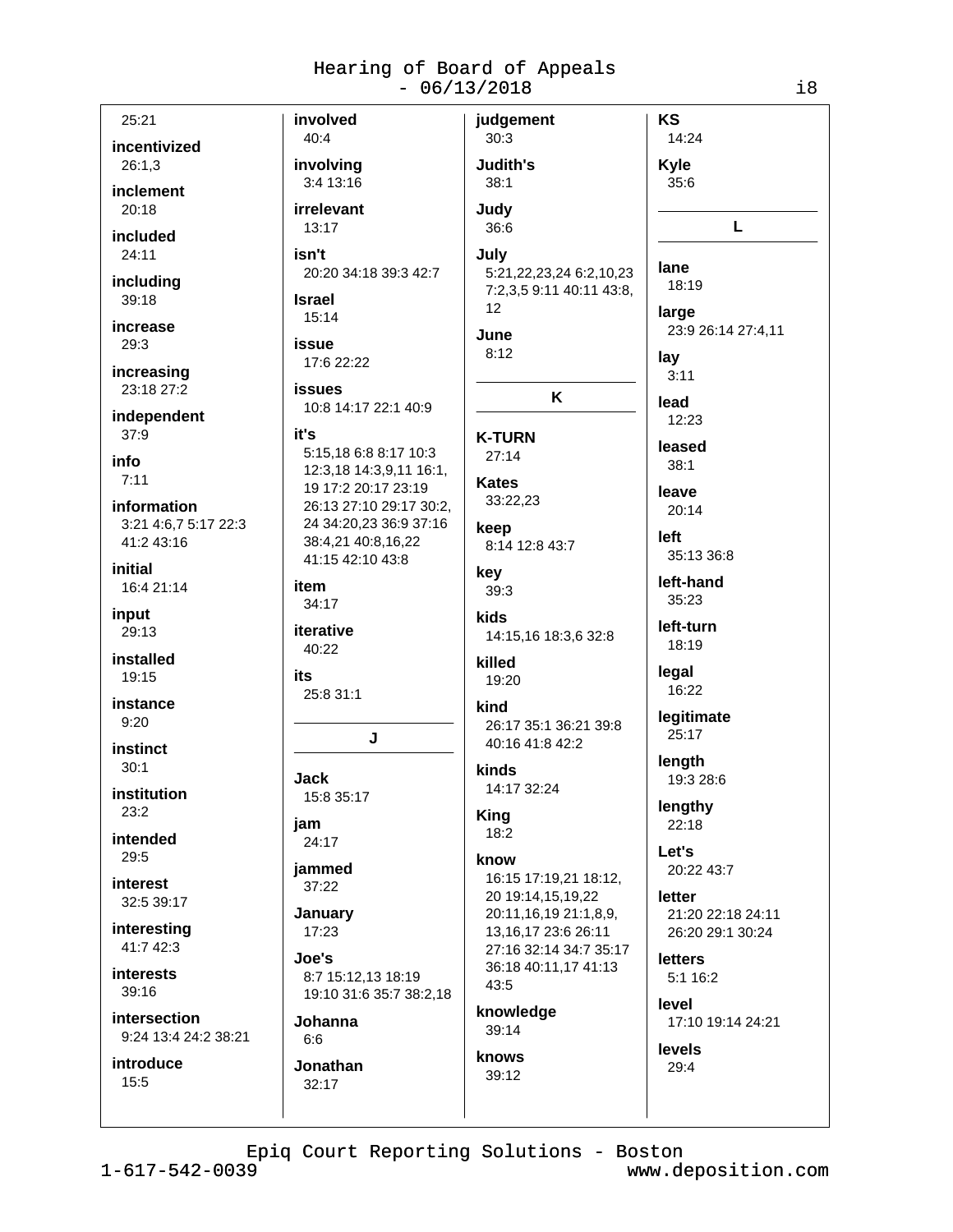lift 20:4,5,6,12 **lifts** 19:12.23 20:9 21:19  $30:6$ light 17:10 **limits** 25:8 31:1 line 27:22 lined  $24:14$ Lisa 41:6 list  $7.10$ listen  $4:3$ little 8:11 12:8 30:2 38:21 39:10 live 21:22,23 22:16 32:24 33:23,24 36:24 41:22 lives 26:11 32:23 living  $37:10$  $11C$  $15:1$ load 20:6 24:10,15 28:14 loading 27:8 28:9 31:19,20 **Iobbied**  $23:13$ local  $7:10$ 

logs  $34:5$ 

lona 4:5 6:18 18:2 19:8 20:3, 11,16 22:21 25:11 39:2

long-term maintain 33:14 longer 27:15 28:14 Lonawood 13:4,9 17:13,15 18:15 19:6 24:3 32:4,10 map 35:11,14 36:6,12,14 look **Maria** 9:23 10:20 12:7,14 16:2,3,18,20,21 20:23 28:19 35:9,19 36:3 37:11,14 39:20,22 40:23 41:1 looked market  $34:4$ looking markings 38:21 42:10 lose **Marshall**  $5:21$ lost  $4:23$ **Mass** 15:19 16:3 18:5 21:22 27:12 33:14,15,21 34:22 38:10,19 39:24 40:4.19 41:13 42:8 loudly 43:13  $30:2$ lower 18:8 Luther  $18:2$ Lyft 26:6 M ma'am 13:20 machine

lot

low

 $17:18$ 

main

23:8

 $5:12$ major 13:10 making 23:16 35:13,23

 $7:19$ 

4:14 10:4 12:1 39:21 42:13 43:17

**Marion**  $11:18$ 

 $33:2,15$ 

18:22

24:4.5 **Martin** 

 $18:2$ 

 $16:16$ 

material 25:20

materials 7:12 10:17,18,24 11:1,8  $24:8$ 

matter 23:20

**MBTA**  $26:1,4$ 

mean 9:9 20:14 35:21 36:19. 23 39:12 40:3

measured  $17:18$ 

mechanical  $29:6$ 

**Medical** 19:15

meeting 32:5,18 34:14 35:11,22

Meicklejohn 8:16 10:14 28:24 member 32:18 34:14 members

43:19 mention

32:21 mentioned

 $32:20$ mess

13:15

met

 $7:6$ methodologies 40:2

mid-july

 $4:245:6$ 

**Mike** 38:7.23

mind 25:13 36:20

minutes 12:20 20:3 35:23

Mir  $36:6$ 

mitigate 18:23

 $7:218:1$ mom 41:9

model

moment 41:22

**Monday** 18:4

month  $6:20$ 

**Morelli** 3:15 4:13,14 6:5,10,12, 16,23 8:19 9:1,10 10:10,12 43:17

morning  $23:2$ 

mother-in-law 26:11 32:22

Epiq Court Reporting Solutions - Boston

 $1 - 617 - 542 - 0039$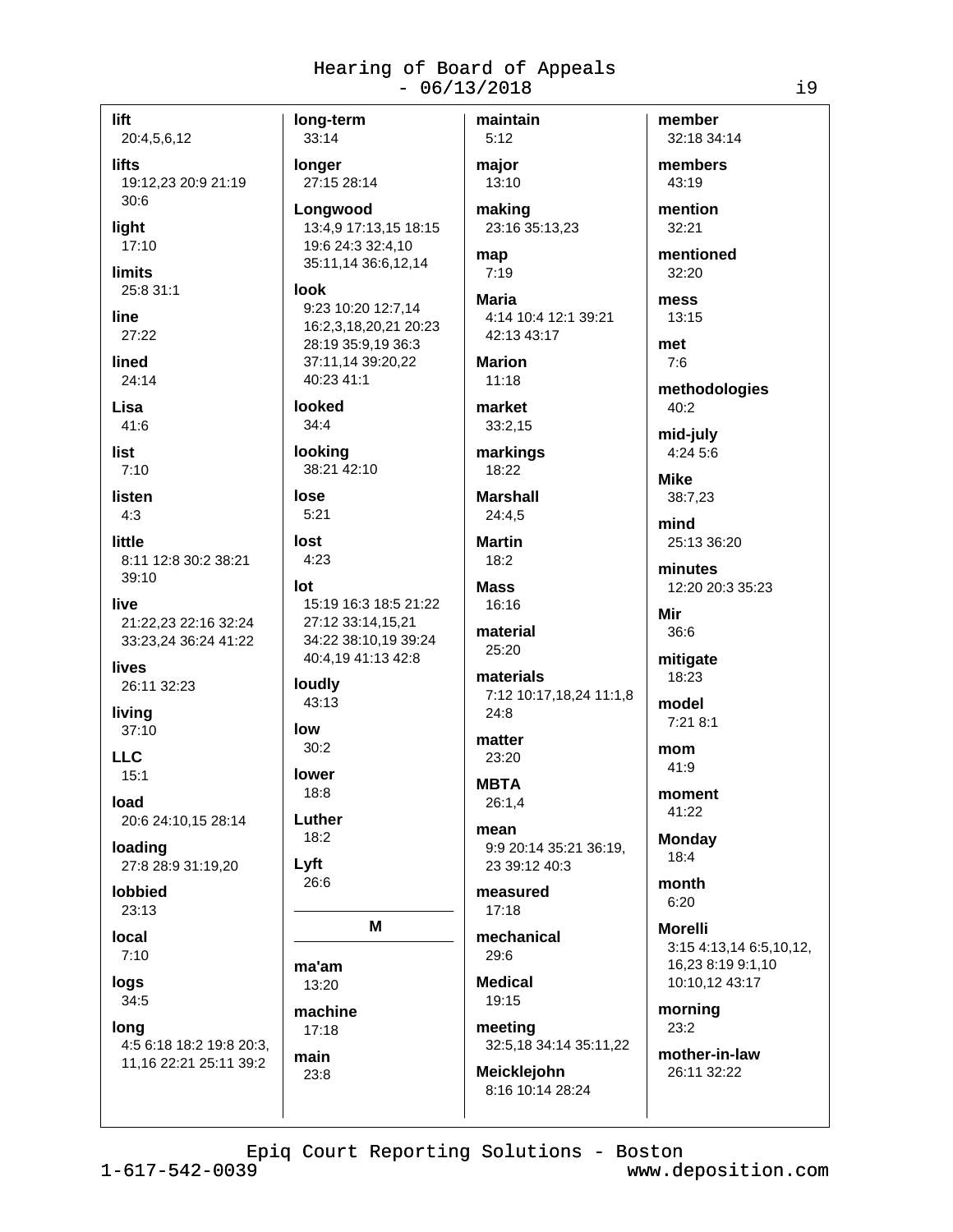mouth

 $27:15$ 

move 12:19 41:16 42:8

moved 23:14 38:12

movement

 $36:10$ 

moving 14:21 41:23

**Murphy** 38:7.23

name 4:2 11:16 13:22 14:22 15:7 32:17 33:23

N

**Nancy** 36:12

narrow 14:7 22:23

nature  $9:4$ 

navigatable  $31:14$ 

need 5:17 7:11 8:6,11 11:7,9 12:13 19:20 30:12 32:21 33:3,8 41:19

needed  $21:8$ 

neglected 30:23

neighborhood 25:10 29:12,16 34:4  $39.22$ 

network 41:18 42:10

never 18:3 19:17

nevertheless  $33:3$ 

**New** 19:21 nice offer 20:19 21:13 39:23 nightmare offering  $14:11$ Nina's office 24:17 31:13 38:2 **Nora**  $13:22$ normal 16:13 38:11 note 4:13 5:9 noted  $3:18$ notice 18:14 20:22 noticed 16:10 number 24:12 29:7 30:4 37:12 numbers 16:12

nurses 26:15

### $\mathbf{o}$

objectively 31:24 observe

36:17

observed  $17:20$ 

obviate  $30:6$ 

obviated  $27:5$ 

obviously 10:21 16:14 19:9 20:17  $27:16$ 

occur 13:13 14:3

occurring  $23:11$ 

38:12 officer  $17:11$ Oh 41:10 okav 7:2 12:6 32:15,16 41:10 42:12 43:2 older  $37:17$ omissions 25:20

36:14

4:1,4 11:2,6,12 29:12

8:8 13:3 15:18 23:3,4,

19,21 27:23 31:12

on-line  $27:1$ 

once 35:24

one-way 14:7 22:24

open 3:10 24:14 38:20

opened 38:17

operating 19:21 operational

20:10

opportunity 30:22

opposite 35:21

order  $32:11$ 

outside  $30:16$ 

overlay  $7:20$ 

overlooking 36:14

painted  $37.21.38.22$ parameter  $10:3$ parameters

overnight

P

33:13

p.m.

page

 $29:1$ 

43:12,23

 $10:1$ 

paraphrase 22:20

parcel  $8:7,8$ 

> **Parents**  $14:14$

park 14:8 19:22 20:4,12 23:12 24:1 32:18 33:20 34:3 38:19

parked 31:11 39:5

parking

6:24 7:4 9:16,21 12:12, 16,17,18,20,22,24 13:1, 7 15:15,16,18 16:19,21 17:4 19:12 20:24 21:1, 10 23:9 24:19,21 26:13, 18 29:4,7,21,24 31:5 33:7,14 34:1,2,22 38:10,15,19

part 7:7,14 19:2 27:17 28:10 33:1 38:2

participation  $43:14$ 

particular 10:21 18:11

particularly 25:15

parts 39:24

Epiq Court Reporting Solutions - Boston

 $1 - 617 - 542 - 0039$ 

www.deposition.com

 $i10$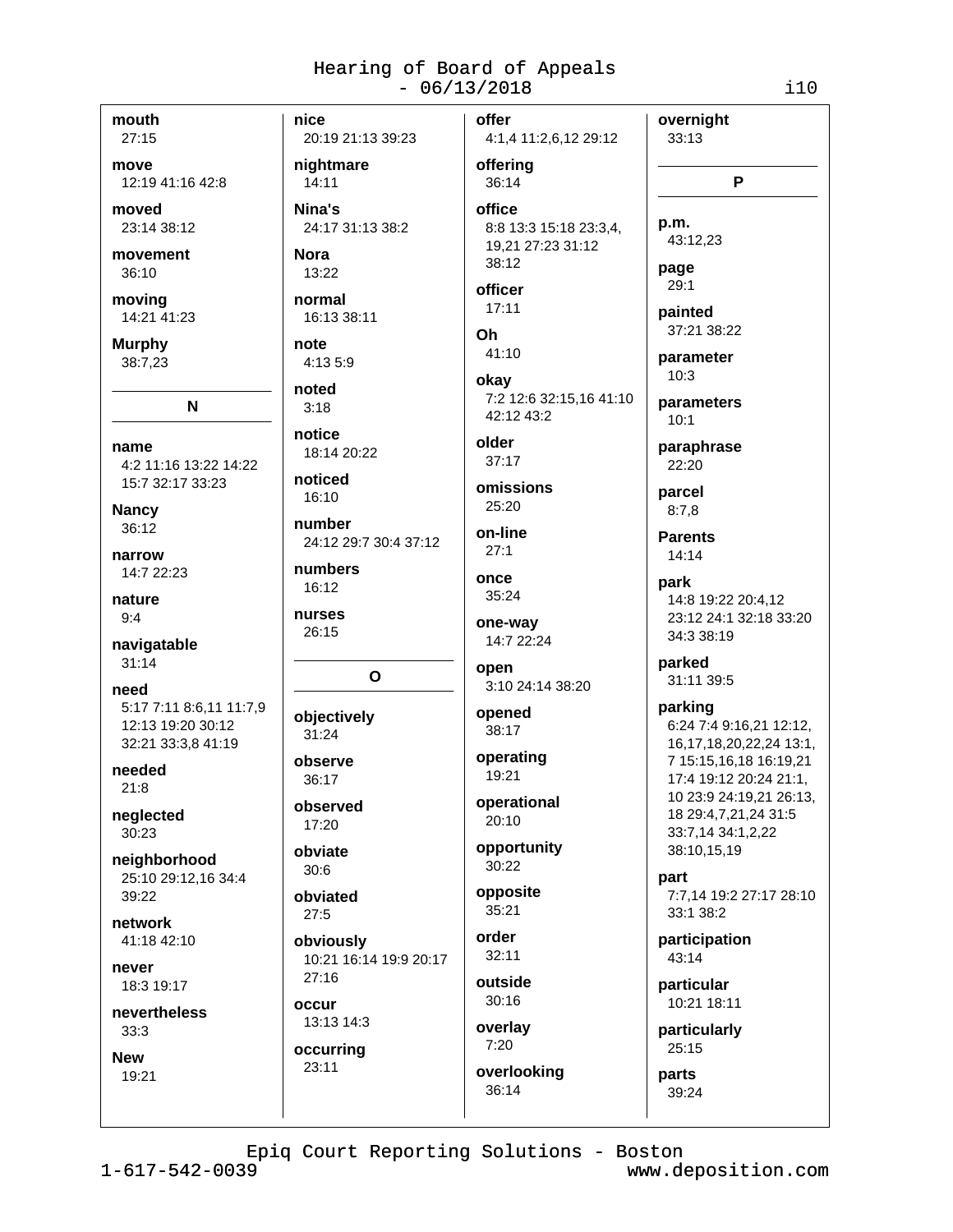pass

26:1 30:3 passengers

28:15 patterns

 $14:2$ 

Paul 24:2.5

pavement 18:22

pay  $34:3$ 

paying

26:2 35:22 peak

17:11 19:7 20:2.11

peculiar 34:20

pedestrian 25:6 27:22

**Pedestrians**  $31:7$ 

peer 5:11,23 6:19,24 7:5 9:2, 5, 10, 13, 15, 16, 21, 22 11:21,24 12:1,2 16:7 28:19 39:15,19 40:17 41:2 43:1

people

4:5 10:5 11:12.14 13:5 14:4,8 16:7 18:5 21:2,3, 7,9,22 26:2 31:8 32:23 34:16 36:22 38:18 39:6, 13,19 41:13,19,20,22 42:7 43:13

percent 16:13,15 18:8,10 33:2

period  $5:2.8$ 

peripheral  $34:18$ 

permit 3:4 33:19

person 27:24

pertain 10:5 11:24

perspective

15:6

pertains 10:22

photographed  $3:12$ 

photographic 26:21

photographs 24:12

physical 26:15

physics  $27:13$ 

**pick**  $32:19$ 

picking 14:15

pickups 14:10

picture 31:2,3 37:21 38:22

piece 14:12

piled  $31:2$ 

place 11:15 34:21 41:15

plain  $37:10$ 

plan 7:20,22 8:3,9

planner  $4:14,16$ 

planning 3:21 4:14,17 5:16 43:17 plans

4:21 5:1 12:15 please

5:5,9 11:2 43:16 point 4:8 16:8 17:22 26:23 points 26:20 police

30:23

17:11 34:9 38:8.23

population 26:17 28:12

pose  $43:6$ 

possibility  $6:19$ 

possible  $37:8$ 

possibly 12:23

post 8:8 13:3 23:3,4,18,21 27:23 31:12 38:12

postal 23:10,12,24 24:7,15

posted 43:18

posting  $5:1$ 

postponing  $6:19$ 

Poverman 6:14 8:24 9:8 10:15 15:10.20 19:1.11 33:10 42:15,23 43:2,5,10

practices  $40.1$ 

precedence  $40:20$ 

**Precinct**  $34:14$ 

predecessors  $4:4$ predicated

 $9:17$ preferable

25:14 prepared

 $7:23$ 

 $7:4$ presented  $14:2$ 

presentation

president 13:22

presumably 39:21

previous 32:20

prior  $3:24$ 

private 23:11 24:1

probably 13:3.5 18:6 21:6 25:3  $30.9$ 

problem  $39:8$ 

problems 13:14,16

procedural  $12:11$ 

procedure 11:19

procedures  $7:8$ 

process 31:3 40:22

professionals 29:23 30:3

programs 23:2

project 4:15 7:15 8:9 10:6 14:3 22:17 29:2,15 30:21  $33:2,6$ 

projects 16:14 40:20

promptly  $5:6,8$ 

properties 8:7 14:24 15:2

property 3:4 15:3 17:2 31:13

Epiq Court Reporting Solutions - Boston

 $1 - 617 - 542 - 0039$ 

www.deposition.com

 $111$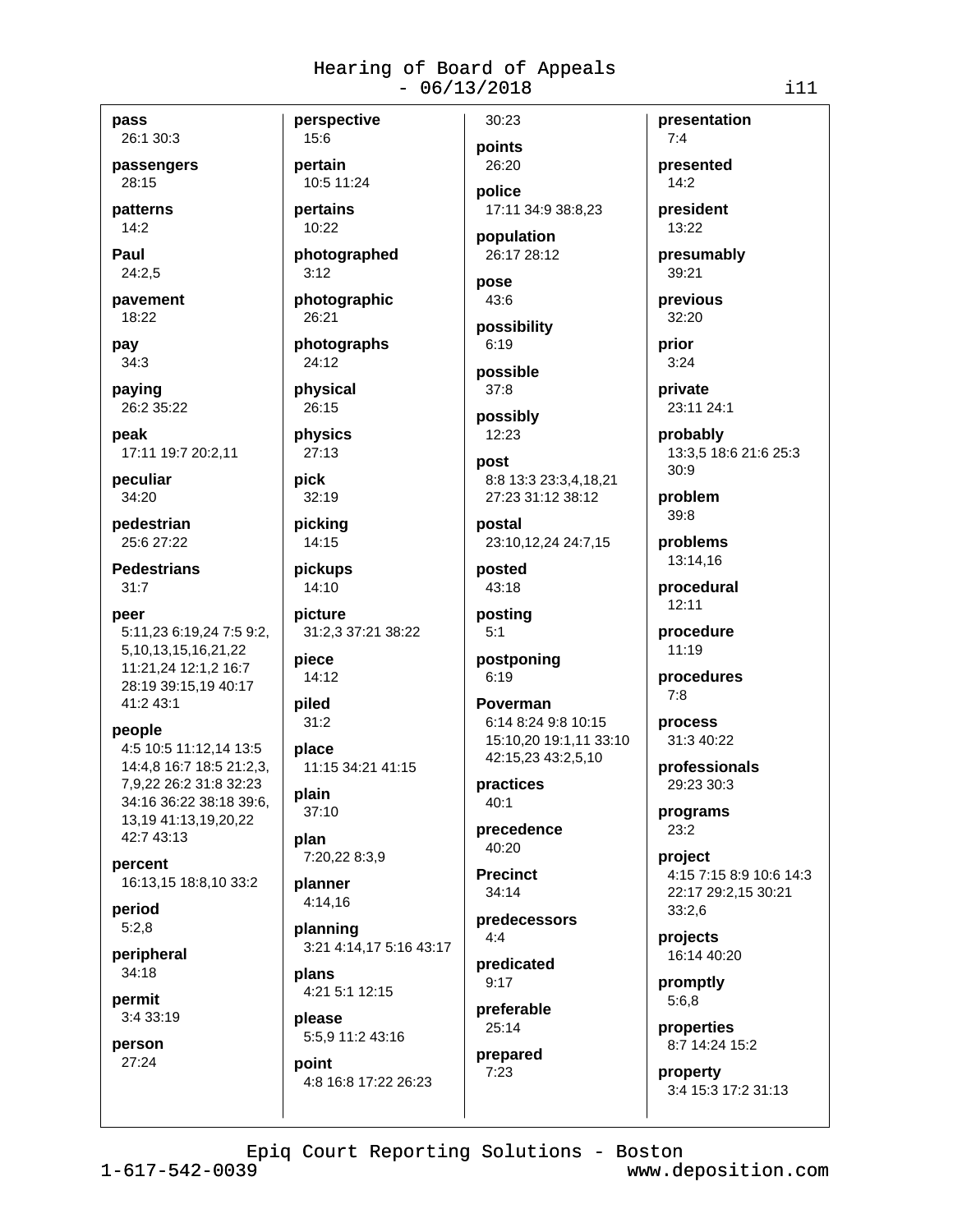proposal 9:18 25:22 26:19 27:7 29:3 30:12 31:22

propose 18:21

proposed 7:19 22:17 26:7 27:9  $33:6$ 

proposing 18:23 28:18 37:3

provide 7:16 8:10

public 3:11,17 9:12 13:2,16 33:8,10,12 39:11

pull 25:5 30:8

pulling  $20:1,2$ 

purposes 29:10

purview  $12:9$ 

put 11:5 24:16 31:3,19 35:15,20

putting  $29:10$ 

Q

quarter  $27:2$ 

question 11:19 12:2.4 15:11 19:23 21:19 22:2,8 28:23,24 36:19 41:5,7 42:4,16 43:1,8

questions 8:21.22 9:12.13 11:24 12:7,12 13:2 16:5 21:15,24

quite 21:17 28:21

quote 38:10

reconvening  $\mathsf{R}$ radius 26:14 27:10,13 rain  $20:18$ raise 36:5 refrain raised  $32.740.24$ Rai  $37:5$ ramp  $30:8$ ramps 29:20 rate 16:16 33:2 Raynham 21:23 read 11:8,9 ready  $20:15$ real 25:17 realistically 28:17 really 6:18 8:19 22:22 29:14 30:19 35:8 36:15 37:1 41:11,12 reasonable  $25:9$ reasons  $23.8$ recall  $3:5$ receive 5:6,7 40:12 received  $5:27:17$ 

 $3:3$ record 3:13.18 5:12 10:14

recording  $3:16$ 

referred  $37:15$ 

 $5:1$ regarding

7:11 9:2 14:17

requlations  $7:10$ 

related 4:22 42:17

relates  $35:10$ 

relative  $40:6$ 

religious  $23:1$ 

removal 23:16 30:24 31:16

render 17:10 18:18

rent 26:2

rented  $31:5$ 

rents  $33:1$ 

repair  $31:13$ 

repeat 4:5 31:7

replacing 24:20

report 8:20 9:22 16:3 20:24 35:18 38:3 39:20

reports  $9:16$ represent

14:24 39:16 representation 39:12

represented 8:9 24:18

represents 39:18

require 19:22 21:1 30:9

required  $7:12$ 

requirements 7:9.14

residential 14:9 25:13 27:1 30:1

residents 23:13 31:17 32:8,21 33:6

respond 30:23

response 9:22,23 11:22 12:7

restricted 11:22 37:6,16

resubmitting  $22:3$ 

result 23:23

retail 12:24 20:22,24 27:3  $31:18$ 

retirement 41:15

review 5:23 6:19,24 7:5 9:11, 15, 16, 17 11: 24 16: 7 39:15.19

reviewer 9:21 11:21 12:2,3 43:1

reviewer's 9:6,22

reviewers 5:11 9:13 28:19 39:16 40:18 41:3

Epiq Court Reporting Solutions - Boston

recognize

40:9

 $1 - 617 - 542 - 0039$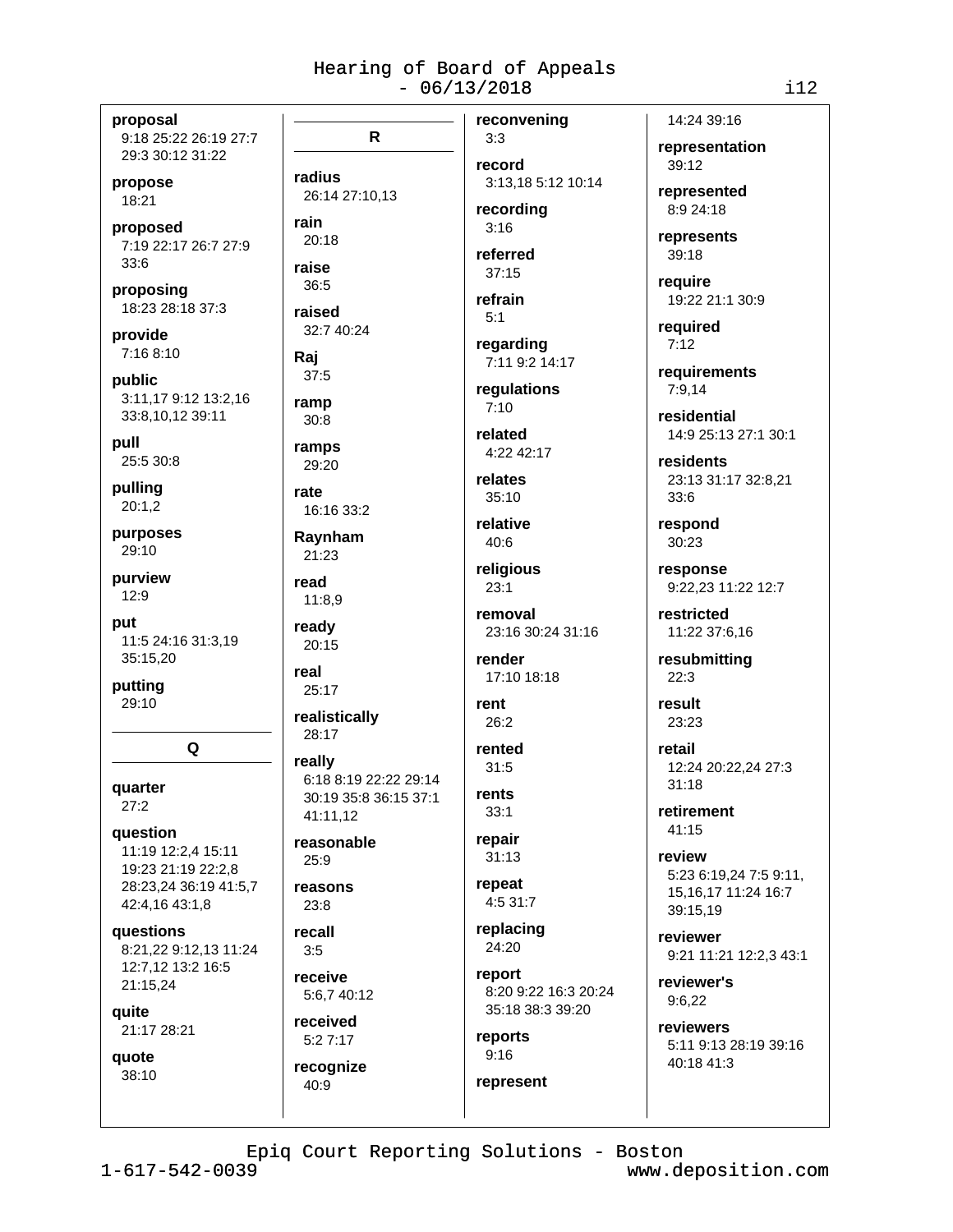reviews

9:2,21 40:2

ride 25:23 26:5 28:13

riaht 9:23 15:2 27:11 29:22 30:8.21

ripple 13:12 35:2

**Robert**  $32:3$ 

**Roberta**  $14:22$ 

rodeo  $40:19$ 

roll  $40.12$ 

room 11:14 37:12 39:13,19

**Rosencrantz**  $32:3$ 

routinely  $31:7$ 

row 14:21 32:2,14

rules  $3:11$ 

runs  $23:2$ 

rush

34:23

S-H-I-V-D-A-S-A-N-I

S

 $22:16$  $S-Y-D-N-E-Y$ 

14:23

safe 28:3

safely 32:12

safety 13:2,16 14:4,17 17:6 22:23 25:18 26:18

29:16 32:7.8.9 sat 41:8 **Saturdav**  $18:7$ saying 10:4 17:17 19:2,8 says 19:18 scale 25:9.16 29:15 schedule **Schneider** 

33:19 36:15 39:8 40:13, 14

seen 19:17 38:3

5:10,14,15,16

sense 33:7,16 separate

31:22 **September** 

serious 13:16

service 15:18 23:17 26:7 services 22:24 26:6 28:14 42:1

13:2,4,23 14:5,6 18:16

22:16,23 23:15 24:1,3,8

25:7 26:7 27:10,16 31:1

34:10 35:2 38:13.16

set 27:6 28:8

setup 31:22

Sewall

seriously

28:21

seven 24:13

 $8.13$ 

scheduled  $5:22$ 

6:4,8,11 8:23 10:15

school 14:14.16 19:15 32:9

seamless  $28:16$ 

second 5:24 6:2 26:12

sections  $7:18$ 

see 4:21 16:6.8.12 21:12 22:19 27:22 28:1 31:8

send

senior 4:14 26:9

16:11 38:1

39:6 shadow  $7:21$ share 26:6 28:21 Shivdasani  $22.1529.9416$ shop

 $21:3$ shoppers 24:23

```
shopping
27:2
```
short 34:19.23 39:2

show 11:11 12:19 19:5 showed

 $35:15$ 

shown  $19:5$ sick

 $30:5$ sidewalk 25:5 31:6,11,14

sidewalks  $31:10$ 

similar 17:20 simple  $37:11$ 

signage

18:21

simply 11:8 30:7

13:23 sinale 27:8 31:9

**Sinai** 

Sir 11:17 22:14 32:2,16

34:12 35:5 sit

 $13.7$ 

site 3:5 7:5,17,19,22 8:2,9 20:1.21

sitting 35:12,21

situation 24:17

> six 12:16,20 18:8 24:24

six-week  $5:2.8$ 

size  $20:24$ 

sleeves  $40:13$ 

slowly 28:2

> small 33:14,21

snow 23:16 30:24 31:2,4,15

snowball  $14:11$ 

so-to-speak 13:14

solvent 23:22

Epiq Court Reporting Solutions - Boston

 $1 - 617 - 542 - 0039$ 

www.deposition.com

 $i13$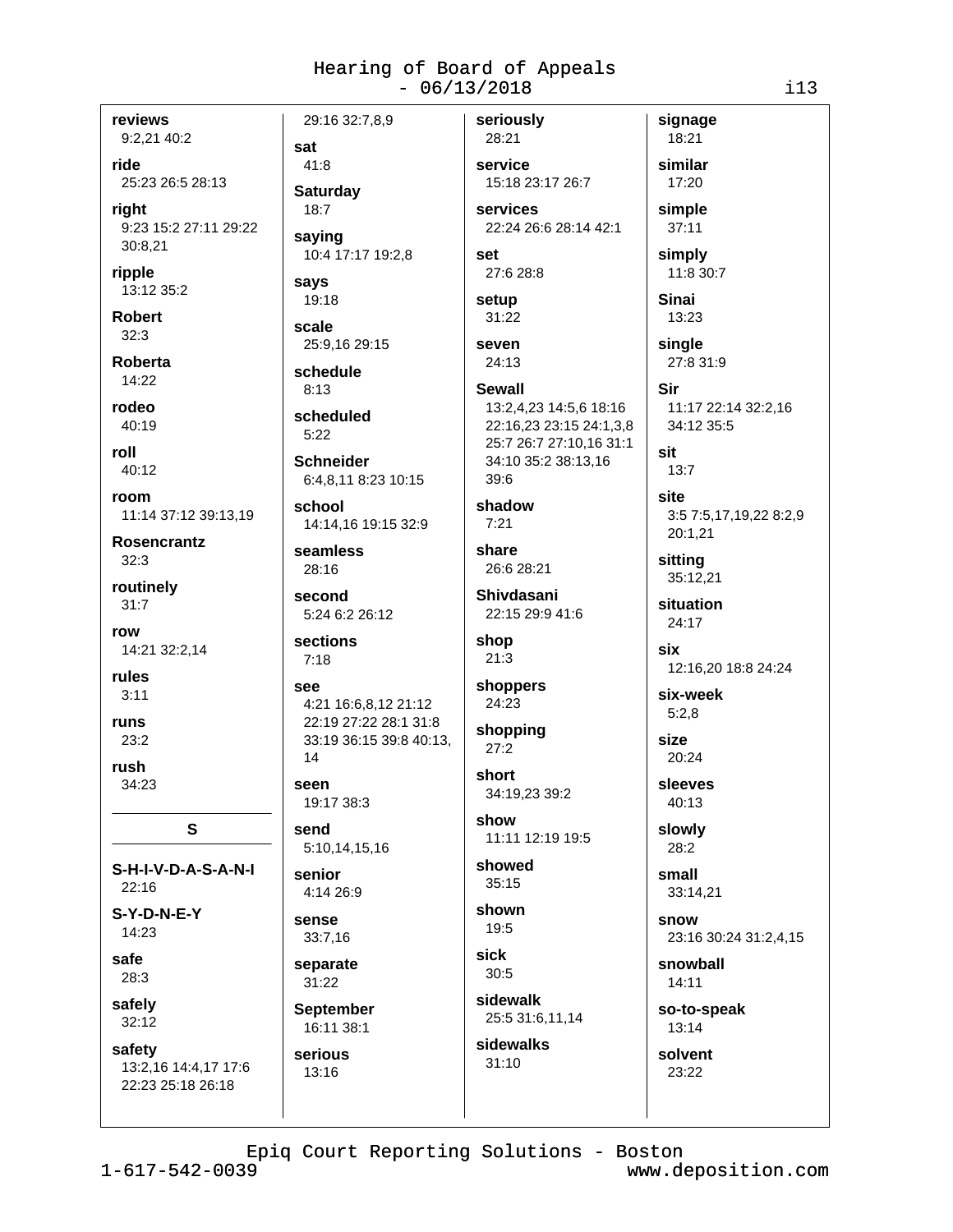somebody 4:7 21:11 30:7 37:8,9 38:5

sorry 6:11,23

sort 36:22

sorting 23:5 24:7

space 24:19 27:3 29:5 30:1 31:18 34:3

spaces 12:17,20,22 13:1,7 15:16,18 21:1 29:7,22 30:11,13

speak 37:4 43:13

speaker 32:20

speaks  $38:3$ 

specifically  $35.9$ 

**Spellman**  $35:6$ 

spent  $16:3$ 

spirit  $22:19$ 

spoke  $38:7$ 

spoken

28:10 spot 30:9 37:24 38:16

**spots** 21:10 24:19.21.24 29:24 31:5 38:17,20

square 20:23 24:19 27:3 29:19

**St** 

staff

 $24:2,5$ 

 $31:17$ 

3:9 5:10 7:4 12:16 stand 11:15 38:9

standing

 $28:5$ stands

 $25:15$ 

start 4:2 11:16

started 15:23 41:12

state 7:10 31:13 42:17

statement  $10.9$ 

station 16:16.17

stay 21:8 23:22 27:24 41:24  $42:9$ 

**Steinfeld**  $4.17$ 

**STENOGRAPHER**  $8:14$ 

stenographic  $3:13$ 

stop  $36:8$ 

store

 $21:5$ stores

 $23:1$ stories

 $14:9$ 

street

 $10:18$ 

3:5 11:19 14:7 15:1.15 16:23.24 17:13 18:16 19:6,16,17 22:17,24 23:13 24:2,4,21 26:13 30:17 31:8,9 32:18,23, 24 33:13,14,15,18,19, 20,24 34:2,7,14,19,20 36:24 37:1,20 38:11,13, 19 39:7 41:10 **stress** 

strikes 25:19 struck

stretched

25:8

29:17 30:4 structure

 $25:13$ 

**structures**  $7:20$ 

studies 7:21 10:1 42:19

study 28:20 35:9,14

subjective 10:8 40:3

submit 10:24 11:1,2,20,23 12:1

43:16

submitted 12:16 22:18 25:21 41:2

submitting 10:17 35:18

substantial 13:12 33:3

sufficient  $20:7.8$ 

suggestions 29:2

Sunday  $18:4$ 

super 37:22

support 41:18 42:1

supposed 28:15

SUITE 5:5 16:17 20:10 21:6.15 32:16 35:1 37:11

survey 16:19

surveyor  $7:23$ 

system 24:22 T

14:22,23 15:13,21

**Sydney** 

#### take

11:7 12:18 16:18 17:1 20:4 24:23 25:1.24 30:22 35:8.19 36:2 42:19,20

taken 10:1 16:11 24:12

takes 20:12,16 28:14

talk 5:18 15:5 20:22 38:24 43:13

talked

 $7:7$ talking

12:22 19:13 24:20

team 7:15 8:10

technical 9:3,4,13,23 10:3,6,7 40:2

tell 16:22 29:23

**Temple** 13:23

ten  $14:8$ 

tenants 39:5

terms 19:2

testimony 3:10 4:1,4 11:2,6,12 43:15

thank

10:13,17,23 13:18,19 14:18.20 15:20 19:11 22:1,12,13 28:22 29:9 32:1,12,13 34:12 35:5 36:4,11,13 41:4 42:12

Epiq Court Reporting Solutions - Boston

 $1 - 617 - 542 - 0039$ 

www.deposition.com

 $i14$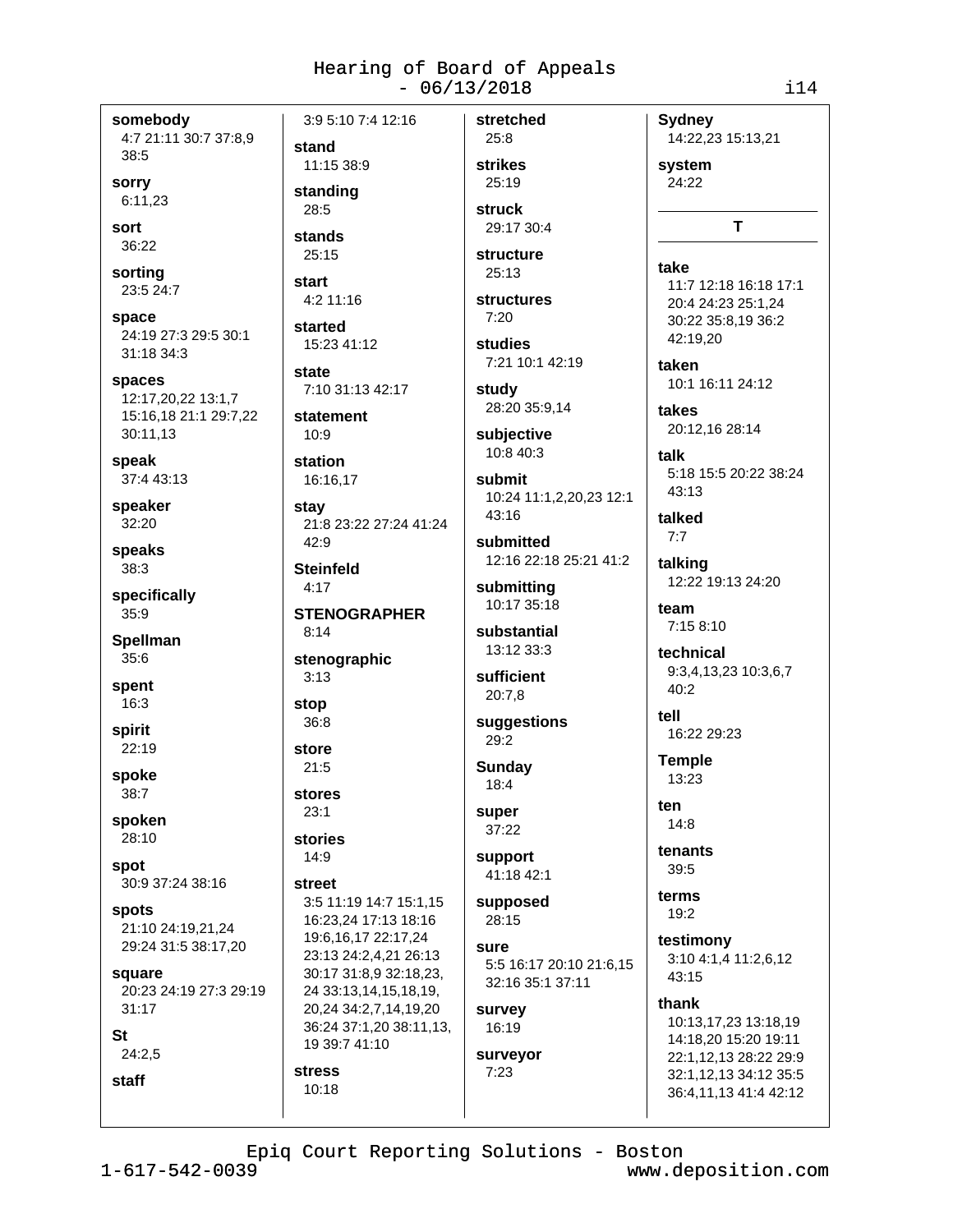43:14.20

**Thanks**  $10:12$ 

therapists  $26:16$ 

there's 16:24 19:24 21:22 26:10 27:3,5 29:10 40:24

They'll 26:5

they're 9:12 13:7 19:8,13 20:10 21:6 24:6,7 27:21 28:3, 12,13 41:14,17 42:9

thing 9:1 13:11 30:11 36:7 37:19 39:23 42:11

thinas 7:13 15:24 17:17 21:16 29:8 30:19 37:7

think 6:5.17 9:5 10:4.20 11:13 12:13 13:12.13 18:17 21:16,20 26:2 28:11 29:22 31:15 33:4, 6 37:22 38:4.24 39:2 40:5,8,21,23 42:3,10, 11,24

thinking 41:12,16 42:4

thirty 23:24

thought 29:18,19,21 30:9,19 32:20 41:7,9,10 42:6

thousand  $27:3$ 

three 18:10 20:3 23:13 24:13  $30:10$ 

**Thursday**  $6:9$ 

#### tiers  $30:5$

time 4:20 7:6 8:11 9:6 12:17 16:4 18:12 21:19.22 22:21 23:10,20 25:11 26:10 27:7 28:5 32:11 36:8 40:11

# times

17:8 31:12 34:10 to-be-built

 $10:2$ today

15:4 22:18 24:11 25:21  $42:8$ 

**Todd**  $21:17$ 

tomorrow  $42:8$ 

tonight 3:16 4:18 16:6 40:24  $43:4$ 

**Tonight's**  $3:8,12$ 

topic 10:22 13:17 43:1

topics  $12.1$ 

total 29:7

totally 37:22

town 6:14 19:19 21:17 32:18 34:14 39:18 40:18

Town's 3:21 39:16

track  $5:21$ 

**Trader** 8:7 15:12.13 18:19 19:10 31:6 35:7 38:2,18

**traffic** 6:24 7:4 9:15,21 13:1 14:1,3 15:6,22 16:10 17:14,15 22:9 23:14,16 24:17 25:6 27:15 28:5 34:16,24 35:2,9,14 36:10 38:3,6,8 39:23 40:7 42:16

```
transcript
3:23transcripts
3:23
```
transcribed

 $3.19$ 

transportation 42:18

**Trash**  $31:16$ trees

## 27:23 trips

42:20 truck

14:4,6 26:23 27:4,11 28:1,6,9 31:11,19 34:8

trucks 25:4 27:14,18,19 38:12

true  $37:8$ 

trunks  $24:14$ 

**Trust** 14:24

```
trustee
32:4
```
try 6:17 trying

13:6 14:8 **Tuesday** 

 $6:8$ **Tully** 

19:16 turn 27:11 34:20,23 35:24

 $36.8$ turned 8:4 39:11

turning

27:10 35:10 twelve 24:19,21 27:2 31:5

3:19 5:22 6:15 7:2 14:9. 24 20:9 23:13 29:10  $37:1$ type  $39:3$ 

typical 24:13

twenty

41:20

two

typically 33:16

 $\mathbf{U}$ 

**Uber** 26:6 39:7 42:19

ultimately 42:6

unable  $28:1$ 

underground 29:3,4

underneath 15:16

understand 5:24 9:8 19:1 29:5

**United**  $16:1$ 

units 12:22 25:22 27:1

**University**  $18:1$ 

unload  $31:21$ 

unloading 28:10

unpark 19:22 20:12

update  $3:98:1$ 

> updated  $5:8$

upload  $4:23$ 

Epiq Court Reporting Solutions - Boston

 $1 - 617 - 542 - 0039$